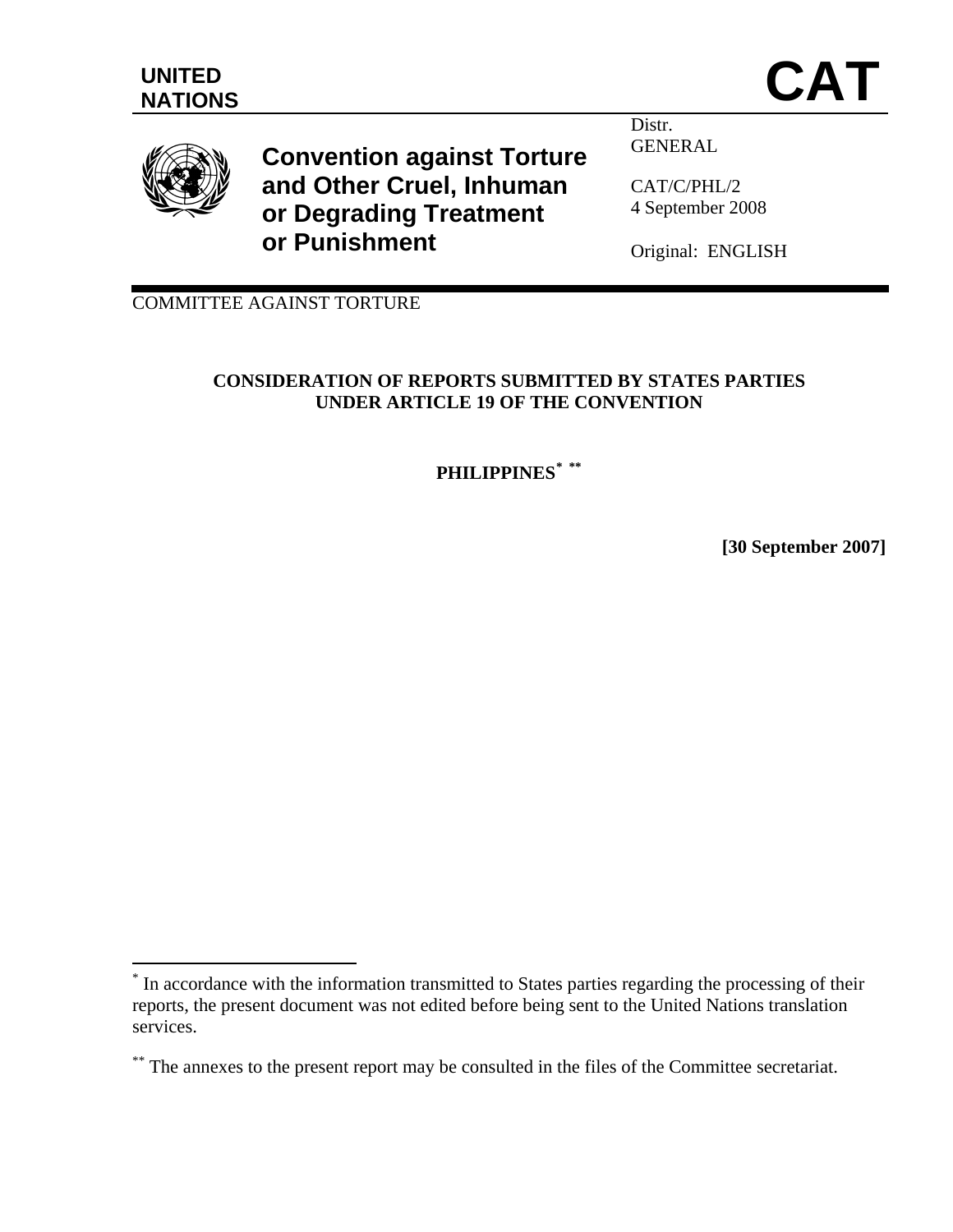# **CONTENTS**

|                                                  | Page       |                 |
|--------------------------------------------------|------------|-----------------|
| Recommendations of the Committee against Torture |            |                 |
|                                                  |            |                 |
| Chapter                                          | paragraphs |                 |
|                                                  | $1 - 10$   | 6               |
| LEGAL STATUS AND IMPLEMENTATION<br>$\mathbf{L}$  |            |                 |
| OF THE CONVENTION IN THE PHILIPPINES             | $11 - 30$  | 9               |
|                                                  | $11 - 13$  | 9               |
|                                                  | 14-30      | 12              |
| II. LEGALLY PUNISHABLE OFFENCES, EXPULSION,      |            |                 |
|                                                  | $31 - 48$  | 16              |
|                                                  | $31 - 34$  | 16              |
| ARTICLE 4 – Torture as a criminal offense        | 35-38      | 17              |
|                                                  | 39         | 19              |
| ARTICLE 6 – Arrest and detention (see arts. 4-5) | $40 - 42$  | 19              |
| ARTICLE 7 – Prosecution and extradition          | 43-44      | 20              |
| ARTICLE 8 – Torture as an extraditable offense   | $45 - 47$  | 21              |
|                                                  | 48         | 21              |
| III. EDUCATION, TRAINING, AND OTHER              |            |                 |
|                                                  | $49 - 60$  | 22              |
| ARTICLE 10 – Education and information           | 49-53      | 22              |
|                                                  | 54-60      | 23              |
| IV. THE RIGHT TO PROCEDURAL GUARANTEES           | 61-97      | 26              |
|                                                  | 61-66      | 26              |
|                                                  | 67-77      | 27              |
| ARTICLE 14 – Compensation of victims             | 78-80      | 31              |
|                                                  | 81         | 32              |
| ARTICLE 16 – Other cruel, inhuman or degrading   |            |                 |
|                                                  | 82-97      | 32              |
|                                                  | 98-119     |                 |
| V. CONCLUDING REMARKS                            | 119-123    | 9               |
| <b>Annexes</b>                                   |            |                 |
| I I awa rolated to human rights                  |            | $\Delta \Omega$ |

|  | 49 |
|--|----|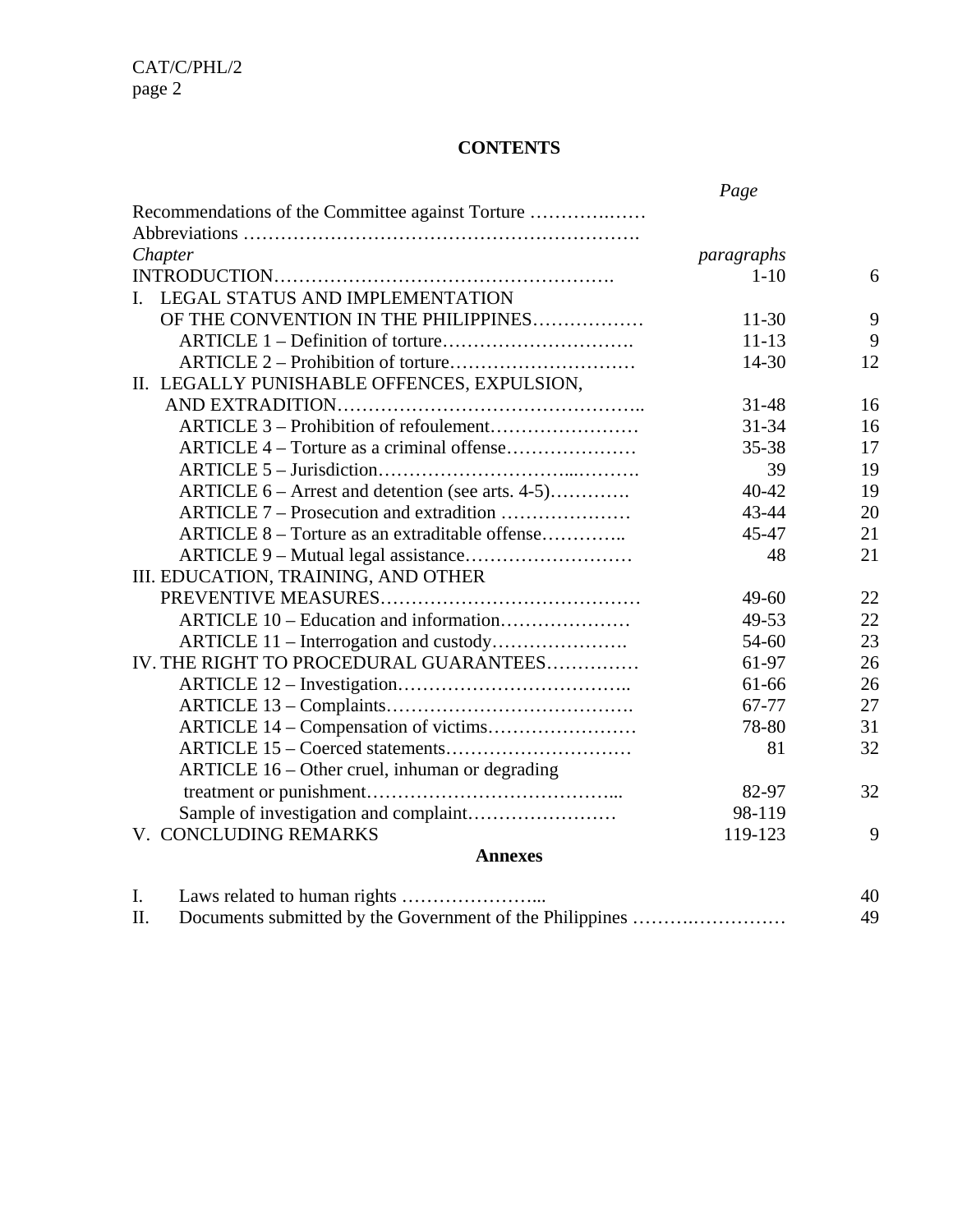# **RECOMMENDATIONS OF THE COMMITTEE**

The recommendations of the Committee against Torture, made in response to the initial report of the Philippines under the Convention against Torture and Other Cruel, Inhuman or Degrading Treatment or Punishment upon its consideration of the report on 20 and 2[1](#page-2-0) April 1989, $<sup>1</sup>$  are</sup> addressed as follows:

## **Recommendation (a)**

1

| The envisaged legal measures prohibiting torture                                                                         | paragraphs 4-7, and 12 |
|--------------------------------------------------------------------------------------------------------------------------|------------------------|
| <b>Recommendation (b)</b>                                                                                                |                        |
| The Government to place greater emphasis on training,                                                                    | paragraphs 49-53       |
| <b>Recommendation (c)</b>                                                                                                |                        |
| The Government to place greater emphasis on the                                                                          | paragraphs 76-77       |
| <b>Recommendation (d)</b>                                                                                                |                        |
| The existence of internal unrest could not justify the use of torture,<br>even if opponents of the Government themselves |                        |
|                                                                                                                          | paragraphs 15-17       |

<span id="page-2-0"></span><sup>&</sup>lt;sup>1</sup> See *Official records of the General Assembly, forty-fourth session, Supplement No. 46 (A/44/46),* paras. 145-169.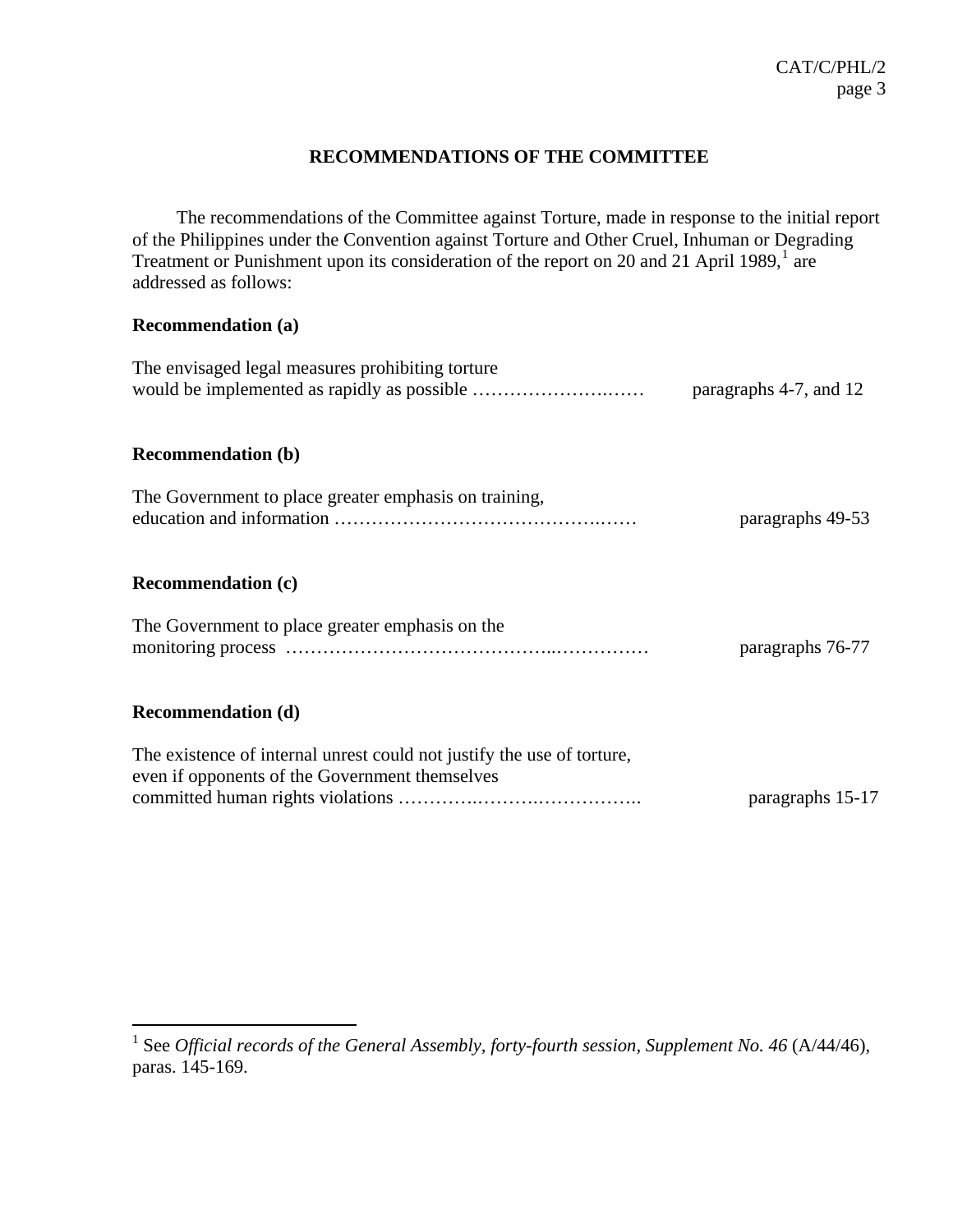# **ABBREVIATIONS**

| <b>AFP</b>   | Armed Forces of the Philippines                     |
|--------------|-----------------------------------------------------|
| <b>BJMP</b>  | Bureau of Jail management and Penology              |
| <b>CAT</b>   | <b>Convention Against Torture</b>                   |
| <b>CHR</b>   | <b>Commission on Human Rights</b>                   |
| <b>DFA</b>   | Department of Foreign Affairs                       |
| <b>DILG</b>  | Department of the Interior and Local Government     |
| <b>DND</b>   | Department of National Defense                      |
| <b>DOJ</b>   | Department of Justice                               |
| <b>DSWD</b>  | Department of Social Welfare and Development        |
| <b>HRO</b>   | Human Rights Office                                 |
| <b>IAD</b>   | <b>Internal Affairs Division</b>                    |
| <b>IAS</b>   | <b>Internal Affairs Service</b>                     |
| <b>IHL</b>   | International Humanitarian Law                      |
| <b>MOLEO</b> | Military and Other Law Enforcement Offices          |
| <b>NBI</b>   | National Bureau of Investigation                    |
| <b>NHRI</b>  | <b>National Human Rights Institution</b>            |
| <b>OPCAT</b> | Optional Protocol to the Convention against Torture |
| <b>PDEA</b>  | Philippine Drug Enforcement Agency                  |
| <b>PHRC</b>  | Presidential Human Rights Committee                 |
| <b>PNP</b>   | Philippine National Police                          |
| <b>RA</b>    | Republic Act                                        |
| <b>UN</b>    | <b>United Nations</b>                               |
| <b>WCD</b>   | Women and Children's Desk                           |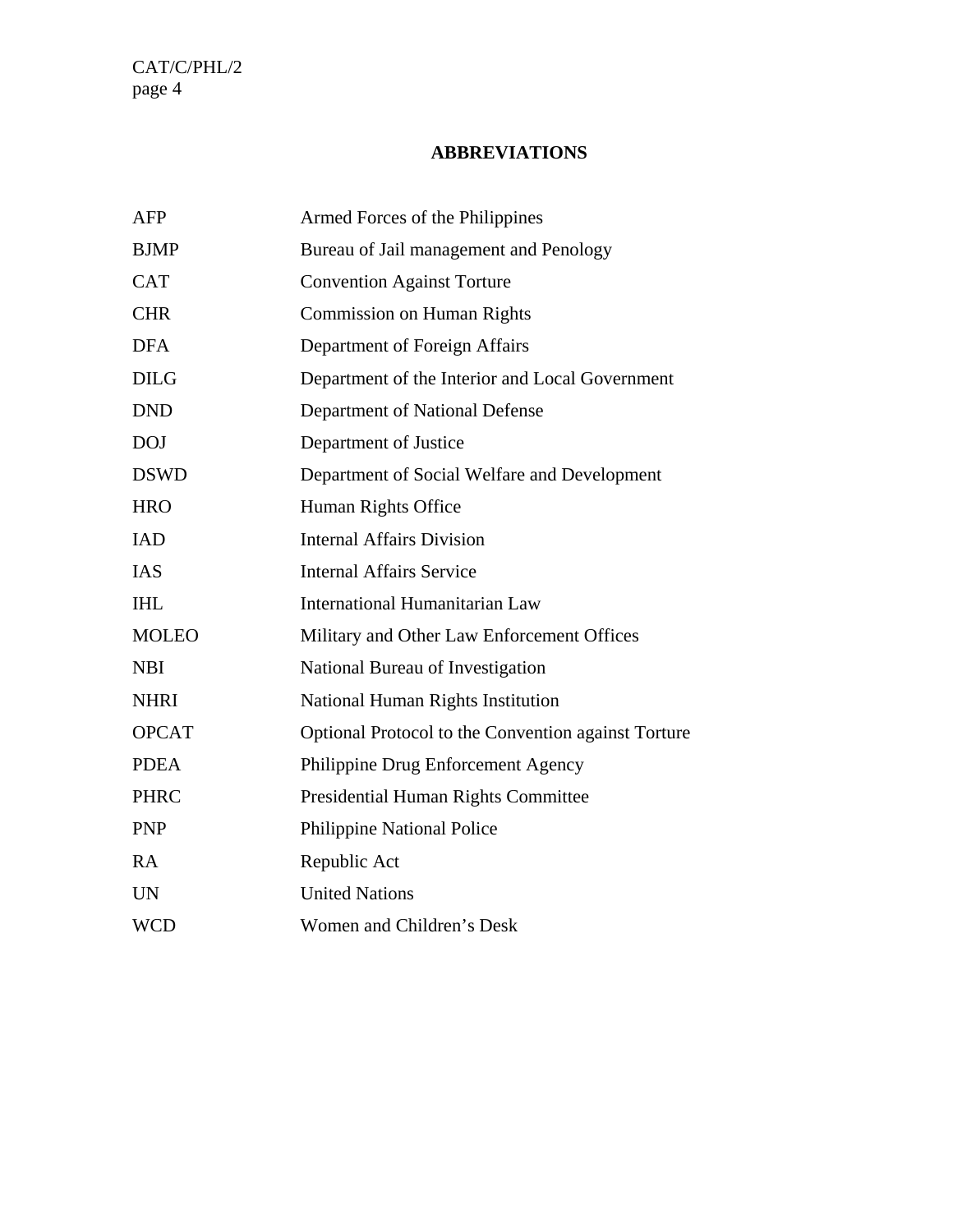## **INTRODUCTION**

1. The Philippine Government acceded to the Convention against Torture and Other Cruel, Inhuman or Degrading Treatment and Punishment on 18 June 1986. Pursuant to Article 19 paragraph 1 of the said Convention, the initial report was submitted on 25 June 1988, within a year after the treaty came into force (26 June 1987) in the country.

2. This is a consolidation of the  $2<sup>nd</sup>$  to  $5<sup>th</sup>$  Reports of the Philippines, due in 1992, 1996, 2000 and 2004, respectively, and covering the period from June 1989 to June 2007. The report includes information on new measures and developments in law and practice relevant to the Philippine government's obligations under the Convention.

3. As a State Party to the core human rights instruments, the Philippines has always been conscious of its obligation to respect, protect, promote and fulfill the rights of its citizens. This report will demonstrate that the Philippine government has not been remiss in its responsibility to prevent torture in all its forms. Although passage of a law on torture remains pending in Congress, there are enough legislative, judicial, and administrative measures that give effect to the provisions of the Convention.

4. As mentioned in the initial report, the Revised Penal Code guarantees that all acts of torture are classified as criminal offenses with corresponding penalties under Philippine laws. New laws have since been passed which have contributed to the prevention of acts which could be considered as torture, or cruel, inhuman and degrading treatment or punishment:

- (a) Republic Act No. 8049, enacted on 7 June 1995, regulates hazing and certain forms of initiation rites.
- (b) Republic Act No. 9344, enacted on 23 April 2006, penalizes certain kinds of treatment of children in conflict with the law.
- (c) Republic Act No. 7877 of 1995 has imposed sanctions against sexual harassment.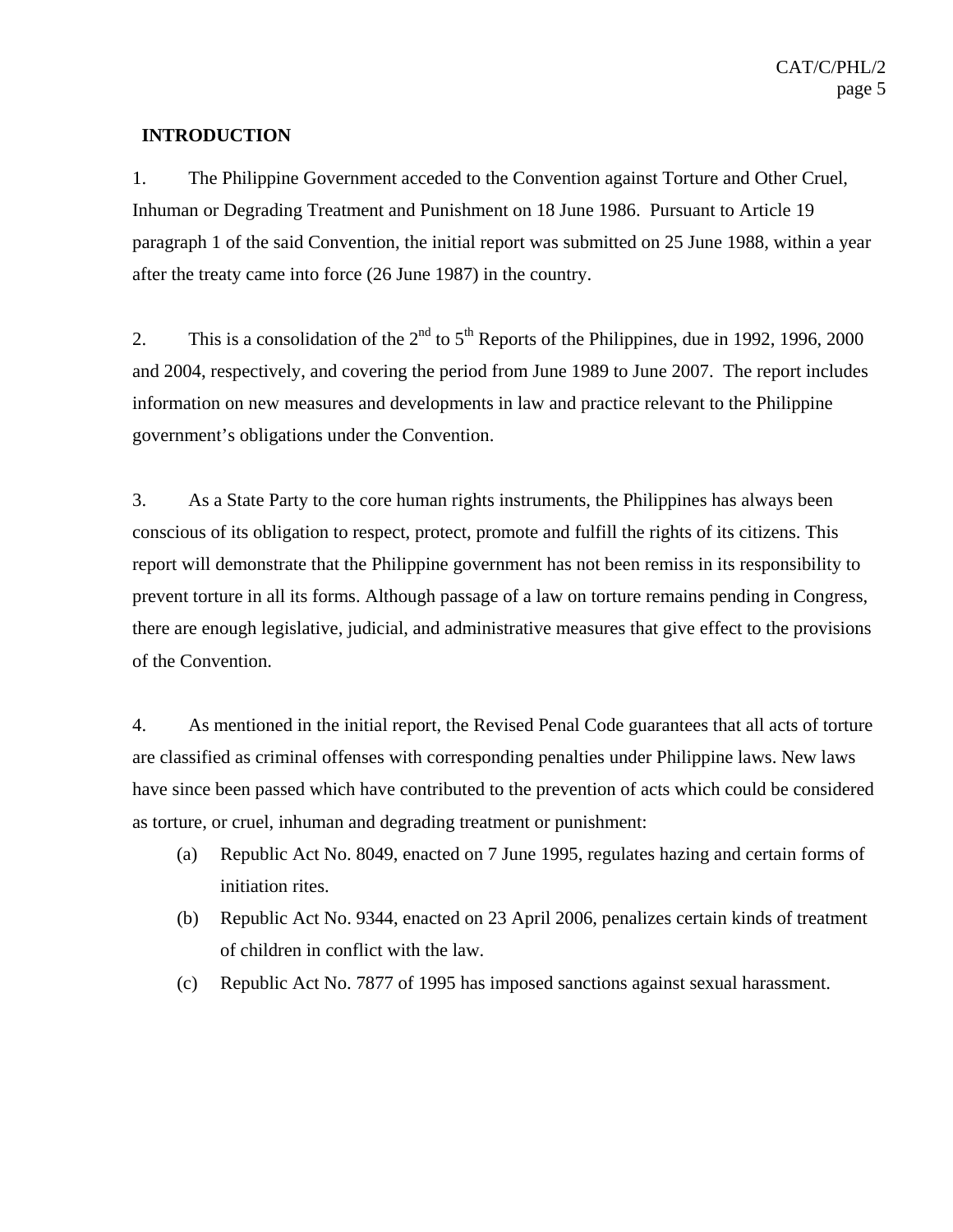5. The following laws were also passed that improved further the procedure in addressing complaints against public officials including those suspected of committing acts which may constitute torture or cruel, inhuman or degrading punishment.

(a) Republic Act No. 6770, enacted in 1989, established the Ombudsman as the main agency responsible for investigating offenses committed by public officials and employees. It provides for a Deputy Ombudsman specifically for military and other law enforcement offices (MOLEO).

(b) Republic Act No. 6975, enacted on 13 December 1990, created the Department of Interior and Local Government and established the Philippine National Police and the Bureau of Jail Management and Penology under this new Department.

(c) Republic Act No. 8551, enacted on 25 February 1998, established under the Philippine National Police an Internal Affairs Service which is responsible for investigating offenses committed by police personnel.

(d) Republic Act No. 7055, enacted on 20 June 1991, provides for the trial by civilian courts over military personnel on certain offenses.

(e) Republic Act No. 8493, Speedy Trial Act of 1998

(f) Republic Act No. 9372, Human Security Act of 2007

(g) Republic Act No. 9165, enacted on 4 July 2002, established an Internal Affairs Service in the Philippine Drug Enforcement Agency

(h) Supreme Court Administrative Memorandum No. 07-9-12SC, Rule on the Writ of Amparo, granting the right to families of victims of access to information pertaining to their cases.

6. The general administration of justice was further enhanced with three landmark laws:

(a) Republic Act No. 7438, enacted on 27 April 1992, strengthens the rights of persons arrested, detained or under custodial investigation.

(b) Republic Act No. 6981, enacted on 24 April 1991, provides for a Witness Protection, Security and Benefit Program.

(c) Republic Act No. 7309, enacted on 30 March 1992, provides for a Board of Claims for victims of unjust imprisonment or detention, and victims of violent crimes.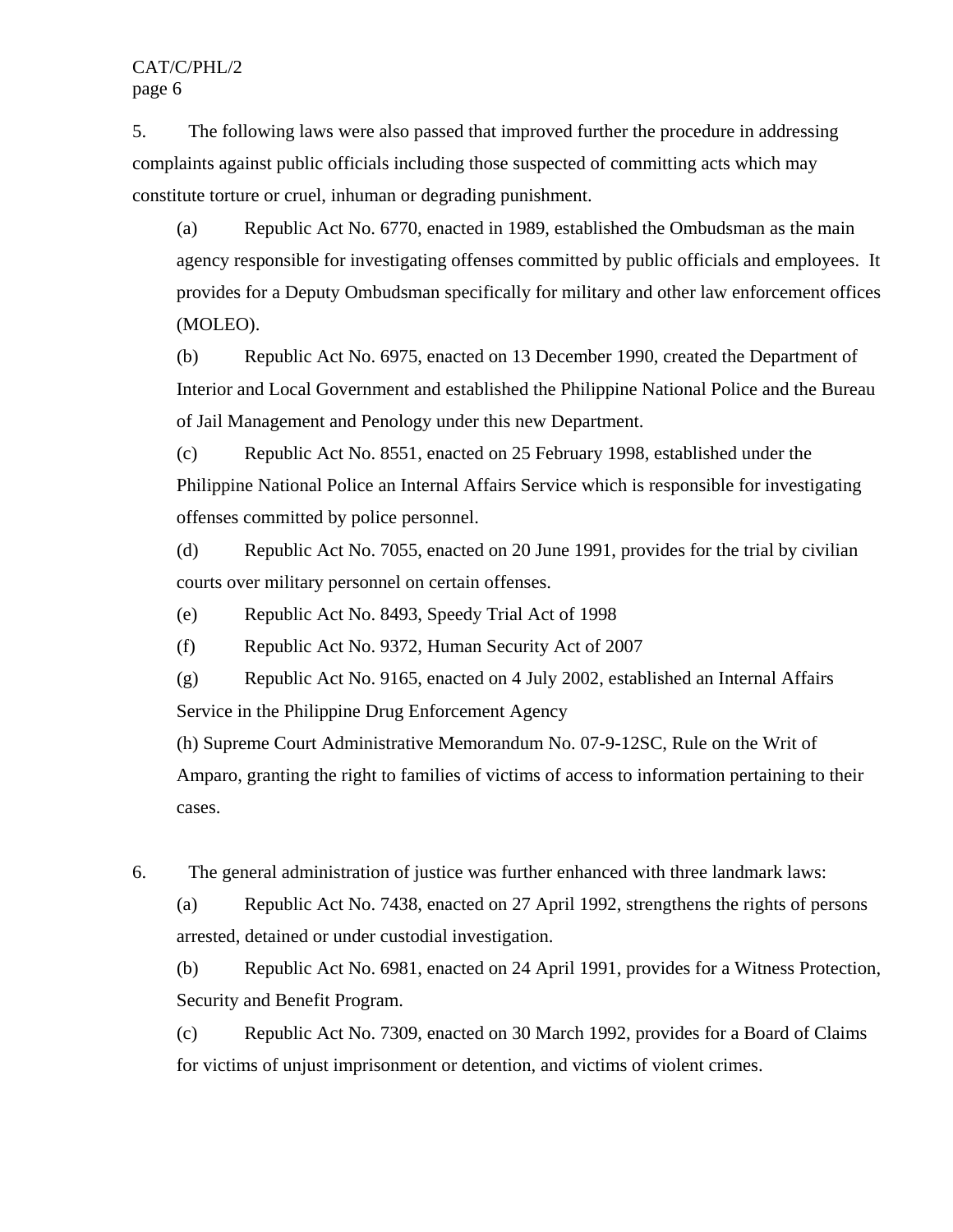7. On 8 December 2006, the President issued Administrative Order No. 163, entitled "Strengthening and increasing the membership of the Presidential Human Rights Committee and expanding further the functions of the said Committee." The Order specifically designates the Department of Interior and Local Government (DILG) which has jurisdiction over the Philippine National Police, the Bureau of Jail Management and Penology, and the local government units to lead an inter-agency working group and to coordinate for compliance with and implementation of the Convention against Torture.

8. This report was prepared by an inter-agency working group composed of representatives from the following government agencies: Department of Foreign Affairs, Department of Interior and Local Government, Department of Justice, Department of National Defense, Department of Social Welfare and Development, Department of Education, Commission on Higher Education, Bureau of Jail Management and Penology, Bureau of Corrections, National Bureau of Investigation, Bureau of Immigration, Philippine Drug Enforcement Agency, Philippine National Police, Armed Forces of the Philippines, Office of the Ombudsman and the Office of the Presidential Adviser on the Peace Process.

9. Inputs from non-governmental organizations were also considered in the preparation of this report. The Commission on Human Rights of the Philippines, which is the recognized National Human Rights Institution, provided valuable contributions and advice in the preparation of this report.

10. The report adheres to the General Guidelines for Periodic Reports adopted by the Committee against Torture in 1991, and revised in 1998 (CAT/C/14/Rev.1); and follows the format recommended by the Inter-Committee Technical Working Group (HRI/MC/2006/3, para. 19).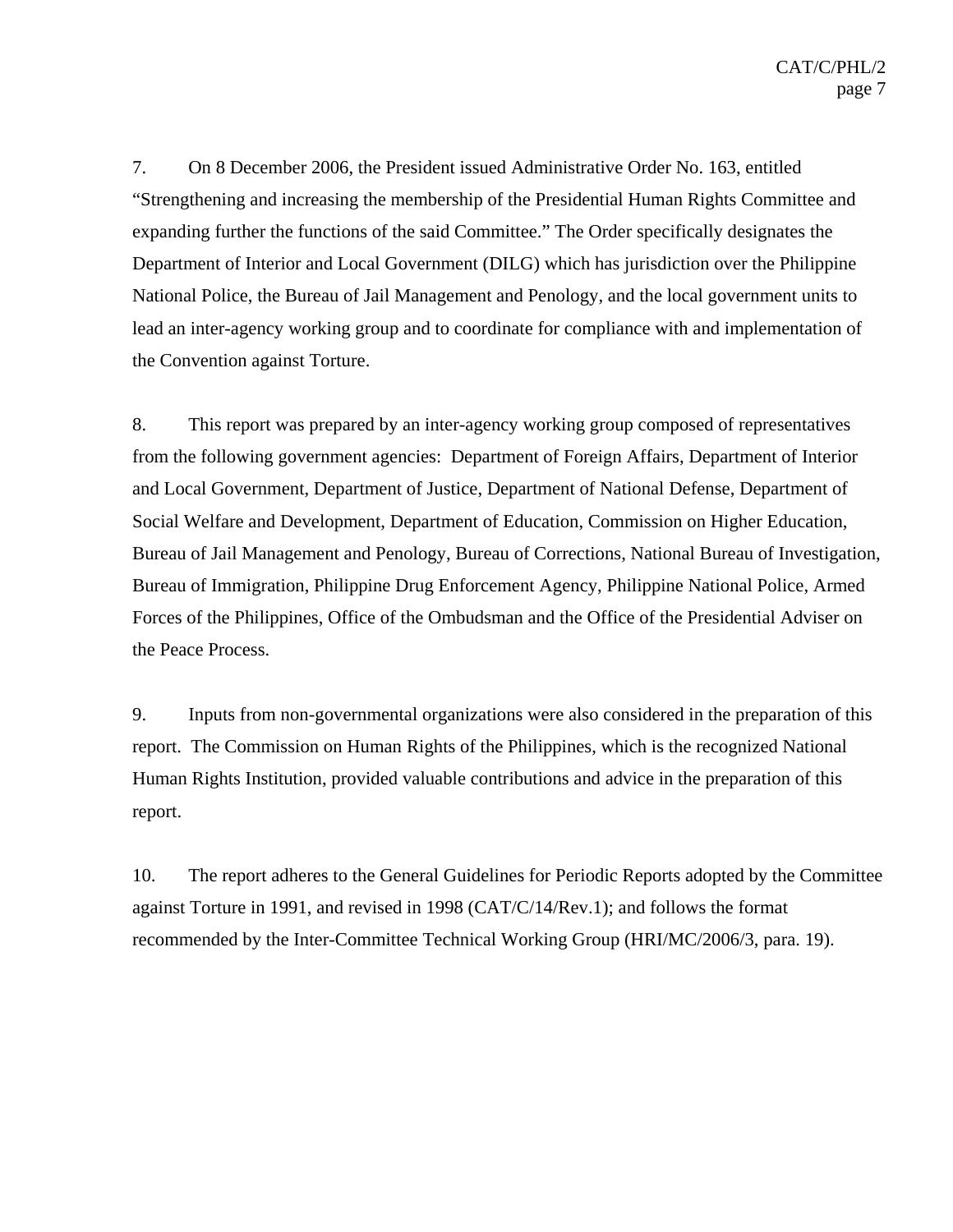# **I. LEGAL STATUS AND IMPLEMENTATION OF THE CONVENTION IN THE PHILIPPINES**

# **ARTICLE 1 – DEFINITION OF TORTURE**

11. The penal laws of the Philippines do not yet contain a definition of torture reflecting the definition in the Convention.

12. In the House of Representatives  $(13<sup>th</sup> Congress)$ , the Committee on Justice has adopted House Bill No. 5846 which is a consolidation of three bills on torture. In the Senate, two bills on torture have been filed and are pending consideration at the committee level.

13. The bills on torture pending at the Congress of the Philippines share a common view of torture, and approximates full conformity with the definition of the Convention, viz:

 Torture, When Committed. "Torture" shall be deemed committed when an act by which severe pain or suffering, whether physical or mental is intentionally inflicted on a person for such purposes as obtaining from him/her or a third person information or a confession; punishing him/her for an act he/she or a third person has committed or is suspected of having committed; or intimidating or coercing him/her or a third person; or for any reason based on discrimination of any kind, when such pain or suffering is inflicted by or at the instigation of or within the consent or acquiescence of a public official or other person acting in an official capacity. It does not include pain or suffering arising only from inherent or incidental to lawful sanctions.

For purposes of this Act, torture shall include but not be limited to the following:

1.Physical Torture, which shall be understood as referring to such cruel, inhuman or degrading treatment which causes pain, exhaustion, disability or dysfunction of one or more parts of the body, such as: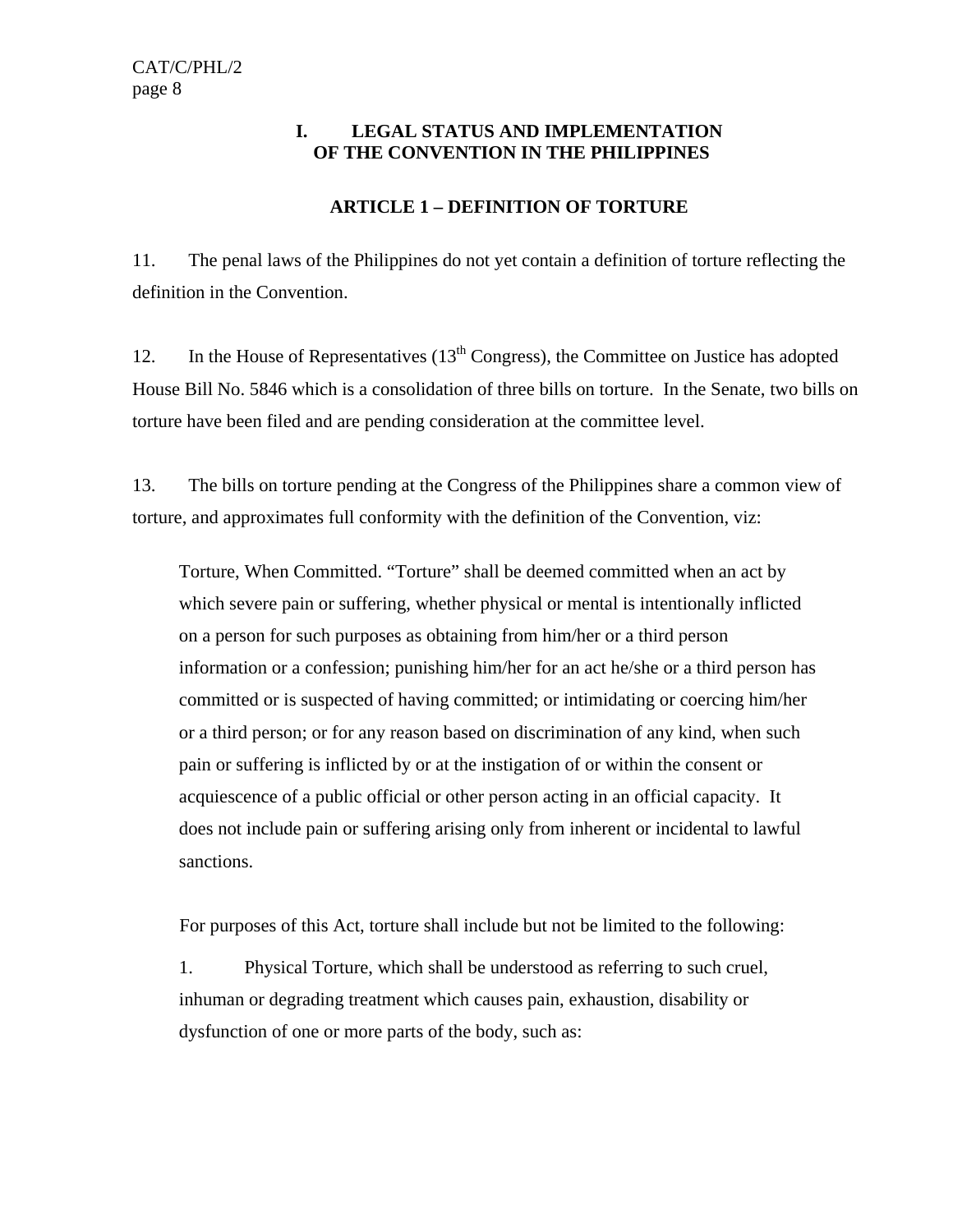1.1. systematic beatings, headbangings, punching, kicking, striking with truncheons, rifle butts, jumping on the stomach;

1.2. food deprivation or forcible feeding with spoiled food, animal or human excreta or other food not normally eaten;

1.3. electric shocks;

1.4. cigarette burning, burning by electrically heated rods, hot oil, acid; by the rubbing of pepper or other chemical substances on mucous membranes, or acids or spices directly on the wounds;

1.5. the submersion of the head in water or water polluted with excrement, urine, vomit and/or blood until the brink of suffocation;

1.6. being tied or forced to assume fixed and stressful bodily positions;

1.7. rape and sexual abuse, including the insertion of foreign bodies into the sex organs or rectum or electrical torture of the genitals;

1.8. other forms of sexual abuse;

1.9. mutilation, such as amputation of the essential parts of the body such as the genitalia, ears, tongue, etc.;

1.10. dental torture or the forced extraction of the teeth;

1.11. harmful exposure to the elements such as sunlight and extreme cold;

1.12. the use of plastic bags and other materials placed over the head to the point of asphyxiation; and

1.13. other forms of aggravated and deliberate cruel, inhuman or degrading physical treatment or punishment.

2. Mental/Psychological Torture, which shall be understood as referring to such cruel, inhuman or degrading treatment calculated to affect or confuse the mind and/or undermine a person's morale, such as:

2.1. blindfolding;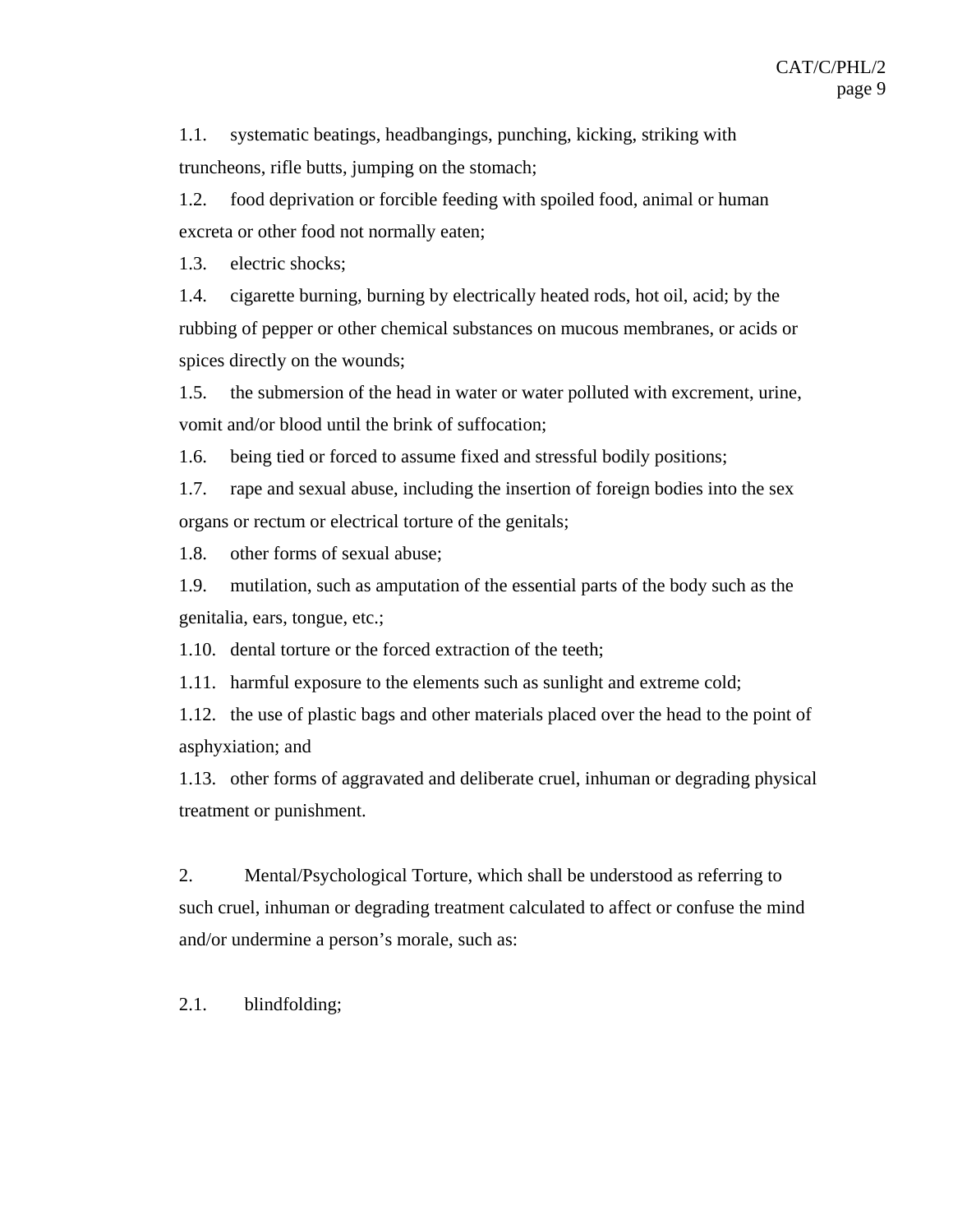2.2. threatening a person or such persons related or known to him/her with bodily harm, execution or other wrongful acts;

2.3. confinement in solitary cells put up in public places;

2.4. confinement in solitary cells against their will or without prejudice to their security;

2.5. prolonged interrogation so as to deny normal length of sleep and/or rest;

2.6. preparing a prisoner for a "show trial", public display or public humiliation considerably defeating the political effectiveness of the prisoner;

2.7. causing unscheduled transfer(s) of a person from one place to another creating the belief that he/she shall be summarily executed;

2.8. maltreating a member of the person or person/s' family;

2.9. causing the torture sessions to be witnessed by the person/s' family, relatives or any third party;

2.10. inculcating generalized fear among certain sections of the population;

2.11. denial of sleep/rest;

2.12. shame infliction such as stripping the person/s naked, parading them in public places, shaving their heads or putting marks on their bodies against their will; and

2.13. other forms of deliberated and aggravated cruel, inhuman or degrading mental treatment or punishment.

3. Pharmacological Torture, which shall be understood as referring to such cruel, inhuman or degrading treatment through the use of psychoactive drugs to change the perception, memory, alertness, or will of a person, such as:

3.1. administration of drugs to induce confession and/or reduce mental competency;

3.2. the use of drugs to induce extreme pain or certain symptoms of disease; and

3.3. other forms of deliberate and aggravated cruel, inhuman or degrading pharmacological treatment or punishment.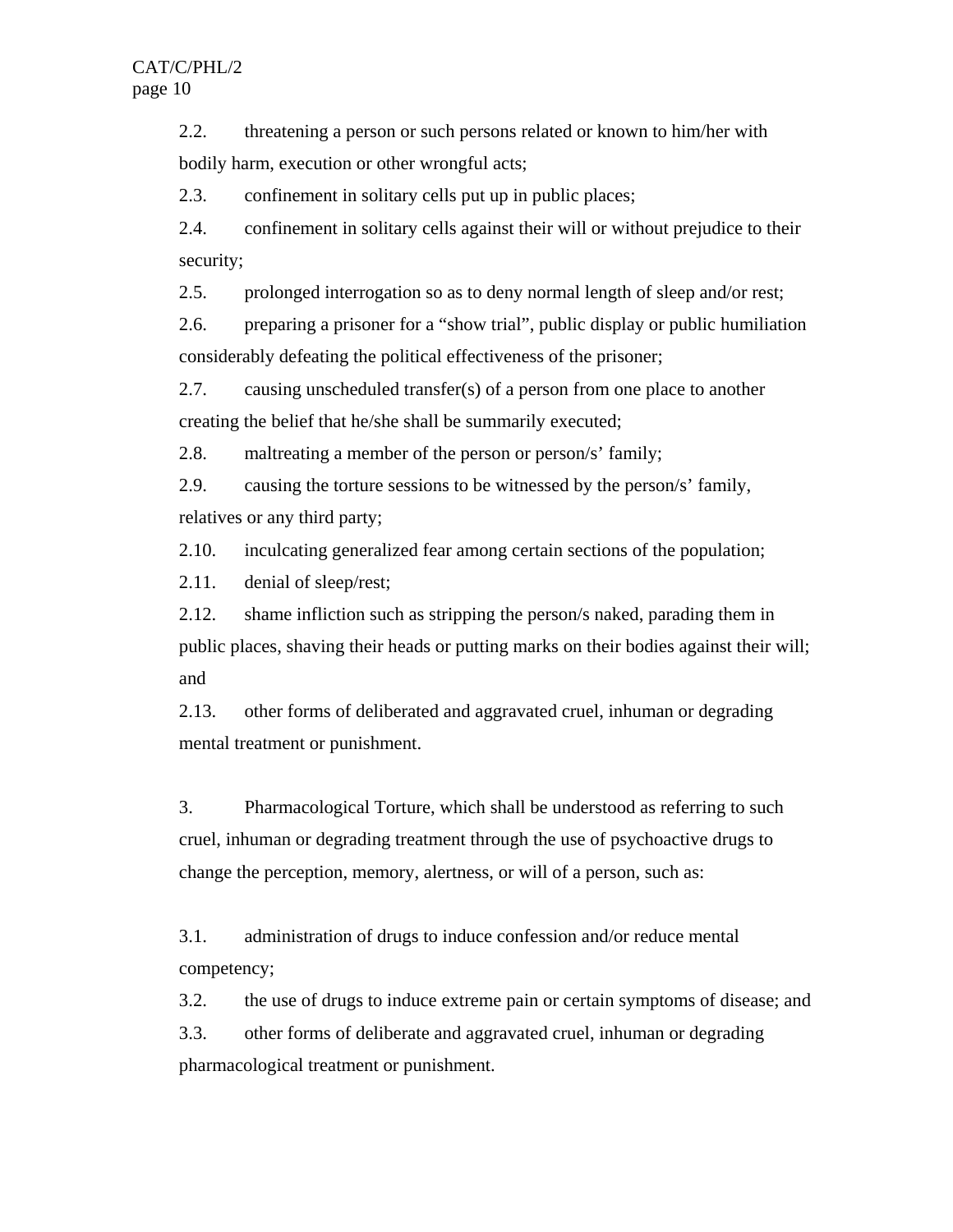#### **ARTICLE 2 – PROHIBITION OF TORTURE**

14. In keeping with the UN Universal Declaration that recognizes "each person's right to life is the supreme right from which no derogation is permitted even in time of public emergency which threatens the life of the nation;" and guided by the belief that death penalty is the ultimate form of cruel, inhuman or degrading treatment or punishment and its avowed policy of "Restorative Justice", the Philippines has abolished the death penalty.

15. The Constitution of the Philippines prohibits the use of torture and cruel, inhuman or degrading punishment. The following Constitutional provisions, are hereby reiterated:

Article III – Bill of Rights

Section 12

xxx

 (2) No torture, force, violence, threat, intimidation, or any other means which shall be used against him [person under investigation for the commission of an offense]. Secret detention places, solitary, incommunicado or other similar forms of detention are prohibited.

 (3) Any confession or admission obtained in violation of this or the preceding section shall be inadmissible in evidence against him.

 (4) The law shall provide for penal and civil sanctions for violations of this section as well as compensation to and rehabilitation of victims of torture or similar practices, and their families.

Section 19.

 (1) Excessive fines shall not be imposed, nor cruel, degrading or inhuman punishment inflicted. xxx

 (2) The employment of physical, psychological, or degrading punishment against any prisoner or detainee or the use of substandard or inadequate penal facilities under subhuman conditions shall be dealt with by law.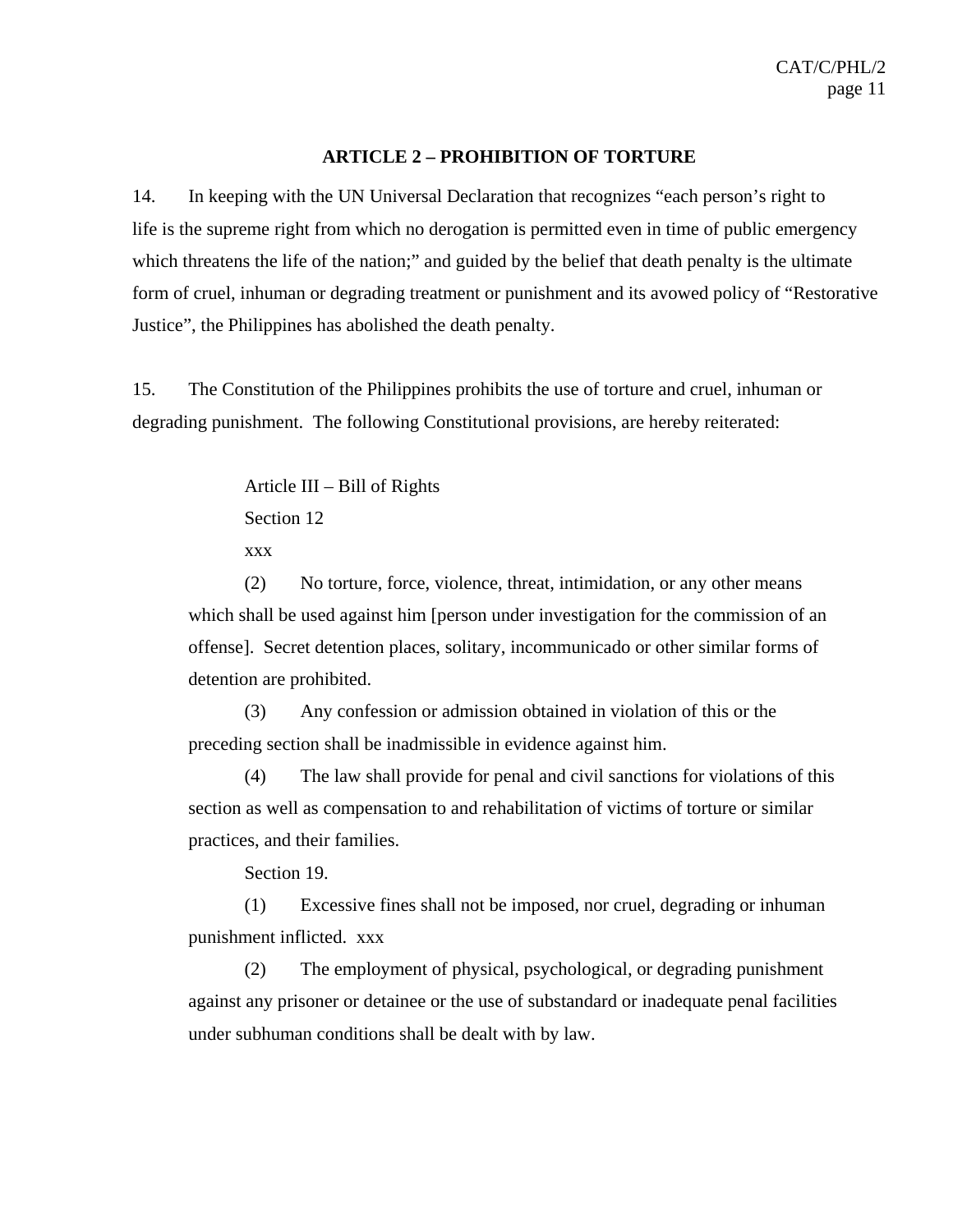16. There exists no law or regulation that allows the derogation of this prohibition during exceptional circumstances such as a state of war, threat of war, internal political instability or any other public emergency**.**

17. The Republic Act 9372 (Human Security Act of 2007), also known as the Ant-Terrorism Act does not derogate the right against torture of persons suspected of committing acts of terrorism. On Section 2, Declaration of Policy, it is stated:

"Nothing in this Act shall be interpreted as a curtailment, restriction or diminution of constitutionally recognized powers of the executive branch of the government. It is to be understood, however, that the exercise of the constitutionally recognized powers of the executive branch of government shall not prejudice respect for human rights which shall be absolute and protected at all times."

18. There is also no law or regulation that allows a subordinate officer to invoke an order from a superior officer or a public authority as a justification of torture.

19. Several new laws have been passed which contribute to the prevention of acts of torture and other cruel, inhuman or degrading treatment or punishment, such as hazing, harsh treatment of children in conflict with the law and sexual harassment.

20. Government agencies responsible for the custody of persons have issued administrative regulations reiterating the prohibition against the use of torture.

21. The 2002 Operational Procedures of the Philippine National Police prohibits the use of torture, force, violence, threat, intimidation or any other means which violates the free will. It also prohibits secret detention places, solitary confinement (incommunicado) or other similar forms of detention (2002 Operational Procedures of the Philippine National Police, Rule 11 – Arrest, Section 8)

22. The 1996 Operations Manual of the Bureau of Jail Management and Penology (BJMP) prohibits the imposition of disciplinary penalties to detainees which are cruel, inhuman or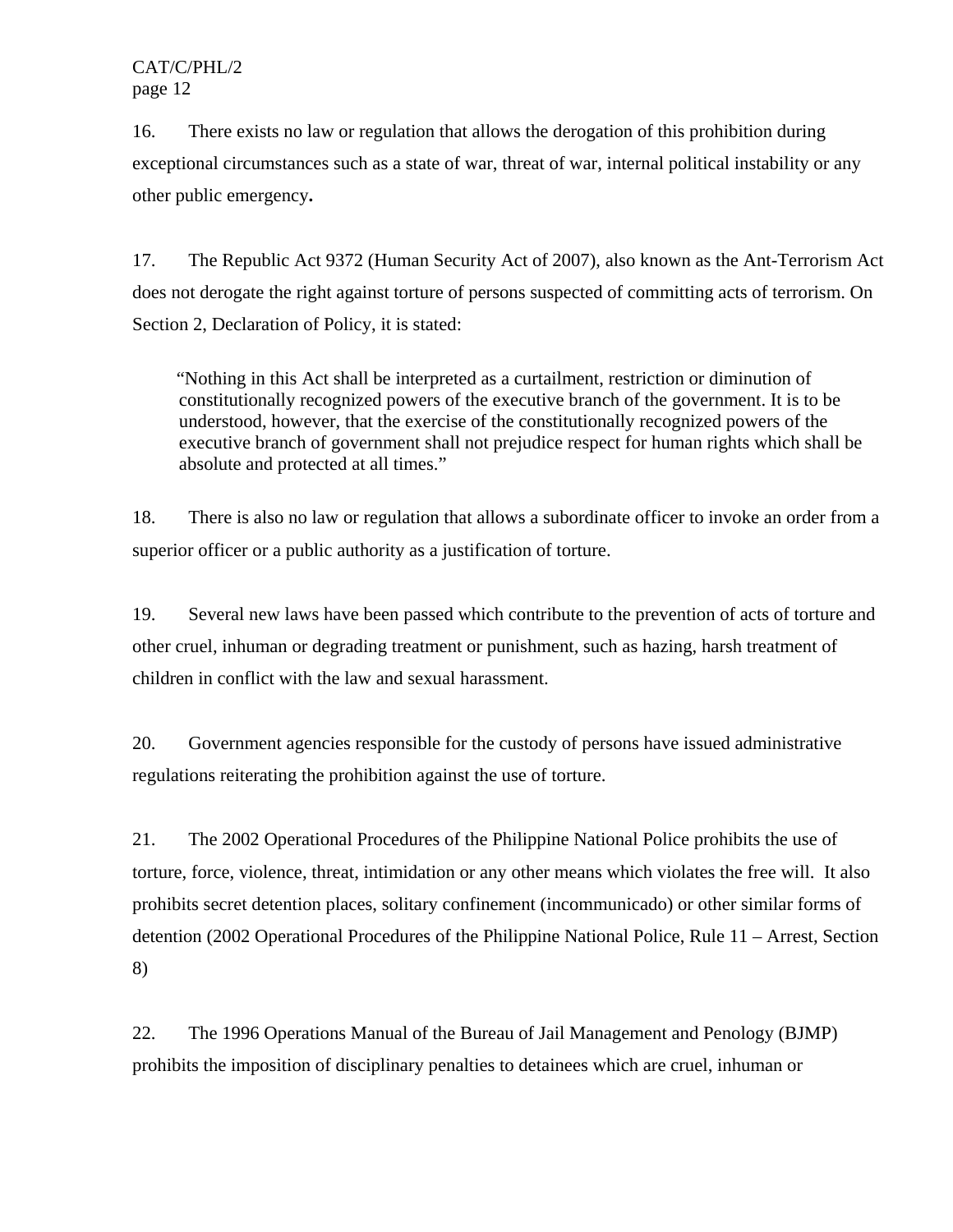degrading. It also prohibits the employment of physical punishment as a correctional measure, and the use of corporal punishment, confinement in dark ill-ventilated cells and any form of cruel, unusual, inhuman or degrading punishment. (BJMP Operations Manual – 1996 Edition, Rule I, Section 3-j)

23. The 2000 Operating Manual of the Bureau of Correction provides for the protection of inmates against the following:

(a) the imposition of any cruel, unusual or degrading act as a form of disciplinary punishment;

(b) corporal punishment;

(c) the use of physical force by correctional officers, except in cases where the latter act in self-defense, to protect another person from imminent physical attack, or to prevent a riot or escape;

(d) deprivation of clothing, bed and bedding, light, ventilation, exercise, food or hygienic facilities; and

(e) forced labor.

(Bureau of Corrections Operating Manual - Part IV, Chapter 2, Section 3)

24. The 2005 Operational Guidelines for the Bureau of Immigration Detention Center provides for the following principles relating to acts constituting torture:

 2.5 No Detention Center personnel shall use unnecessary force on detainees, except for legitimate self-defense or in cases of attempted active and/or passive physical resistance by them to a lawful order.

 2.6 Penalties imposed upon any detainee for violation of rules/ regulations shall not be cruel, inhuman or degrading.

2.7 No physical punishment shall be employed as a corrective measure."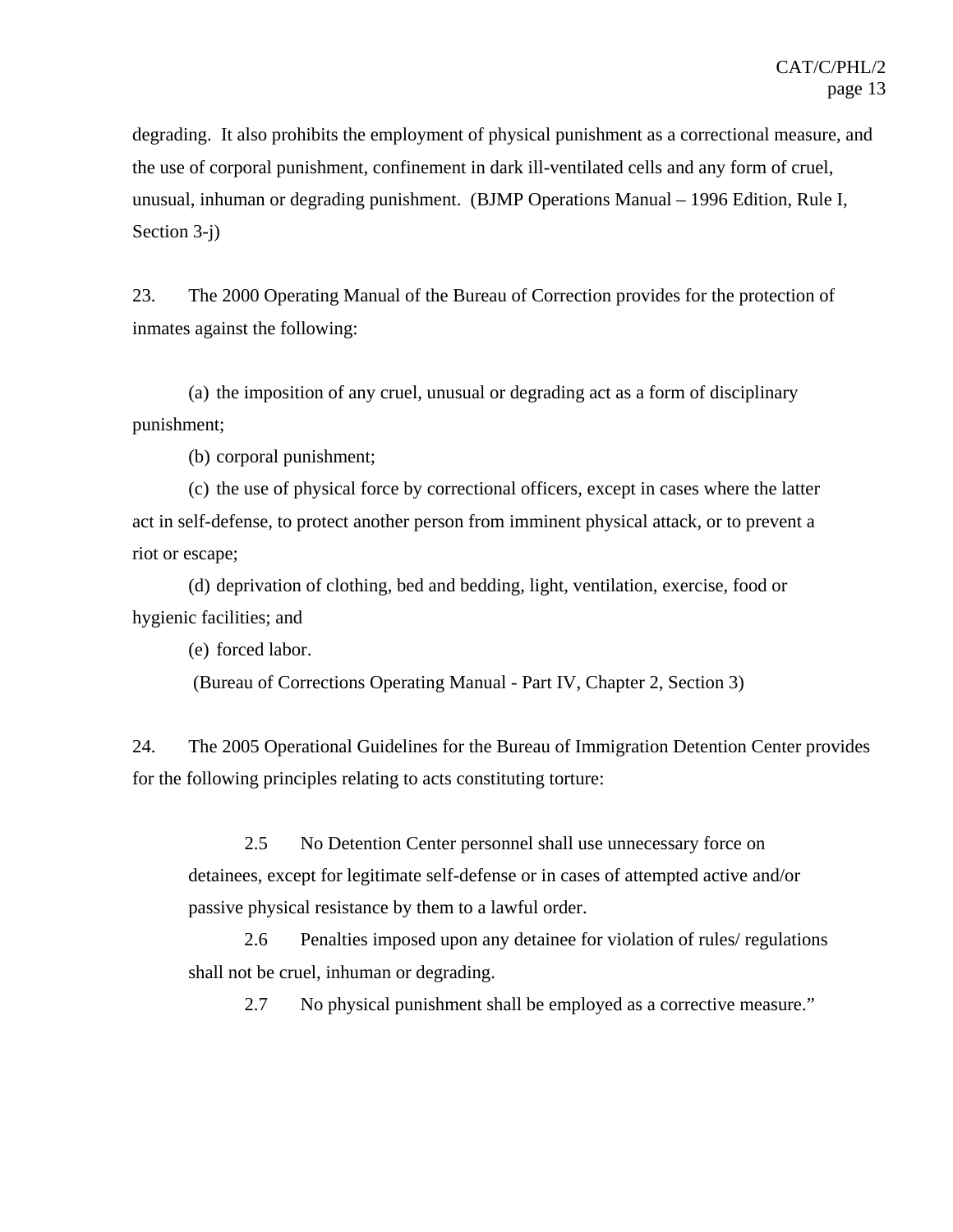(Bureau of Immigration Office Memorandum Order No. AFFJR-2005-002 dated 18 February 2005.)

25. The Philippine Drug Enforcement Agency, in its Memorandum Circular No. 2006-002 dated 13 November 2006, entitled "Guidelines on the Handling of Detainees and Supervision of Custodial Detention Facility", reiterates the prohibition in item III.A.9, as follows:

 No cruel, inhuman, degrading or physical punishment shall be imposed upon any detainee for violation of rules or regulations.

26. The Rule on Arrest of Rules of Court on Criminal Procedure, revised in 2000 by the Supreme Court, provides that

 No violence or unnecessary force shall be used in making an arrest. The person arrested shall not be subject to a greater restraint than is necessary for his detention. (Rules of Court, Rule 113, Section 2)

27. The Articles of War and the Manual for Courts-Martial of the Armed Forces of the Philippines provides for the prohibition of cruel and unusual punishments of every kind with respect to persons subject to military law. (AFP Manual for Courts-Martial- Executive Order No. 178, Section 102)

28. The Rules and Regulation on Children in Situations of Armed Conflict issued by the Department of Justice and the Department of Social Welfare and Development, pursuant to Republic Act No. 7610, provides the following:

Section 15. Rights of the Child under the Custody of Government Forces. A child who is taken into custody by government forces in an area of armed conflict shall be informed of his constitutional rights and treated humanely. He shall not be subjected to torture or to cruel, inhuman or degrading treatment, or used in a military operation in any capacity.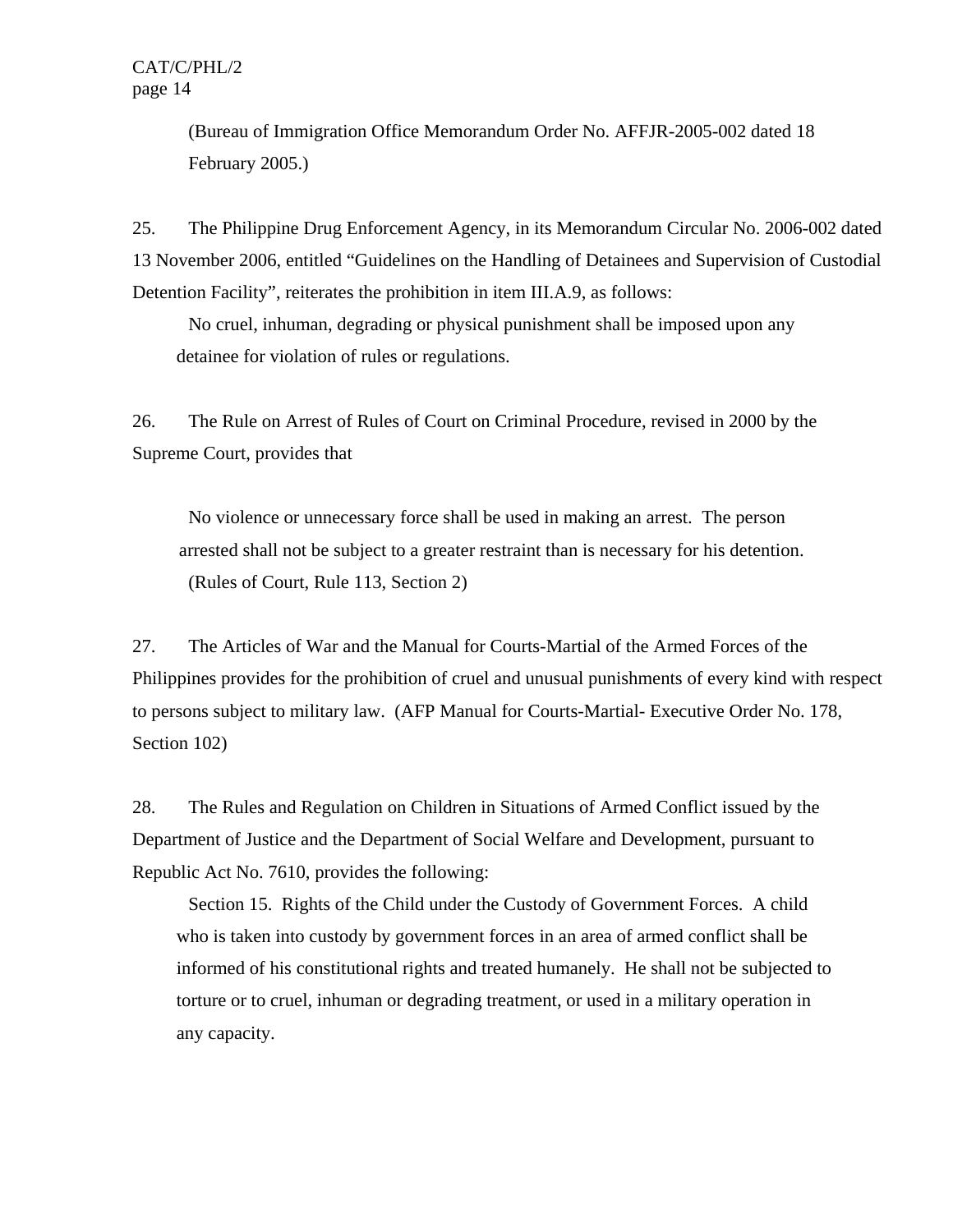29. The Philippines is on the verge of ratifying the Optional Protocol to the Convention against Torture (OPCAT). The major line agencies and departments of the Executive Branch comprising the core members of the Presidential Human Rights Committee have all affixed their signatures to a Resolution: "Recommending the Accession and Concurrence to the Optional Protocol to the U.N. Convention Against Torture."

30. It is well understood that the OPCAT places emphasis on preventing violations and establishing a system of monitoring compliance to the CAT by employing international and national mechanisms that will conduct regular and periodic visits to places of detention, as well as proposing recommendations and working constructively with State Parties for their implementation.

# **II. LEGALLY PUNISHABLE OFFENCES, EXPULSION, AND EXTRADITION ARTICLE 3 – PROHIBITION OF REFOULEMENT**

31. In 1998, the Secretary of Justice issued Department Order No. 94 which established a national procedure for determining refugee status, pursuant to the 1951 Convention relating to the Status of Refugees of which the Philippines is a State Party. In the Order, the following principle was reiterated:

Section 3 – Basic Principles

(a). An applicant, during the pendency of his application, or a refugee, shall not be expelled or returned to a country where there are valid reasons to believe that his life or freedom would be threatened on account of his race, religion, nationality, membership in a particularly social group or political opinion. xxx

(Department Order No. 94, Section 3.a, dated 4 March 1998)

# 32. Furthermore, the same Order provides that

Section 4. Eligible Applicant - Refugee status shall be granted to an applicant who, owing to well-founded fear of being persecuted for reasons of race, religion,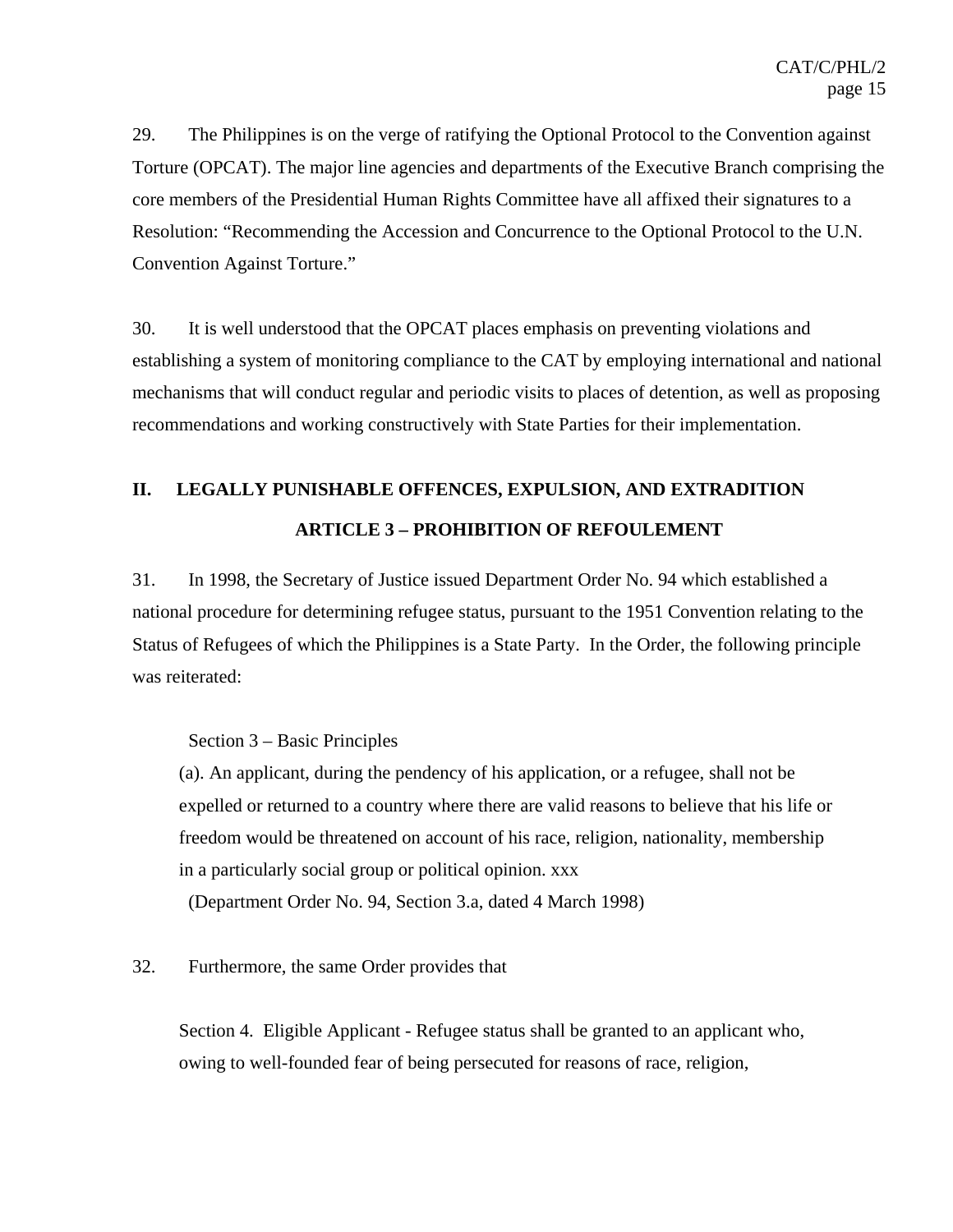nationality, membership of a particular social group or political opinion, is outside the country of his nationality and is unable or, owing to such fear, is unwilling to avail himself of the protection of that country; or who, not having a nationality, is unable or, owing to such fear, is unwilling to return to the country of his former habitual residence.

33. The same Department Order No. 94 provides for the procedure for appeals on decisions on refugee status. The Secretary of Justice decides on all applications for refugee status (Section 16). If the application is disapproved, the applicant may file a motion for reconsideration with the Secretary (Section 20). An applicant may also file a judicial appeal from the decision of the Secretary (Section 21).

34. There is no case on record of any foreigner who has objected to his deportation on the ground that he would be in danger of being subjected to torture.

## **ARTICLE 4 – TORTURE AS A CRIMINAL OFFENSE**

35. The basic legal provision which penalizes acts constituting torture is contained in the Revised Penal Code of the Philippines (Art No. 3815). Article 235 of the said Code, which deals with the crime of Maltreatment of Prisoners, provides that:

 The penalty of prision correccional in its medium period to prision mayor in its minimum period, in addition to his liability for the physical injuries or damage caused, shall be imposed upon any public officer or employee who shall overdo himself in the correction or handling of a prisoner or detention prisoner under his charge by the imposition of punishment not authorized by the regulations, or by inflicting such punishments in a cruel and humiliating manner.

 If the purpose of the maltreatment is to extort a confession, or to obtain some information from the prisoner, the offender shall be punished by prision mayor in its minimum period,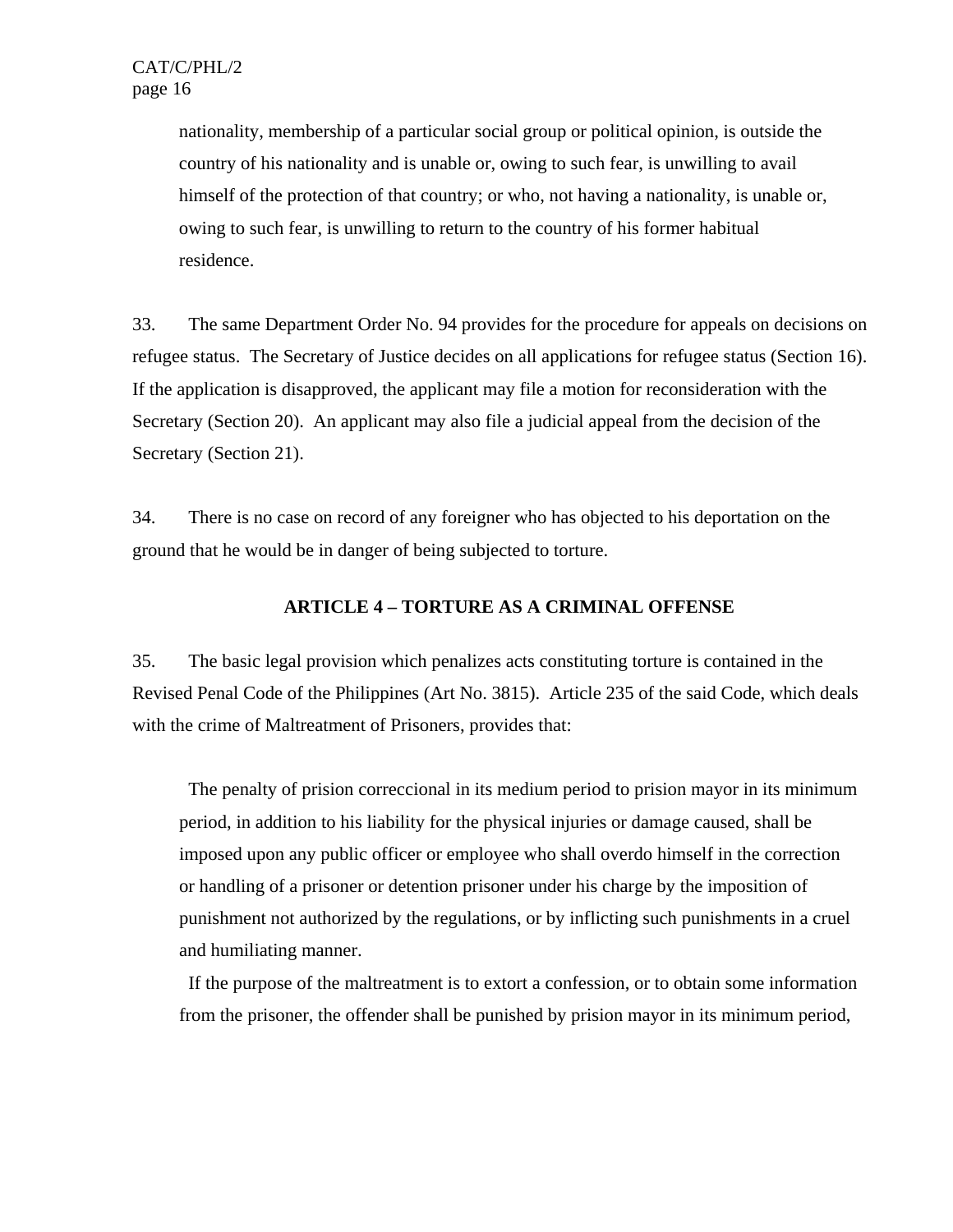temporary special disqualification, and a fine not exceeding six thousand (P6,000) pesos, in addition to his liability for the physical injuries or damaged caused.

36. It should be noted that the penalty for maltreatment of prisoners was increased in 1986 by Executive Order No. 62. It was mentioned in the preamble of the said law that the penalties in the old law "have not deterred the commission of the acts sought to be penalized, as evidenced by the widespread occurrence of torture and other cruel, humiliating and degrading treatment of prisoners during the past regime", and that there is a need to increase the penalty to prevent the occurrence of such crimes.

37. Furthermore, the Revised Penal Code provides that following crimes, which constitute acts of torture, are aggravated if committed by a public officer: mutilation, serious physical injury, less serious physical injury, slight physical injury and maltreatment, administering injurious substances or beverages, grave threats, other light threats, grave coercion and light coercion.

38. The crime of maltreatment of prisoners and serious physical injuries prescribe in 15 years. Other crimes prescribe from one to ten years, depending on the penalties imposable.

#### **ARTICLE 5 - JURISDICTION**

39. The rules on jurisdiction, as reported in the Initial Report, remain the same, to wit:

 "Penal laws and those of public security and safety shall be obligatory upon all who live or sojourn in Philippine territory, subject to the principles of public international law and to treaty stipulations"

(Civil Code, Article 14)

 Except as provided in the treaties and laws of preferential application, the provisions of the (Revised Penal) Code shall be enforced not only within the Philippine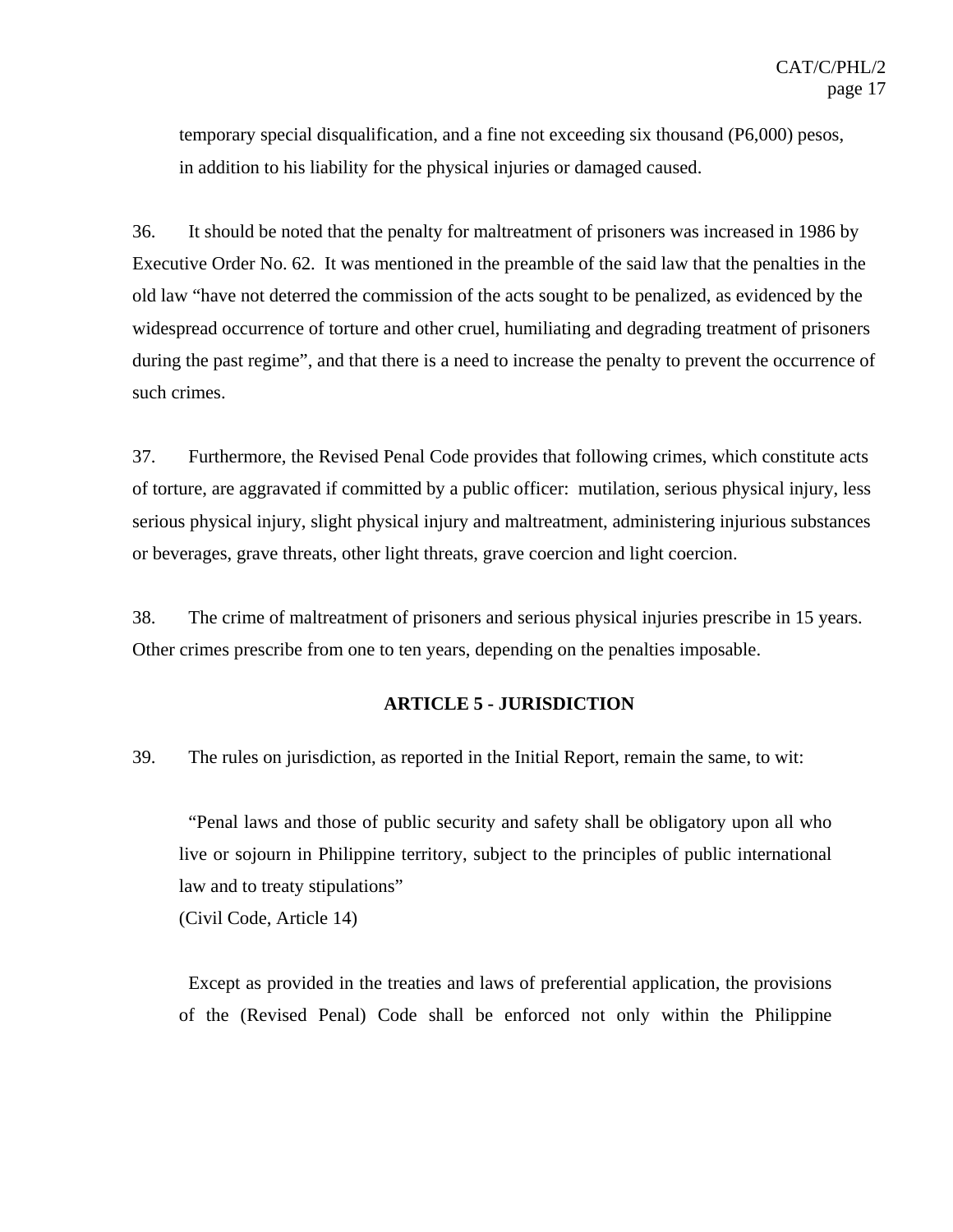archipelago, including its atmosphere, its interior waters and maritime zone, but also outside its jurisdiction, against those who:

"1. Should commit an offense while on a Philippine ship or airship;

 "2. While being public officers or employees, should commit an offense in the exercise of their function;"

(Revised Penal Code, Article 2)

#### **ARTICLE 6 – ARREST AND DETENTION**

40. The National Bureau of Investigation (NBI) also requires that the Embassy or Consulate concerned shall be informed of any arrest or detention of a foreign national. (NBI Memoranda dated 18 May 1992 and 22 March 1994)

41. The arrest and detention of foreigners are governed by the Vienna Convention on Consular Relations to which the Philippines is a state party. Paragraph (b) of Article 36 of that treaty states:

If he so requests, the competent authorities of the receiving State shall, without delay, inform the consular post of the sending State if, within its consular district, a national of that State is arrested or committed to prison or to custody pending trial or is detained in any other manner. Any communication addressed to the consular post by the person arrested, in prison, custody or detention shall be forwarded by the said authorities without delay. The said authorities shall inform the person concerned without delay of his rights under this subparagraph.

42. The Bureau of Jail Management and Penology (BJMP) reflected this rule in a 2006 Memorandum which states that:

 "Whenever an alien or a citizen of a foreign state is committed in our jail, the Warden shall immediately inform in writing the BJMP National Head Quarters, the Bureau of Immigration and the embassy or consular office concerned of the fact of his detention. " (BJMP Memorandum, paragraph 5.D, dated 31 July 2006)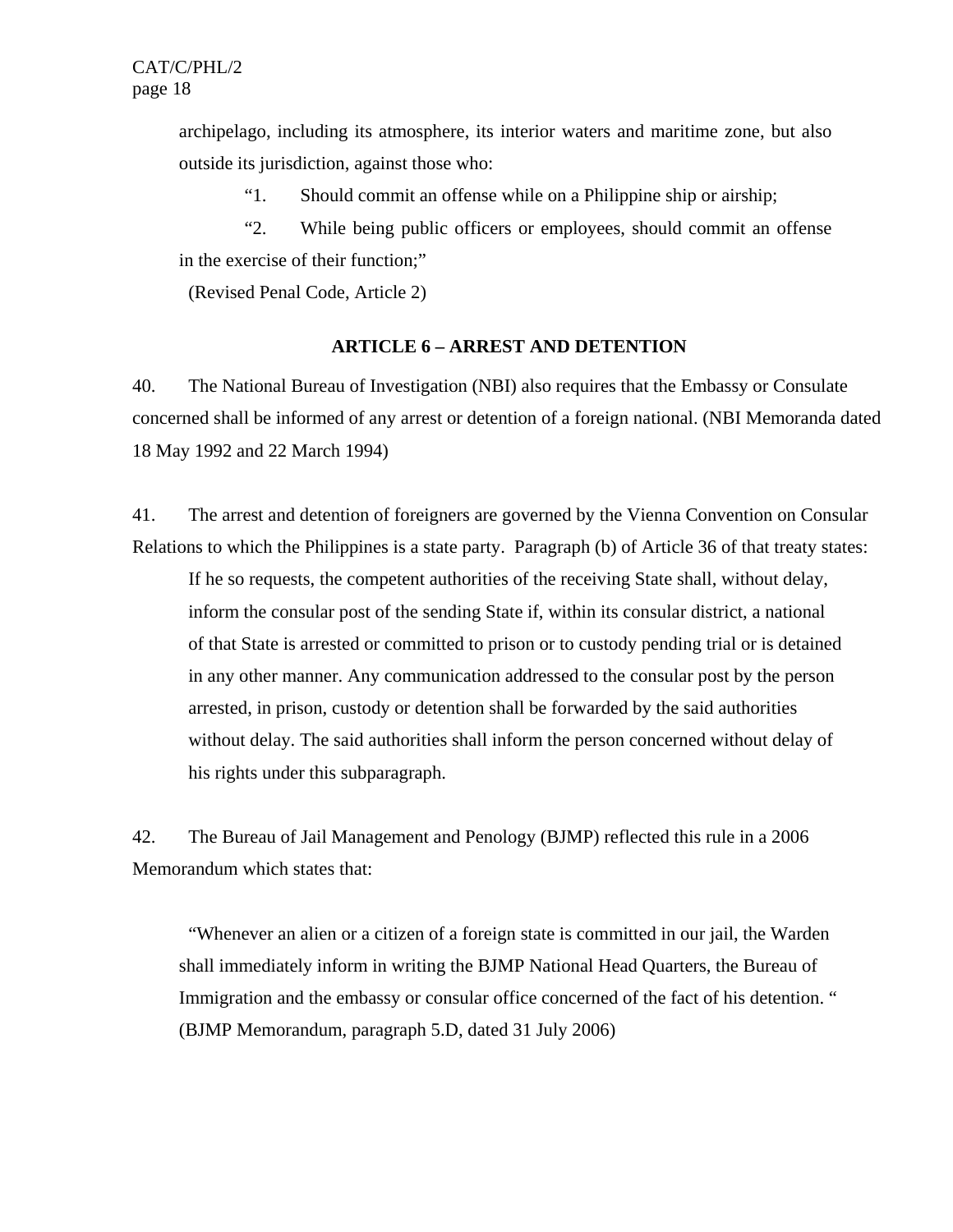## **ARTICLE 7 – PROSECUTION AND EXTRADITION**

43. Persons suspected of committing acts of torture enjoy the same rights as other suspected criminal offenders. Republic Act No. 7438, mentioned earlier in this report, also covers the rights of persons subject to prosecution before the courts.

44. The Department of Justice, pursuant to Presidential Decree No. 169 and to existing bilateral extradition treaties, is responsible for the extradition of Filipino nationals or foreign residents to other countries.

# **ARTICLE 8 – TORTURE AS AN EXTRADITABLE OFFENSE**

45. Presidential Decree No. 169 is the general law governing the extradition of persons from the Philippines, subject to provisions of specific bilateral extradition treaties. It requires the existence of a bilateral treaty before any request for extradition by another state could be considered. The Convention against Torture has not yet been invoked as basis for to extradite a person with the Philippines either as the requesting state or the requested state.

46. As of this reporting date, the Philippines has extradition treaties with ten countries, as follows: Australia (1991), Canada (1997), China (2004), Hong Kong (1997), Indonesia (1976), Republic of Korea (1997), Micronesia (1994), Spain (2004), Switzerland (1997), Thailand (1984), and United States (1996). Extradition treaties have been signed with Spain and India in 2004 and are awaiting entry into force.

47. Torture is not specifically mentioned as a ground for extradition in any of the extradition treaties. Except for the treaties with Indonesia, Thailand and Hong Kong, the extradition treaties provide that any offense or crime, although not necessarily bearing the same nomenclature but are recognized in both jurisdiction, may be the subject of extradition. For the treaties with the three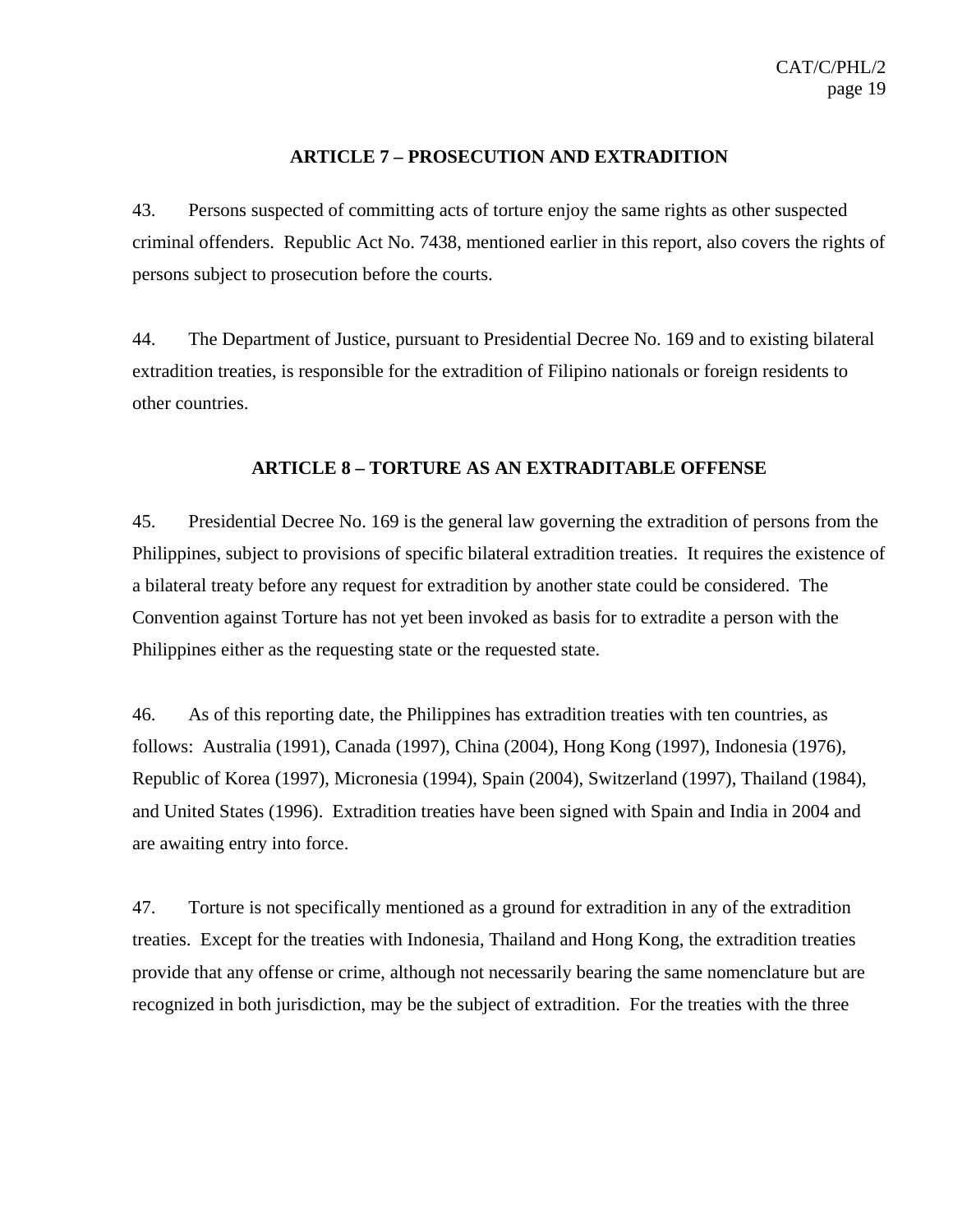aforementioned countries, certain offenses or crimes are mentioned which may constitute acts of torture, such as physical injuries.

# **ARTICLE 9 – MUTUAL LEGAL ASSISTANCE**

48. The Philippines has bilateral agreements with Australia, Hong Kong, India and the United States on mutual legal assistance in connection with the prevention, investigation and prosecution of criminal offenses recognized in both jurisdictions. Acts constituting torture have not yet been used as a ground for any request for legal assistance.

# **III. EDUCATION, TRAINING, OTHER PREVENTIVE MEASURES ARTICLE 10 – EDUCATION AND INFORMATION**

49. The Constitution mandates the Commission on Human Rights of the Philippines to Establish a continuing program of research, education, and information to enhance respect for the primacy of human rights (section 18 (5), article XIII, Constitution).

50. On 7 February 1995, Memorandum Order No. 258 was issued by then President Fidel V. Ramos, requiring human rights education and training of law enforcement, police, military and prison personnel. With the close collaboration of the Commission on Human Rights of the Philippines, human rights components are included in the training programs for all military and law enforcement units of the government.

51. Pursuant to its mandate and in compliance with the Convention against Torture, the Commission on Human Rights of the Philippines conducted five Regional Workshops on the role of medical officers and jail personnel on the recognition, documentation and reporting cases of torture from November 2005 to March 2005.

52. In the Philippine National Police, the prohibition of torture is included in following subjects in its Revised Police Basic Recruit Course: "Foundations of Human Rights" under Module 2 – General Subjects; "Bill of Rights," "Social Justice and Human Rights," "Criminal Procedure," and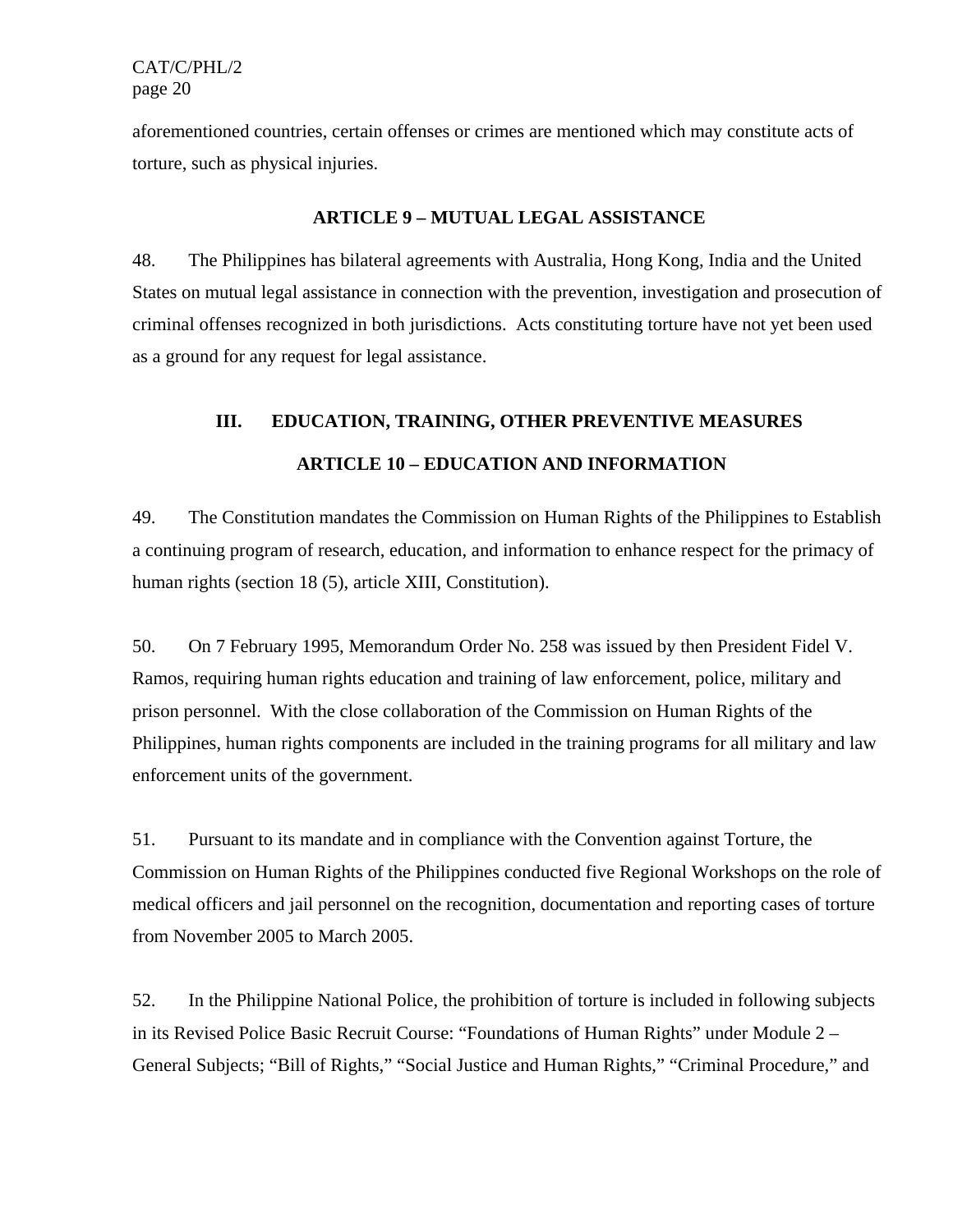"Rules of Evidence" under Module 4 – Law; and "Interview and Interrogation" under Module 5 – Police Operations.

53. The chief law enforcement and investigative bodies of government, namely, the Philippine National Police (PNP), the Armed Forces of the Philippines (AFP), and the National bureau of Investigation (NBI) have organized and activated their respective Human Rights Offices. The HROs offer avenues for receiving and litigating complaints of human rights violations against erring personnel, as well as for continuous education and information dissemination programs on human rights.

#### **ARTICLE 11 – INTERROGATION AND CUSTODY**

54. Republic Act No. 7438 was enacted to strengthen the following rights of persons arrested, detained or under custodial investigation. Section 2 of the said law states:

 (a) Any person arrested, detained or under custodial investigation shall at all times be assisted by counsel.

 (b) Any public officer or employee, or anyone acting under his order or his place, who arrests, detains or investigates any person for the commission of an offense shall inform the latter, in a language known to and understood by him, of his rights to remain silent and to have competent and independent counsel, preferably of his own choice, who shall at all times be allowed to confer privately with the person arrested, detained or under custodial investigation. If such person cannot afford the services of his own counsel, he must be provided with a competent and independent counsel by the investigating officer.

 (c) The custodial investigation report shall be reduced to writing by the investigating officer, provided that before such report is signed, or thumbmarked if the person arrested or detained does not know how to read and write, it shall be read and adequately explained to him by his counsel or by the assisting counsel provided by the investigating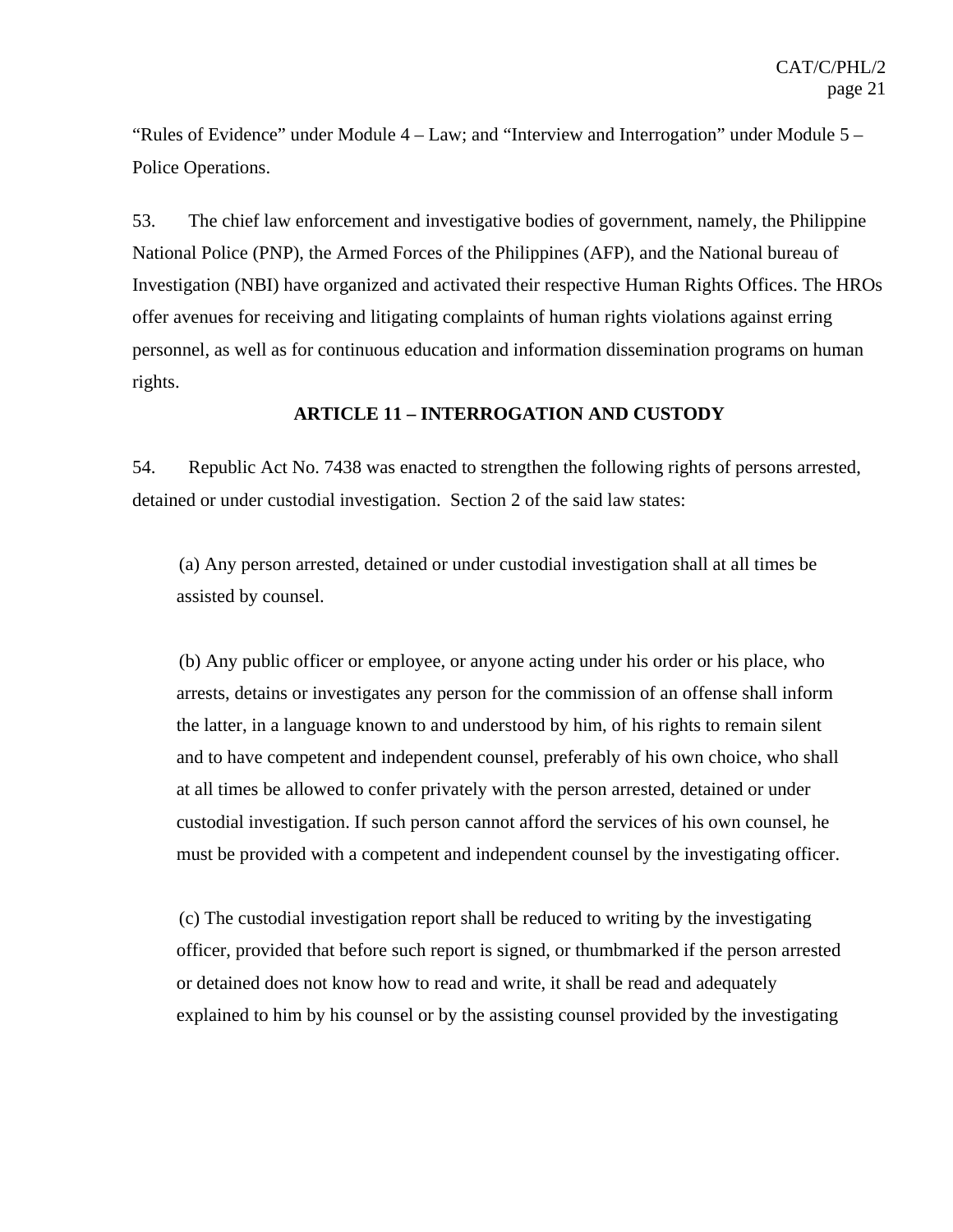officer in the language or dialect known to such arrested or detained person, otherwise, such investigation report shall be null and void and of no effect whatsoever.

 (d) Any extrajudicial confession made by a person arrested, detained or under custodial investigation shall be in writing and signed by such person in the presence of his counsel or in the latter's absence, upon a valid waiver, and in the presence of any of the parents, elder brothers and sisters, his spouse, the municipal mayor, the municipal judge, district school supervisor, or priest or minister of the gospel as chosen by him; otherwise, such extrajudicial confession shall be inadmissible as evidence in any proceeding.

 (e) Any waiver by a person arrested or detained under the provisions of Article 125 of the Revised Penal Code, or under custodial investigation, shall be in writing and signed by such person in the presence of his counsel; otherwise the waiver shall be null and void and of no effect.

 (f) Any person arrested or detained or under custodial investigation shall be allowed visits by or conferences with any member of his immediate family, or any medical doctor or priest or religious minister chosen by him or by any member of his immediate family or by his counsel, or by any national non-governmental organization duly accredited by the Commission on Human Rights of by any international nongovernmental organization duly accredited by the Office of the President. The person's "immediate family" shall include his or her spouse, fiance or fiancee, parent or child, brother or sister, grandparent or grandchild, uncle or aunt, nephew or niece, and guardian or ward.

55. The same section further provided for the protection of the rights of persons "invited" by law enforcement officers, as follows:

 As used this Act, "custodial investigation" shall include the practice of issuing an "invitation" to a person who is investigated in connection with an offense he is suspected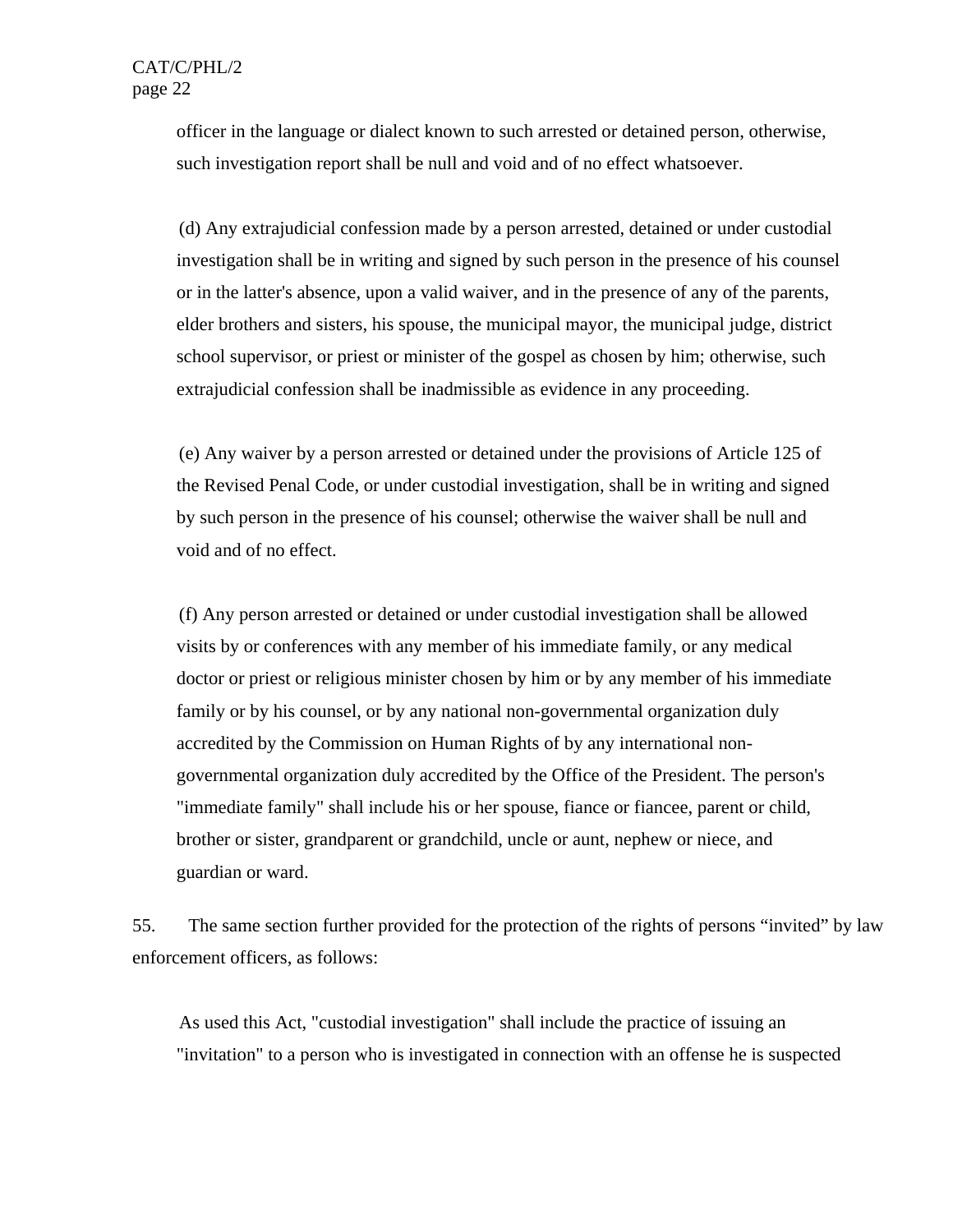to have committed, without prejudice to the liability of the "inviting" officer for any violation of law.

56. Section 4 of the same law contains the following penalty clause:

(a) Any arresting public officer of employee, or any investigating officer, who fails to inform any person arrested, detained or under custodial investigation of his right to remain silent and to have competent and independent counsel preferably of his own choice, shall suffer a fine of Six thousand pesos (P6,000.00) or a penalty of imprisonment of not less than eight (8) years but not more than ten (10) years, or both. The penalty of perpetual absolute disqualification shall also be imposed upon the investigating officer who has been previously convicted of a similar offense.

The same penalties shall be imposed upon a officer or employee or anyone acting upon orders of such investigating officer or in his place, who fails to provide a competent and independent counsel to a person arrested, detained or under custodial investigation for the commission of an offense if the latter cannot afford the services of his own counsel.

(b) Any person who obstruct, persons or prohibits any lawyer, any member of the immediate family of a person arrested, detained or under custodial investigation, or any medical doctor or priest or religious minister chosen by him or by any member of his immediate family or by his counsel, from visiting and conferring privately with him, of from examining and treating him, or from ministering to his spiritual needs, at any hour of the day or, in urgent cases, of the night shall suffer the penalty of imprisonment of not less than four (4) years nor more than six (6) years, and a fine of four thousand pesos (P4,000.00).

The provisions of the above Section notwithstanding, any security officer with custodial responsibility over any detainee or prisoner may undertake such reasonable measures as may be necessary to secure his safety and prevent his escape.

57. The Bureau of Jail Management and Penology (BJMP) Operations Manual states in Rule I, Section 3 Principles: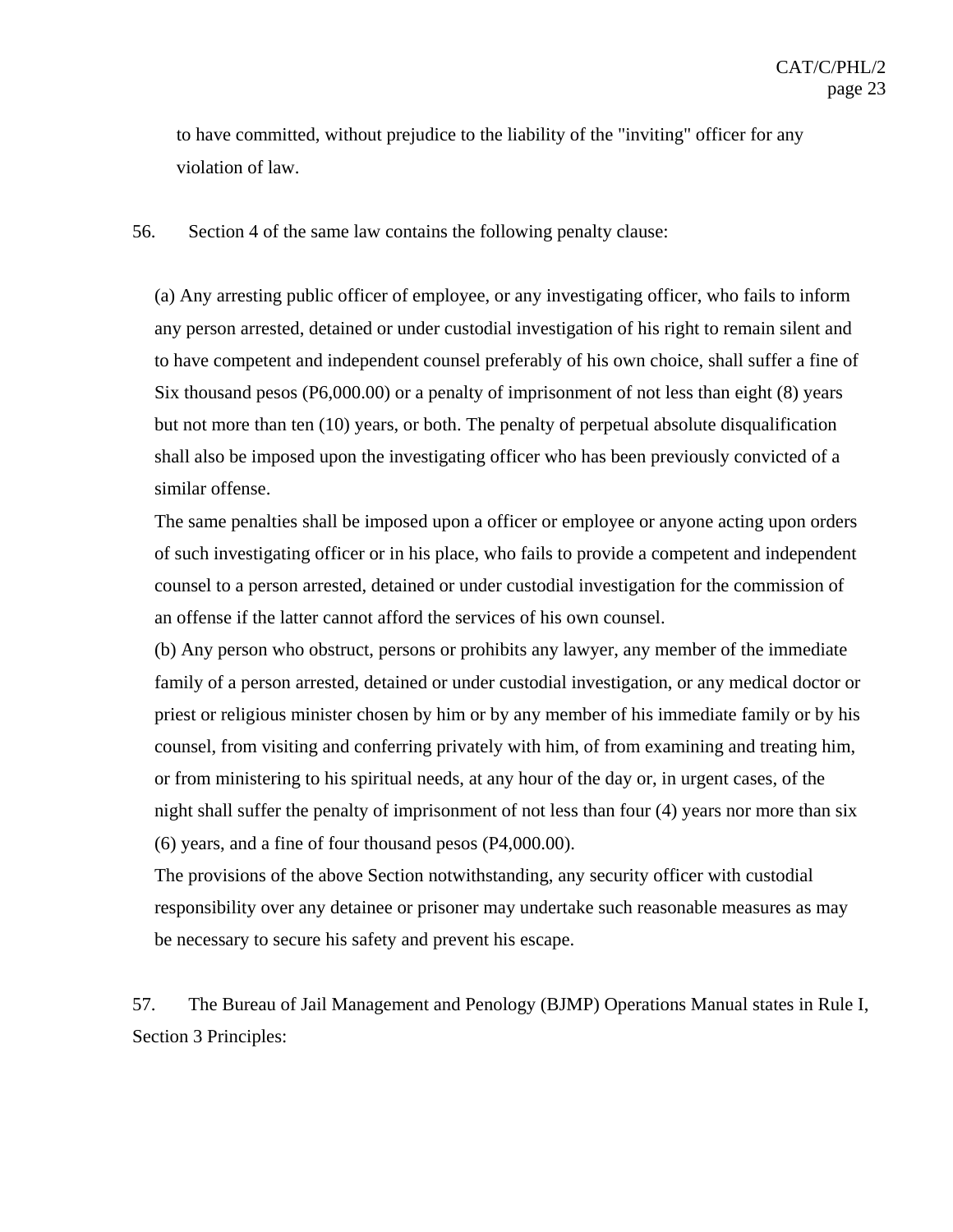"No jail personnel shall use unnecessary force on inmates, except for legitimate selfdefense or in cases of attempted active and passive physical resistance to a lawful order. Penalties to be imposed shall not be cruel, inhuman or degrading. No physical punishment shall be employed as a correctional measure."

58. Furthermore, the BJMP Operations Manual in Rule IV, Section 3 imposes limitations for the Disciplinary Board, viz:

"Corporal punishment, confinement in dark ill-ventilated cells and any form of cruel, unusual, inhuman or degrading punishment are absolutely prohibited."

59. Philippine Drug Enforcement Agency (PDEA) Memorandum Circular No. 2006-002 relate to guidelines on the handling of detainees and supervision of custodial detention facility. Notable provisions are:

 Guideline No. 9- No cruel, inhuman, degrading or physical punishment shall be imposed upon any detainee for violation of rules or regulations.

 Guideline No. 10 – The jail guards shall not use unnecessary force on detainees, except for legitimate self-defense or in cases of attempted active and/o resistance by them to a lawful order.

60. Moreover, PDEA guidelines on medical certificates state:

1. Medical certificate shall be required both from incoming and outgoing detainee to preempt possible filing of charge for maltreatment.

2. Any sign of physical abuse in the medical certificate must be properly reflected in the logbook.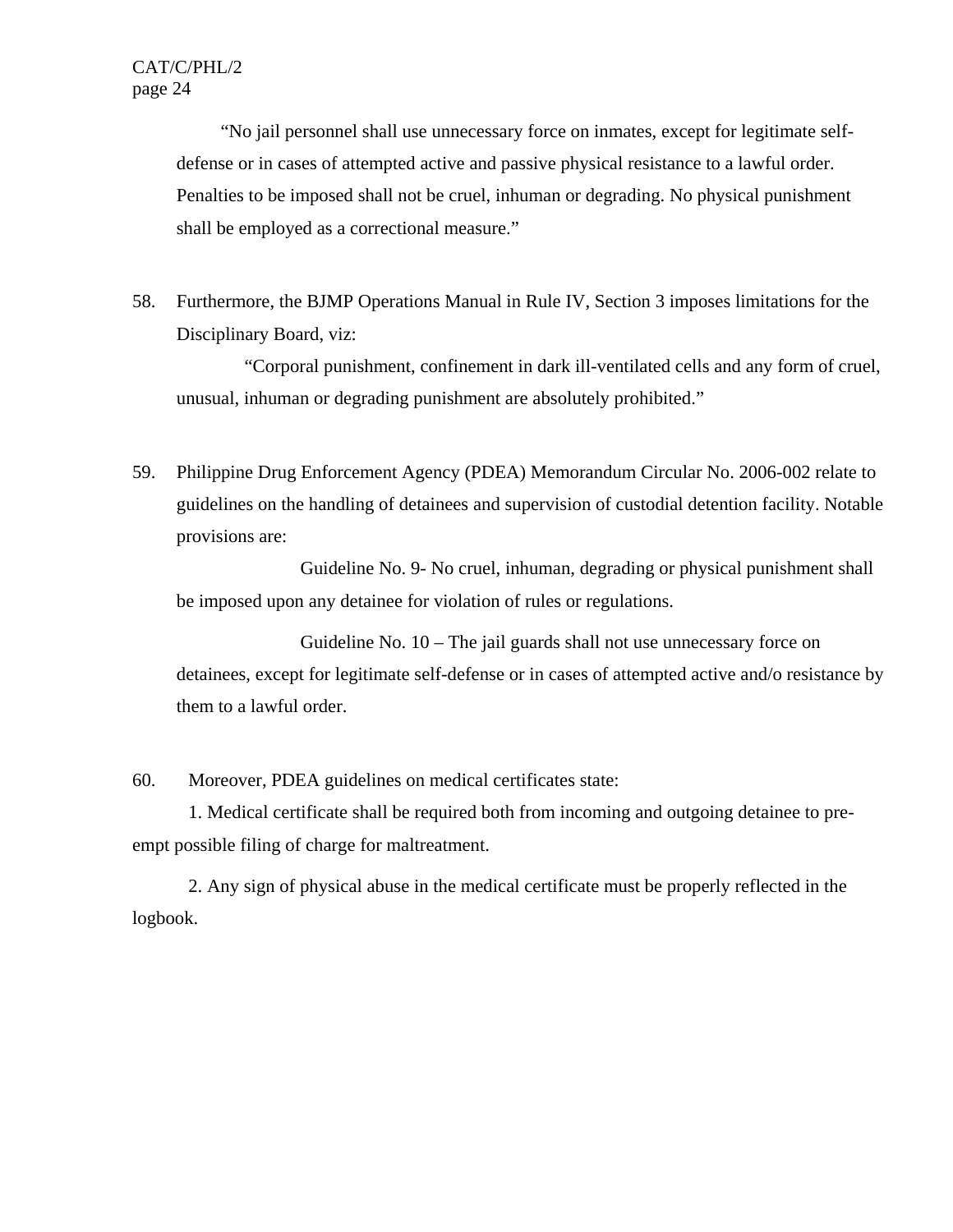#### **IV. THE RIGHT TO PROCEDURAL GUARANTEES**

#### **ARTICLE 12 – INVESTIGATION**

61. The Ombudsman, as provided in Section 15 (1) of Republic Act 6770 enacted on 17 November 1989, has the power to investigate and prosecute on its own or on complaint by any person, any act or omission of any public officer or employee, office or agency, when such act or omission appears to be illegal, unjust, improper or inefficient.

62. Furthermore, the Ombudsman, as provided in Section 24 of the same law, has the power to preventively suspend any officer or employee under his authority pending an investigation.

63. As reported under Article 2, Section 39 of Republic Act No. 8551 provides that the Internal Affairs Service of the Philippine National Police shall conduct, motu propio, automatic investigation of incidents where death, serious physical injury, or any violation of human rights occurred in the conduct of a police operation, and incidents where a suspect in the custody of the police was seriously injured.

64. Section 55 of Republic Act No. 8551, which amends Section 47 of Republic Act No. 6975 (establishing the Philippine National Police), provides for the preventive suspension of a member of the Philippine National Police upon the filing of a complaint.

65. The Commission on Human Rights, pursuant to its constitutional mandate, also investigates, on its own or on complaint by any party, all forms of human rights violations involving civil and political rights.

66. The President just recently issued Administrative Order No. 181 directing the cooperation and coordination between the national prosecution service and other concerned agencies of government for the successful investigation and prosecution of political and media killings. This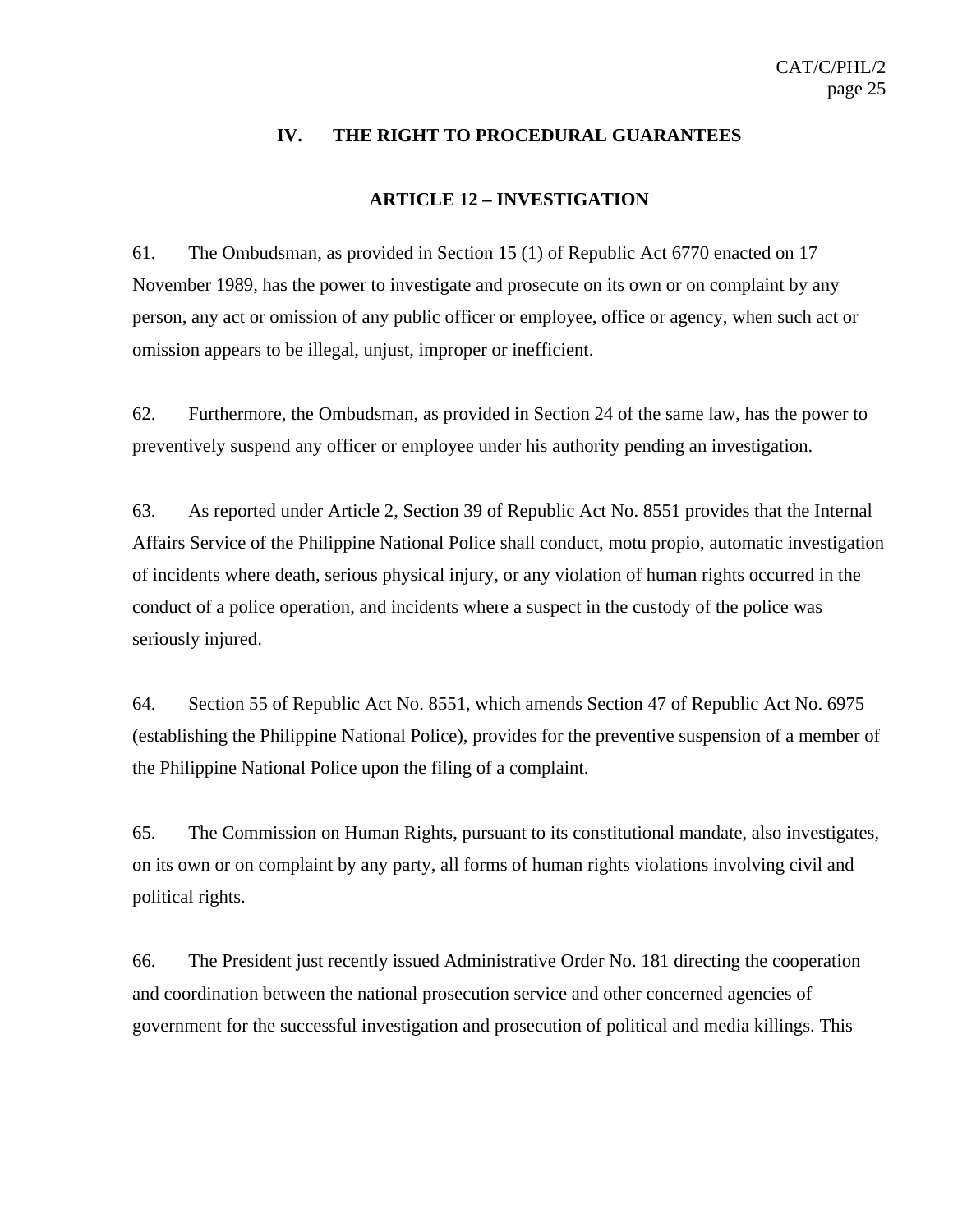new issuance is certain to contribute likewise to the enhancement of the investigation and prosecution of torture cases.

#### **ARTICLE 13 – COMPLAINTS**

67. Republic Act No. 6770, enacted in 1989, organizing the Office of the Ombudsman, provides that all complaints against any officer or employee of the government will be investigated by this Office. The law provides for an Office of the Deputy Ombudsman for the Armed Forces to specifically handle complaints against members of the military and other law-enforcement officials (MOLEO). The prosecution of these cases in court is also the responsibility Office of the Ombudsman.

68. A statistical presentation of action done on complaints related to acts of torture is hampered by the absence of a law specifically defining torture.

69. The procedural remedies for complaints against members of the Philippine National Police are provided for in Republic Acts No. 6975 and No. 8551. Republic Act No. 6975, enacted in 1990, established the Philippine National Police under the Department of Interior and Local Government. Sections 41 to 45 of the said Act provide for an Administrative Disciplinary Machinery which includes the procedure for consideration of complaints from citizens against members of the Police. Under this Machinery is a provision on the creation of a People's Law Enforcement Board in each city or municipality.

70. Republic Act No. 8551, enacted in 1998, created the Internal Affairs Service (IAS) in the Philippine National Police. Section 39 of the said law provides that the IAS shall conduct, *motu propio*, automatic investigation of incidents where death, serious physical injury, or any violation of human rights occurred in the conduct of a police operation, and incidents where a suspect in the custody of the police was seriously injured.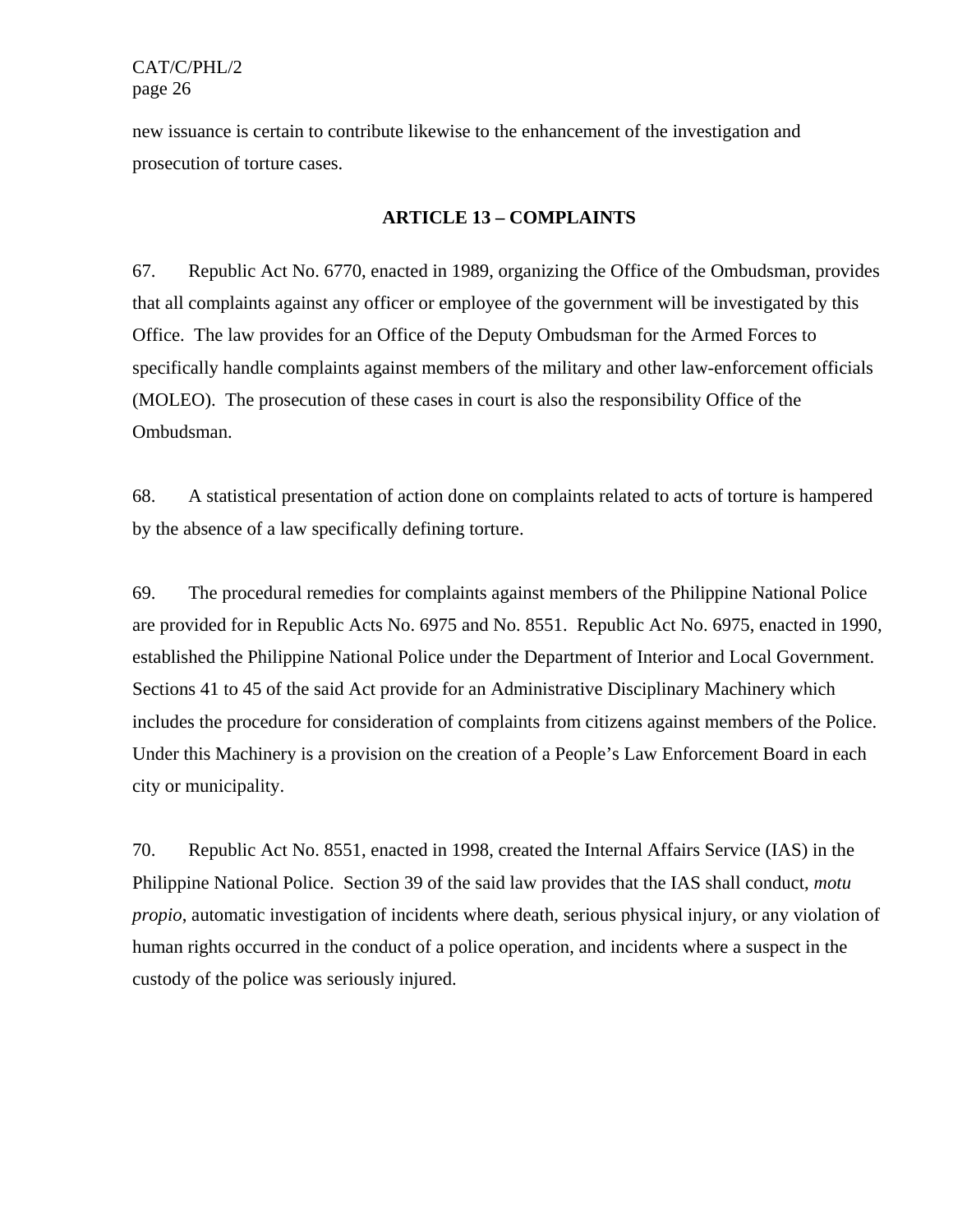71. Republic Act No. 9165, enacted in 2002, established the Philippine Drug Enforcement Agency (PDEA) and specifically provided in Section 83 for an Internal Affairs Service (IAS). According to PDEA Memorandum Circular No. 2002-001 dated 5 August 2002, the IAS shall act on complaints, initiate investigation and assist in the prosecution of administrative and criminal cases filed against erring PDEA personnel.

72. The Commission on Human Rights, pursuant to its constitutional mandate, also receives and investigates complaints of all forms of human rights violations, including reports of torture.

73. Republic Act No. 6981, enacted in 1991, provides for the protection of witnesses in criminal cases. Under Section 8 of the said law, the protected witness shall have the following rights and benefits:

(a) To have a secure housing facility until he has testified or until the threat, intimidation or harassment disappears or is reduced to a manageable or tolerable level. When the circumstances warrant, the Witness shall be entitled to relocation and/or change of personal identity at the expense of the Program. This right may be extended to any member of the family of the Witness within the second civil degree of consanguinity or affinity.

(b) The Department shall, whenever practicable, assist the Witness in obtaining a means of livelihood. The Witness relocated pursuant to this Act shall be entitled to a financial assistance from the Program for his support and that of his family in such amount and for such duration as the Department shall determine.

(c) In no case shall the Witness be removed from or demoted in work because or on account of his absences due to his attendance before any judicial or quasi-judicial body or investigating authority, including legislative investigations in aid of legislation, in going thereto and in coming therefrom: Provided, That his employer is notified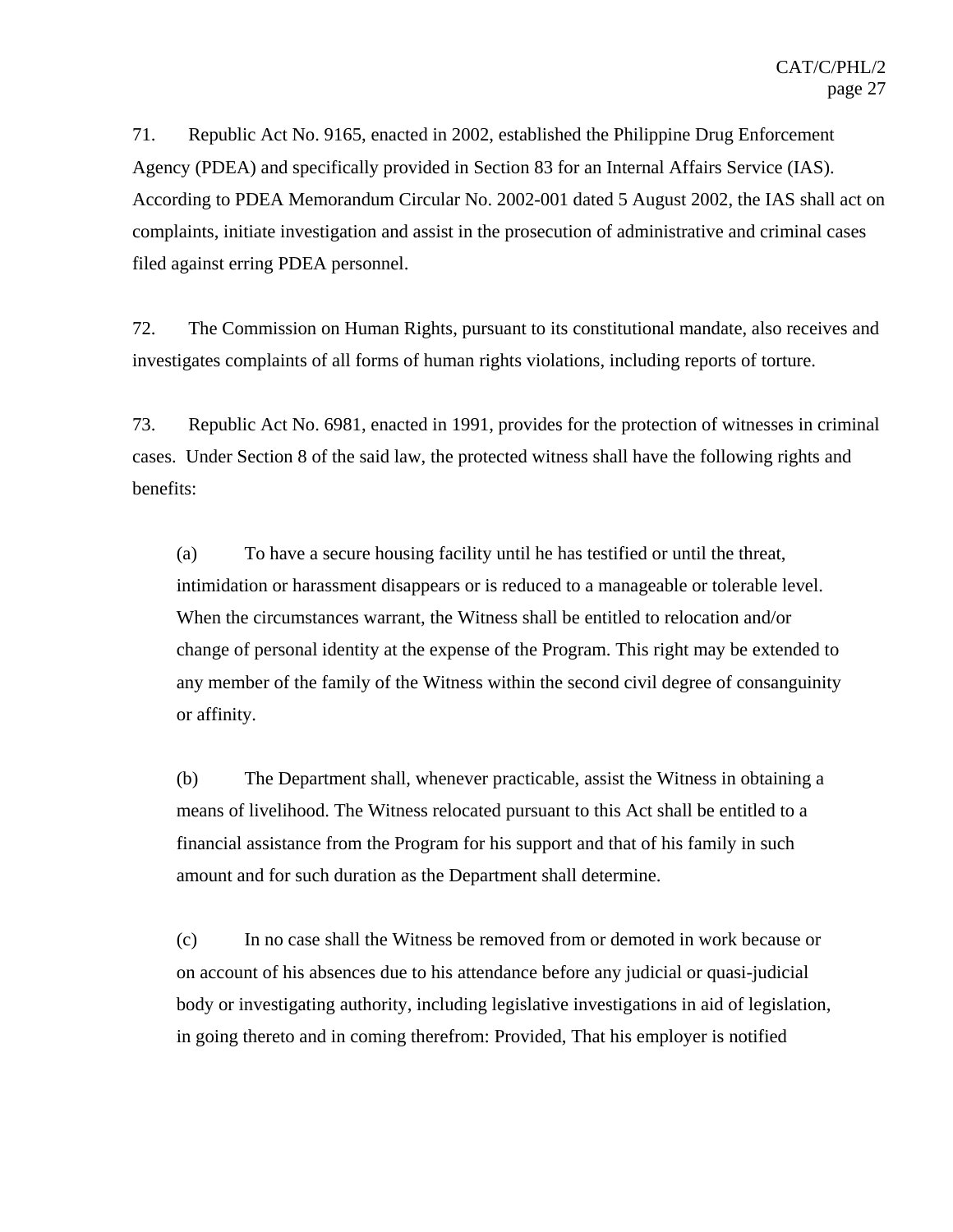through a certification issued by the Department, within a period of thirty (30) days from the date when the Witness last reported for work: Provided, further, That in the case of prolonged transfer or permanent relocation, the employer shall have the option to remove the Witness from employment after securing clearance from the Department upon the recommendation of the Department of Labor and Employment.

Any Witness who failed to report for work because of witness duty shall be paid his equivalent salaries or wages corresponding to the number of days of absence occasioned by the Program. For purposes of this Act, any fraction of a day shall constitute a full day salary or wage. This provision shall be applicable to both government and private employees.

(d) To be provided with reasonable traveling expenses and subsistence allowance by the Program in such amount as the Department may determine for his attendance in the court, body or authority where his testimony is required, as well as conferences and interviews with prosecutors or investigating officers.

(e) To be provided with free medical treatment, hospitalization and medicines for any injury or illness incurred or suffered by him because of witness duty in any private or public hospital, clinic, or at any such institution at the expense of the Program.

(f) If a Witness is killed, because of his participation in the Program, his heirs shall be entitled to a burial benefit of not less than Ten thousand pesos (P10,000.00) from the Program exclusive of any other similar benefits he may be entitled to under other existing laws.

(g) In case of death or permanent incapacity, his minor or dependent children shall be entitled to free education, from primary to college level in any state, or private school, college or university as may be determined by the Department, as long as they shall have qualified thereto.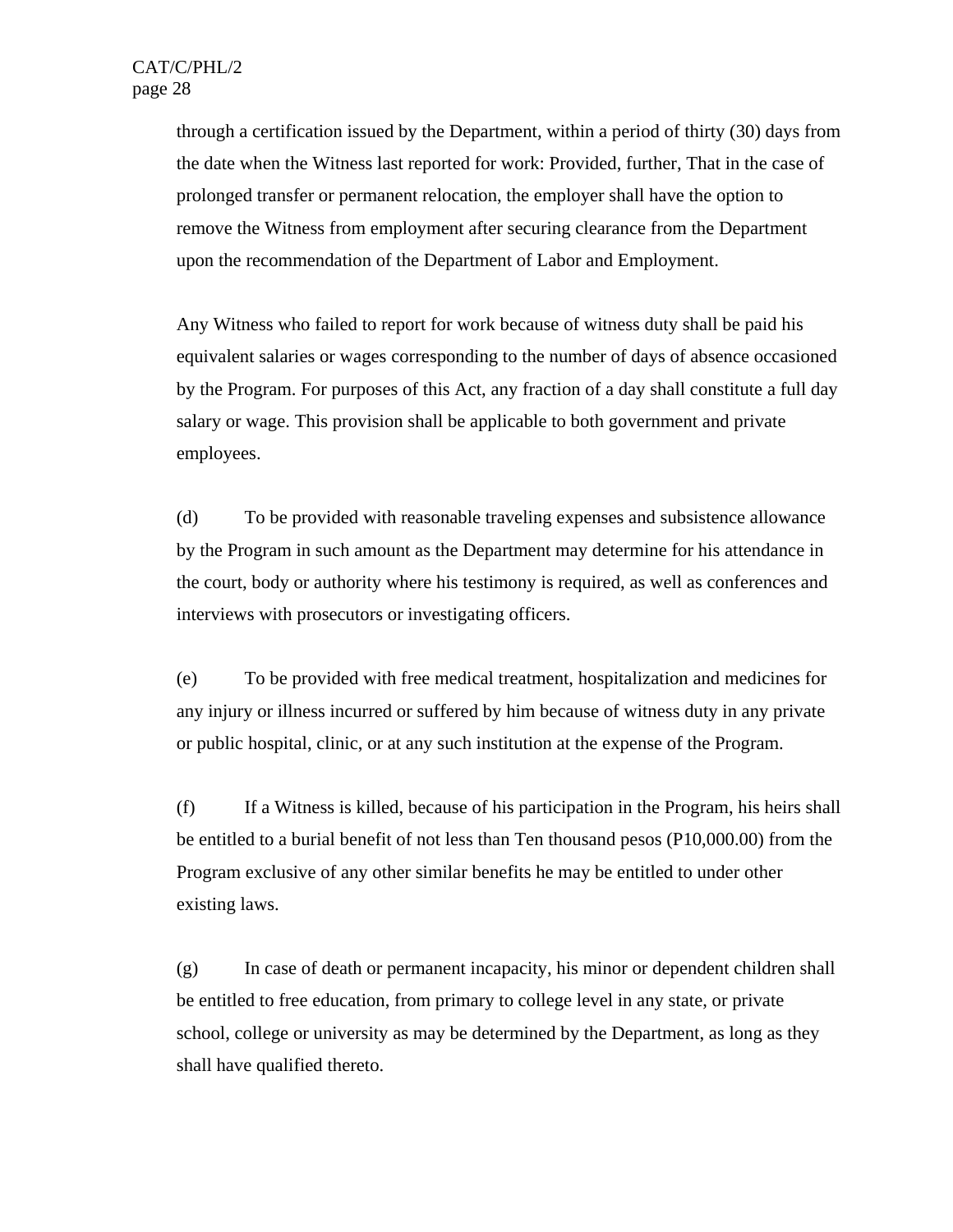74. Under the Bureau of Jail Management and Penology (BJMP) Administrative Disciplinary Machinery (2003), Rule IV Section 3 classifies "maltreatment and abuse of any prisoner under one's custody" as Grave Misconduct which may warrant dismissal from the service.

75. Rule VII of the same Disciplinary Machinery may warrant the preventive suspension of a respondent/jailer if it is established that the respondent has exerted efforts to harass, intimidate, coerce, or unduly influence complainant or any of his vital witnesses into withdrawing his complaint or retracting his sworn statement.

76. The Human Rights Offices of the AFP and of the PNP, besides their pursuit of continuous education programs and planning for human rights are likewise tasked to:

(a) Receive formal complaints on alleged violations of human rights and international humanitarian law, and cause appropriate investigation;

(b) Monitor/ assess incidents of alleged violations as reported in open sources and conduct immediate inquiries for further action;

(c) Monitor the litigation of cases against the AFP;

(d) Monitor violation of human rights. and international;

(e) humanitarian law by threat groups and cause the immediate filing of cases/ complaints as well as assist the victims/ families;

(f) Liaise with Commission on Human Rights (CHR), the Presidential;

(g) Human Rights Committee (PHRC) and other agencies, non-government organizations and peoples' organizations for the protection of HR and adherence to IHL.

77. The human rights desk of the National Bureau of Investigation is tasked mainly to monitor cases of human rights violations, receive complaints of the violations, coordinate with the CHR Secretariat, and receive intelligence reports of human rights violations.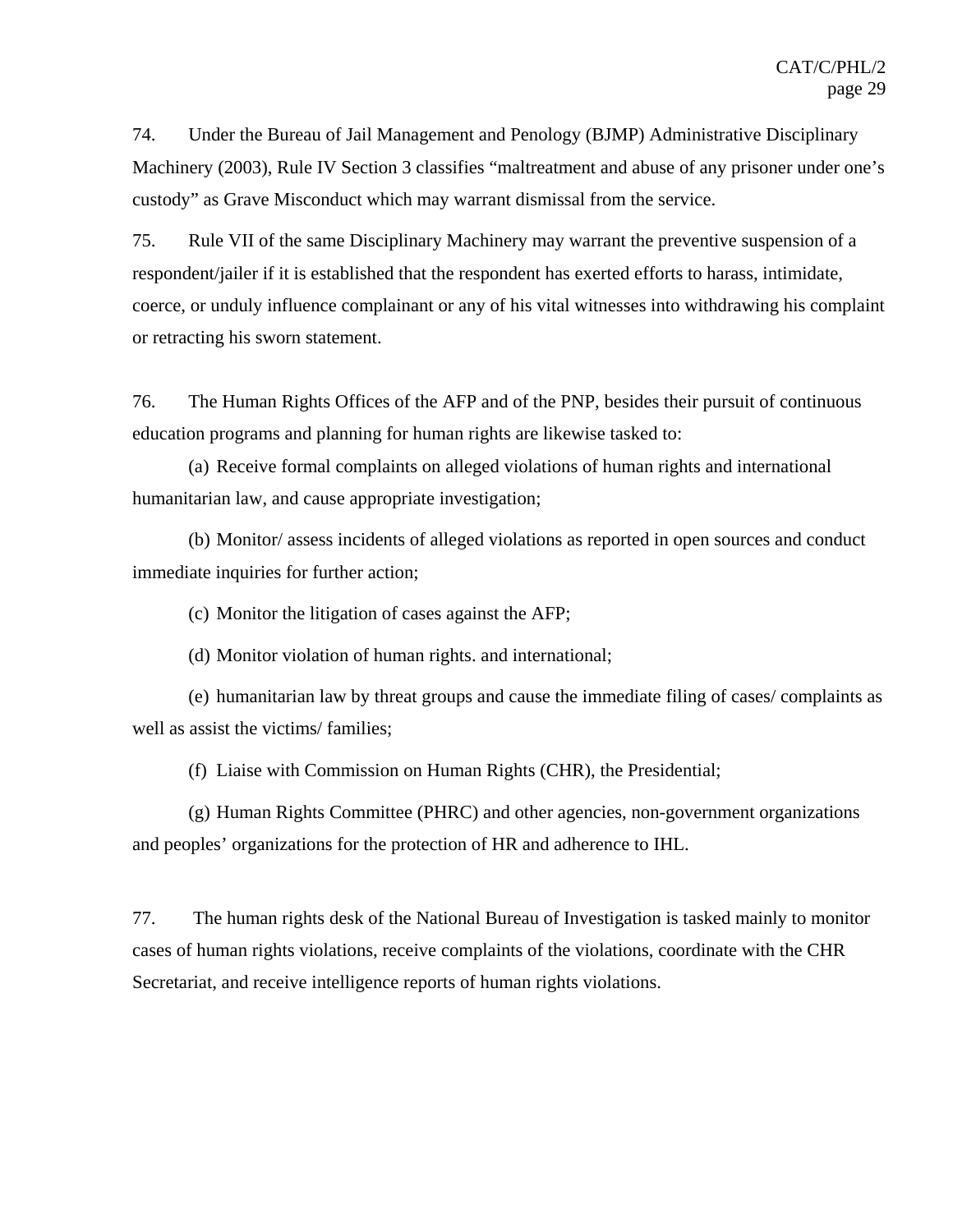# **ARTICLE 14 – COMPENSATION OF VICTIMS**

78. Republic Act No. 7309, enacted in 1992, provides for the granting by a Board of Claims of compensation to victims of violent crimes. Section 3 (d) of the said law states:

Violent crimes shall include rape and shall likewise refer to offenses committed with malice which resulted in death or serious physical and/or psychological injuries, permanent incapacity or disability, insanity, abortion, serious trauma, or committed with torture, cruelly or barbarity.

79. From 1992 to June 2006, a total of 22,469 applications for compensation due to violent crimes have been granted by the Board of Claims, pursuant to the said law. A total of Philippine Pesos 211,431,152.00 has been paid by the Board of Claims.

80. Non-governmental organizations, such as the Balay Rehabilitation Center, conduct rehabilitation programmes for victims of torture.

# **ARTICLE 15 – COERCED STATEMENTS**

81. The doctrine that admission, confession or any testimony obtained through coercion or torture cannot be admissible as evidence is enshrined in the Constitution. Article III, Sec 2 of the Bill of Rights states:

No torture, force, violence, threat, intimidation, or any other means which shall be used against him [person under investigation for the commission of an offense]. Secret detention places, solitary, incommunicado or other similar forms of detention are prohibited.

Any confession or admission obtained in violation of this or the preceding section shall be inadmissible in evidence against him.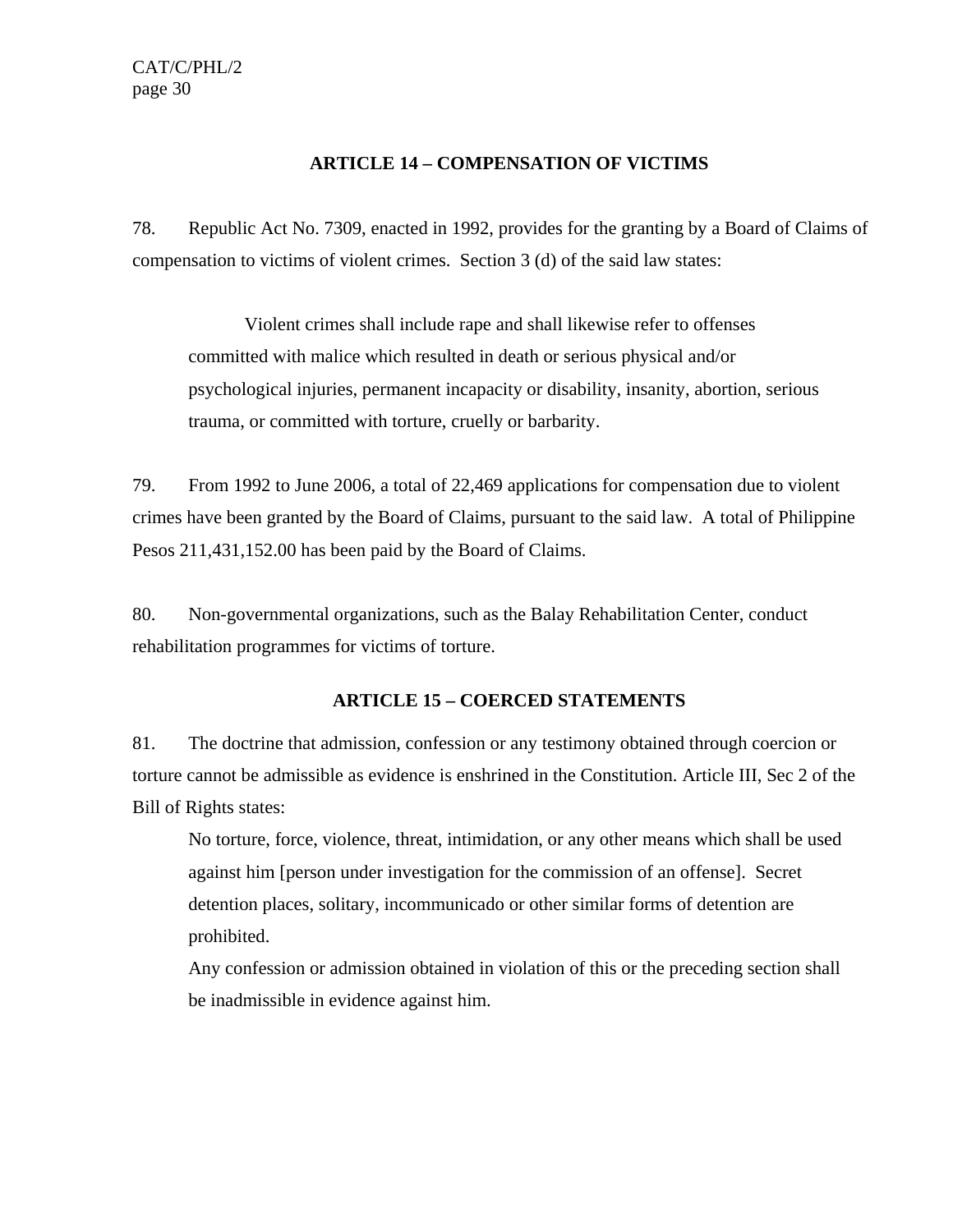## **ARTICLE 16 – OTHER CRUEL, INHUMAN, OR DEGRADING TREATMENT OR PUNISHMENT**

#### **Hazing**

82. Republic Act No. 8049, enacted in 1995, prohibits the use of violence in hazing and other forms of initiation rites. It also covers all state institutions such as the Armed Forces of the Philippines, Philippine National Police, Philippine Military Academy, and officers and cadet corps of the Citizen's Military Training and Citizen's Army Training. It provides for penalties on any person responsible for the violence during the initiation rites.

83. Hazing, as defined in the said law, is

 An initiation rite or practice as a prerequisite for admission into membership in a fraternity, sorority or organization by placing the recruit, neophyte or applicant in some embarrassing or humiliating situations such as forcing him to do menial, silly, foolish and similar tasks or activities or otherwise subjecting him to physical or psychological suffering or injury.

84. The law further states:

 The physical, mental and psychological testing and training procedure and practices to determine and enhance the physical, mental and psychological fitness of prospective regular members of the Armed Forces of the Philippines and the Philippine National Police as approved by the Secretary of National Defense and the National Police Commission duly recommended by the Chief of Staff, Armed Forces of the Philippines and the Director General of the Philippine National Police shall not be considered as hazing for the purposes of this Act.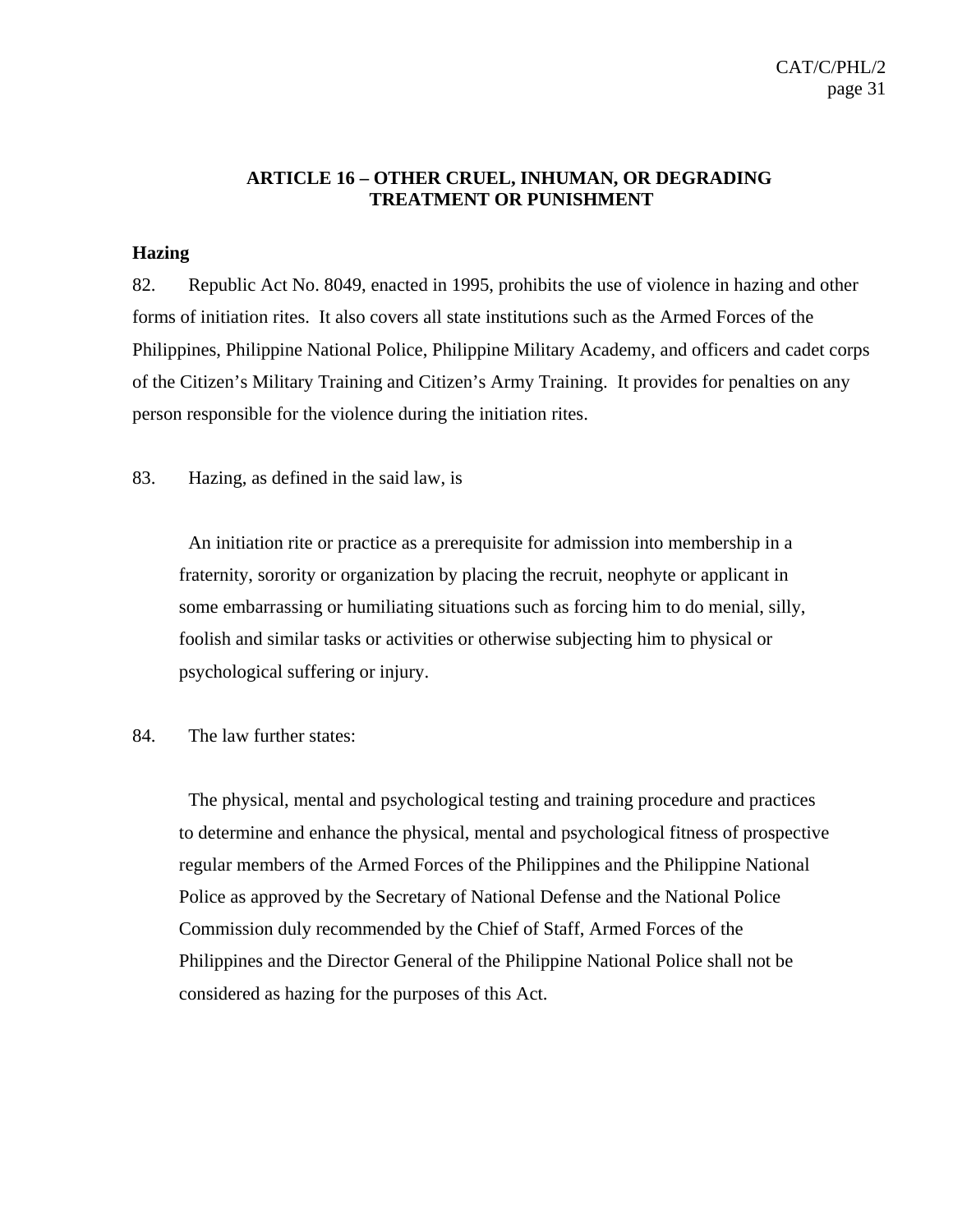#### **Acts against children in conflict with the law**

85. Section 61 of the Republic Act No. 9344 or the Juvenile Justice and Welfare Act of 2006 penalizes the following acts committed against a child in conflict with the law:

(a) Employment of threats of whatever kind and nature;

(b) Employment of abusive, coercive and punitive measures such as cursing, beating, stripping and solitary confinement;

(c) Employment of degrading, inhuman and cruel forms of punishment such as shaving the heads, pouring irritating corrosive or harmful substances over the body of the child in conflict with the law, or forcing him/ her to walk around the community wearing signs which embarrass, humiliate, and degrade his/her personality and dignity; and

(d) Compelling the child to perform involuntary servitude in any and all forms under any and all instances.

86. Republic Act No. 9344 gives special protection to the rights of children in conflict with the law. Section 5 (a) of the said law states that every child in conflict with the law shall have the right not to be subjected to torture or other cruel, inhuman or degrading treatment or punishment.

87. The President has recently signed Executive Order No. 633 providing for the immediate release of detained children in conflict with the law as declared under R.A. 9344, the "Juvenile Justice and Welfare Act of 2006".

#### **Oppression**

88. Certain government agencies have also categorized certain conduct as liable to administrative sanctions.

89. The National Police Commission issued Memorandum Circular 93-024 which identifies "Oppression" as a grave administrative offense and defines it as: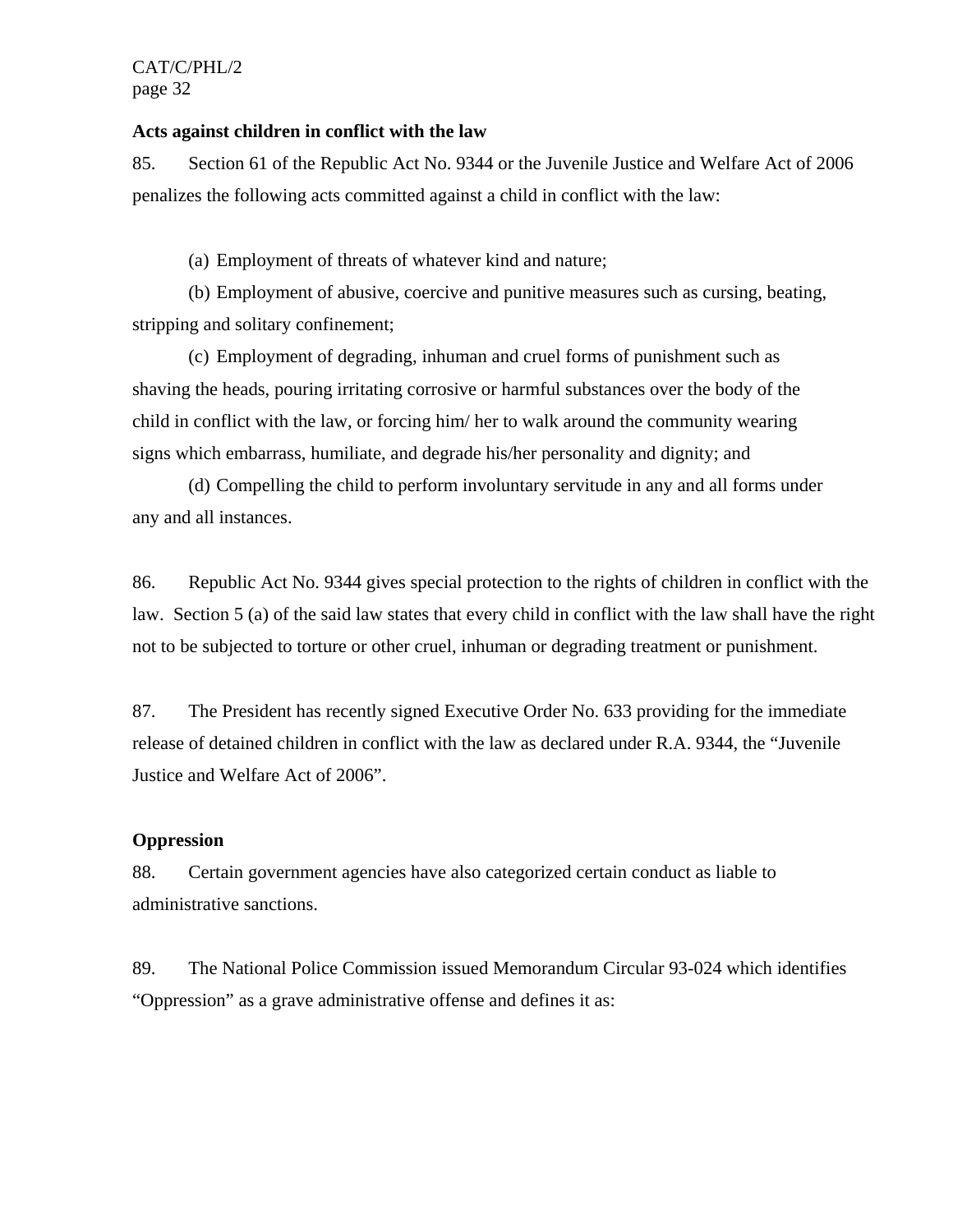An act of cruelty, severity, unlawful exaction, domination, or excessive use of authority and the exercise of the unlawful powers or other means, in depriving an individual of his liberty or property against his will.

90. The Bureau of Jail Management and Penology, in its Administrative Disciplinary Machinery, provides that Grave Misconduct is incurred by any member of the Jail Bureau who shall "maltreat or abuse any prisoner or detained person under his custody."

91. The Revised Administrative Code of 1987 provides that one of the grounds for disciplinary action against an officer or employee of the Civil Service shall be "oppression." The Civil Service Commission has defined, in several cases it has decided, oppression as an act of cruelty, severity, unlawful exaction, domination or excessive use of authority.

#### **Jail overcrowding**

92. In order to address the problem of overcrowding in jails, House Bill 3079 was filed in 2004 in Congress in order to establish an Integrated Jail Facility in Metropolitan Manila and other urbanized centers. The Department of the Interior and Local Government Secretary said in his determined lobbying that the proposed law is in accordance with the provisions of the Local Government Code (R.A. 7160) on devolving powers and functions to local government units.

93. The government, through the Budget and Management Secretary has vowed to pour more funds into the Bureau of Jail Management and Penology to ensure a more just and restorative prison system. Besides salary increases, the government will also provide more resources to BJMP-manned jails, including the procurement of equipment and hiring of additional jail guards.

94. BJMP Memorandum issued on 3 September 1997 laid down the policy guidelines on the accommodation of arrested persons in BJMP jails upon request of Philippine National Police personnel even without commitment orders to ease jail congestion at the police stations.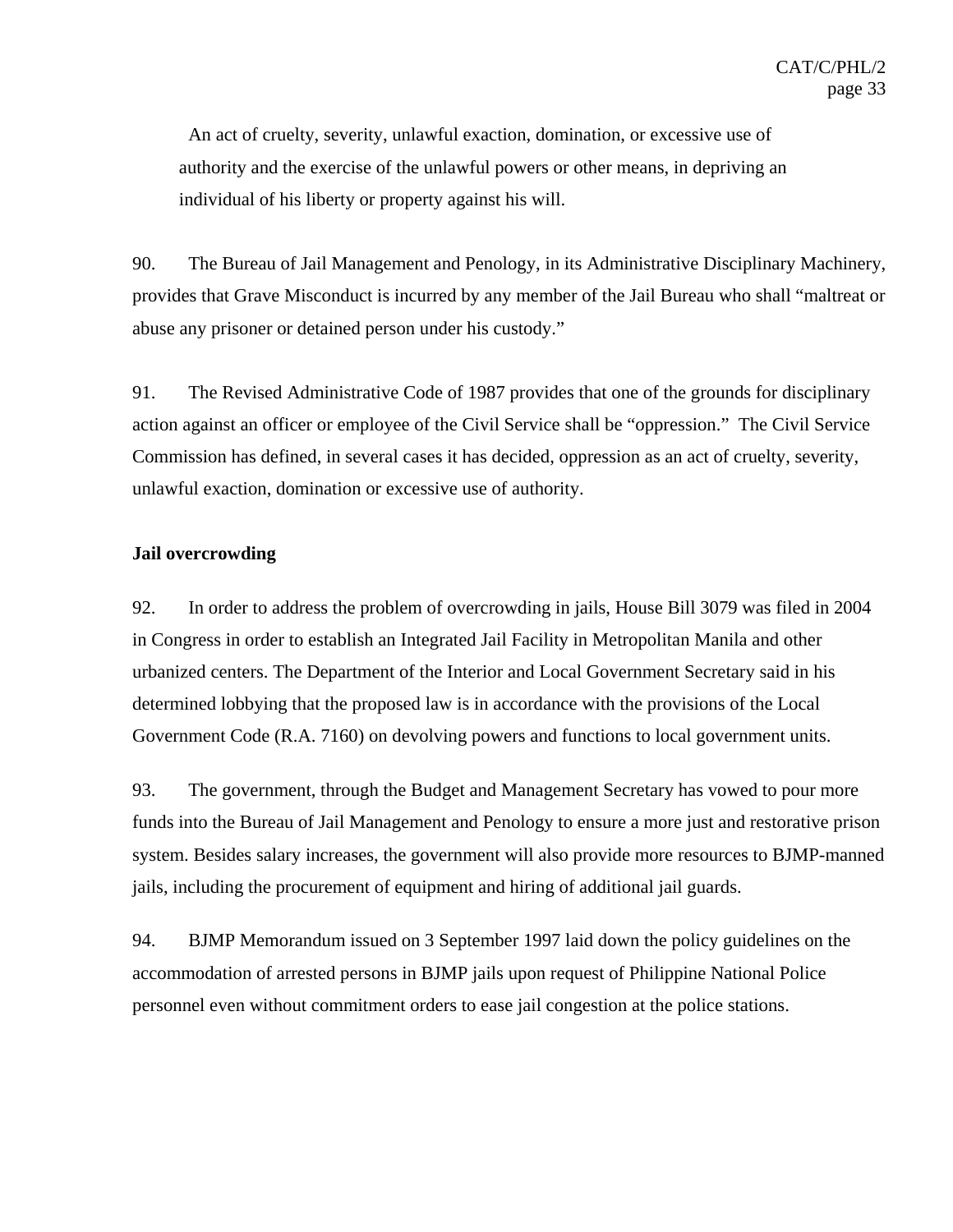95. Philippine Drug Enforcement Agency (PDEA) Memorandum Circular No. 2006-002 Guideline No. 7 states: "Duty jail guards must visually check the condition of the detainees and report any sign of health and physical deterioration to the Chief, Custodial group."

## **Abuses against women and children**

96. Women and Children's Desks (WCDs) began to be set up in all police stations since 1995 involved in the treatment of victims of violence and abuse. In 1997, Philippine National Police Memorandum circular No. 97-001 caused the activation of the Women and Children Concerns Division in charge of supervising the WCD's.

97. Republic Act No. 7877 of 1995 has declared sexual harassment unlawful in the employment, education or training environment, and for other purposes. Work, education or training-related sexual harassment is committed by an employee, manager, supervisor, agent of the employer, teacher, instructor, professor, coach, trainor, or any other person who, having authority, influence or moral ascendancy over another in a work or training or education environment, demands, requests or otherwise requires any sexual favor from the other, regardless of whether the demand, request or requirement for submission is accepted by the object of said Act.

# **SAMPLE OF INVESTIGATIONS AND COMPLAINTS**

98. A case example refers to a complaint reported to the UN Special Rapporteur on Torture (E/CN.4/2004/56/Add.1 Par. 1317) lodged by alleged victim Robert Brodett of Urdaneta City, Pangasinan against agents of the National Bureau of Investigation.

99. Robert Brodett was then a subject in a murder case of his common-law wife, Dr. April Duque. Upon arrest, he was reportedly blindfolded, taken to several undisclosed locations, denied access to a lawyer, punched, kicked, slapped, and hit in the chest with the barrel of a rifle by several NBI officers who allegedly forced him to confess to killing his wife. Someone allegedly held a gun to his head and pulled the trigger. His request for medical attention for suspected broken ribs was allegedly refused.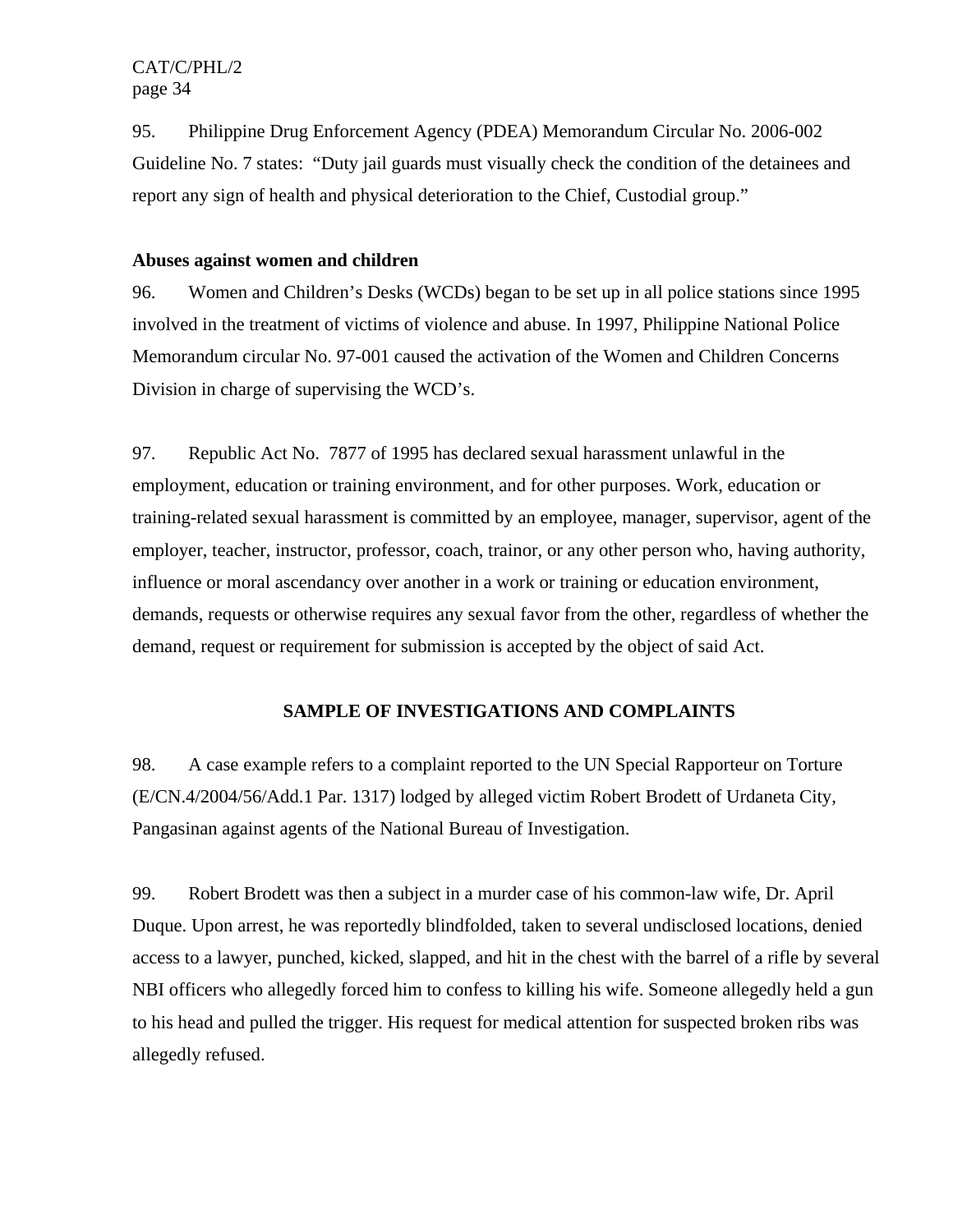100. The victim's (and the suspect's) four-year old son and the suspect's sister narrated in a sworn statement that they had witnessed the murder of Ms. Duque. Whereupon the case was filed against Robert Brodett and two other accomplices.

101. By virtue of a warrant issued on 17 February 2001, the suspects were arrested and turned over to the Bureau of Jail management and Penology on the same date. The case was successfully prosecuted leading to the suspects' conviction on 5 June 2002. The suspects were eventually transferred to the national penitentiary on 30 July 2002.

102. The complainant's allegation of torture is in contradiction to the certification issued by Police Superintendent Alfredo Soliba, Jr. the district jail warden of Urdaneta City, Pangasinan which confirmed and affirmed that the complainant was "neither hospitalized nor complained of any illness or pain when committed to jail from 17 February 2001 up until his transfer to the national penitentiary on 30 July 2002."

103. The suspect's allegation that the torture was inflicted to force his confession to the murder of his wife was not plausible since it had been the sworn statements and not his confession that were applied as evidence against him which led to his conviction.

104. It is noteworthy that the Internal Affairs Division of the NBI had conducted its own investigation on the complaint and interviewed the complainant to get his side, as well as apprised him of the legal requirements and process of filing an administrative case against the NBI agents that he had accused. However, up until this time, Mr. Brodett or any of his relatives have failed to file such formal complaint to the IAD-NBI.

105. Another case refers to complaint of the Commission on Human Rights in behalf of certain alleged torture victims, against members of the Philippine National Police, three lawyers, two prosecutors, a certain Dino, ten unidentified policemen, and Mr. Rolando Abadilla, Jr.; for violation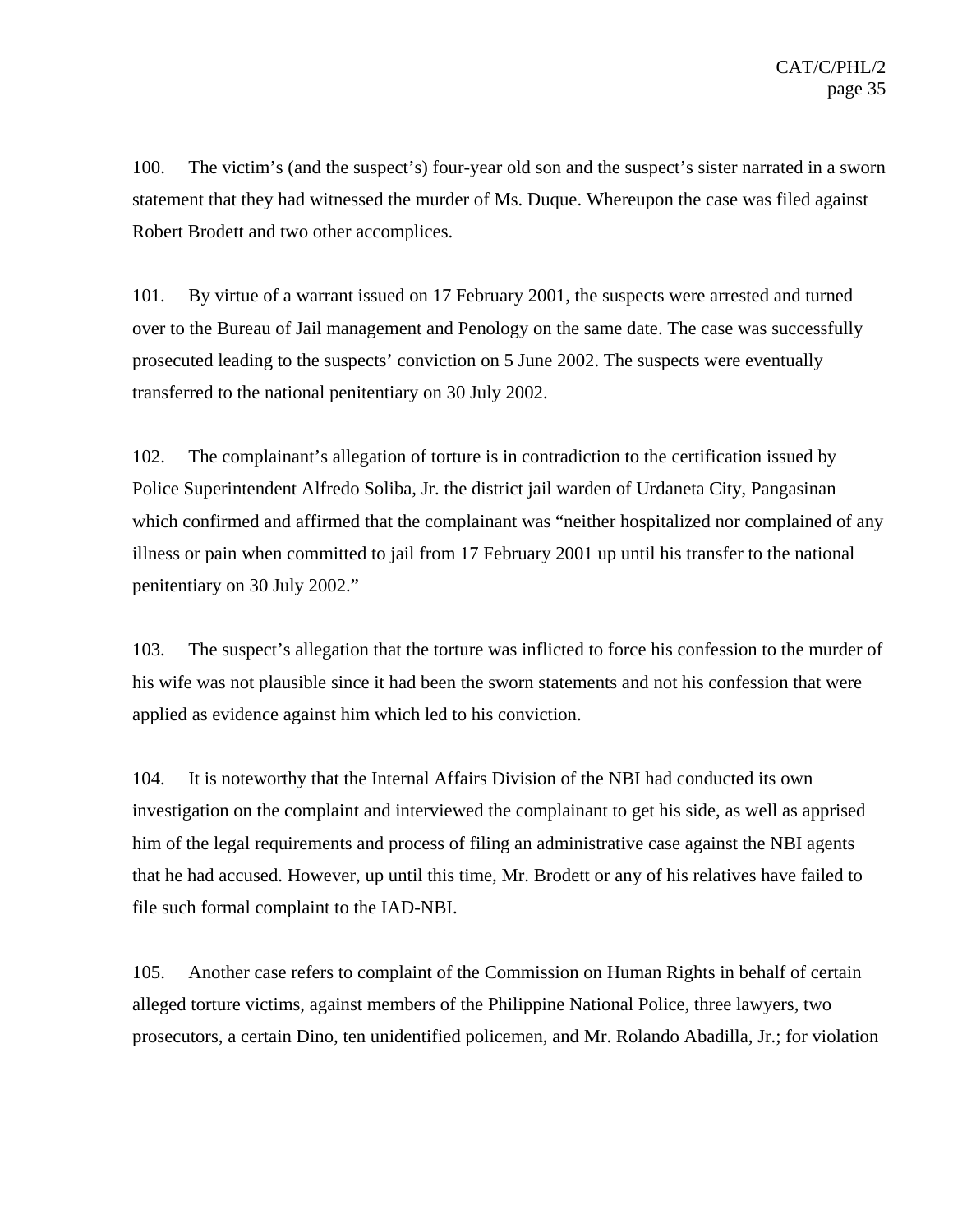of Arts. 269, 125, 282, 286, 365, 171, and 172 of the Revised Penal Code; R.A. No. 7438, and R.A. No. 3019.

106. Records show that on June 19 and 20, 1996, the respondents arrested private complainants Joel de Jesus, Leonido Lumanog, Augusto Santos, Cesar Fortuna and Rameses de Jesus relative to the murder of then Col. Rolando Abadilla committed on June 13, 1996. On June 24, 1996 their spouses and families filed a complaint with the CHR claiming that said private complainants were subjected to abuse by the PNP. Forthwith, the CHR conducted a formal investigation on the matter.

107. In their affidavits, private complainants alleged that they were arrested, detained and tortured. During the custodial investigation, they were not assisted by counsel. Neither were their families allowed to visit them. They were only brought for inquest proceedings after a lapse of five  $(5)$  to six  $(6)$  days.

108. Per medical examination conducted by the Medico-Legal Office of the CHR on June 25, 1996, the complainants were found to be "under normal conditions, without subsequent complication and/or deeper involvement but not clinically apparent at the time of examination; the physical injuries will require medical attendance for a period of not less than one day but not more than nine days from the alleged date of infliction."

109. After conducting its investigation, the CHR forwarded its Resolution finding *prima facie* evidence against the respondents who were members of the PNP for violation of RA 7438 to the Department of Justice for appropriate action.

110. During the preliminary investigation initially conducted by a State Prosecutor, private complainant De Jesus submitted an affidavit alleging that on June 19, 1996, the respondents members of the PNP arrested him without a warrant of arrest, subjected him to various forms of physical abuse and forced him to admit his involvement in the Abadilla murder.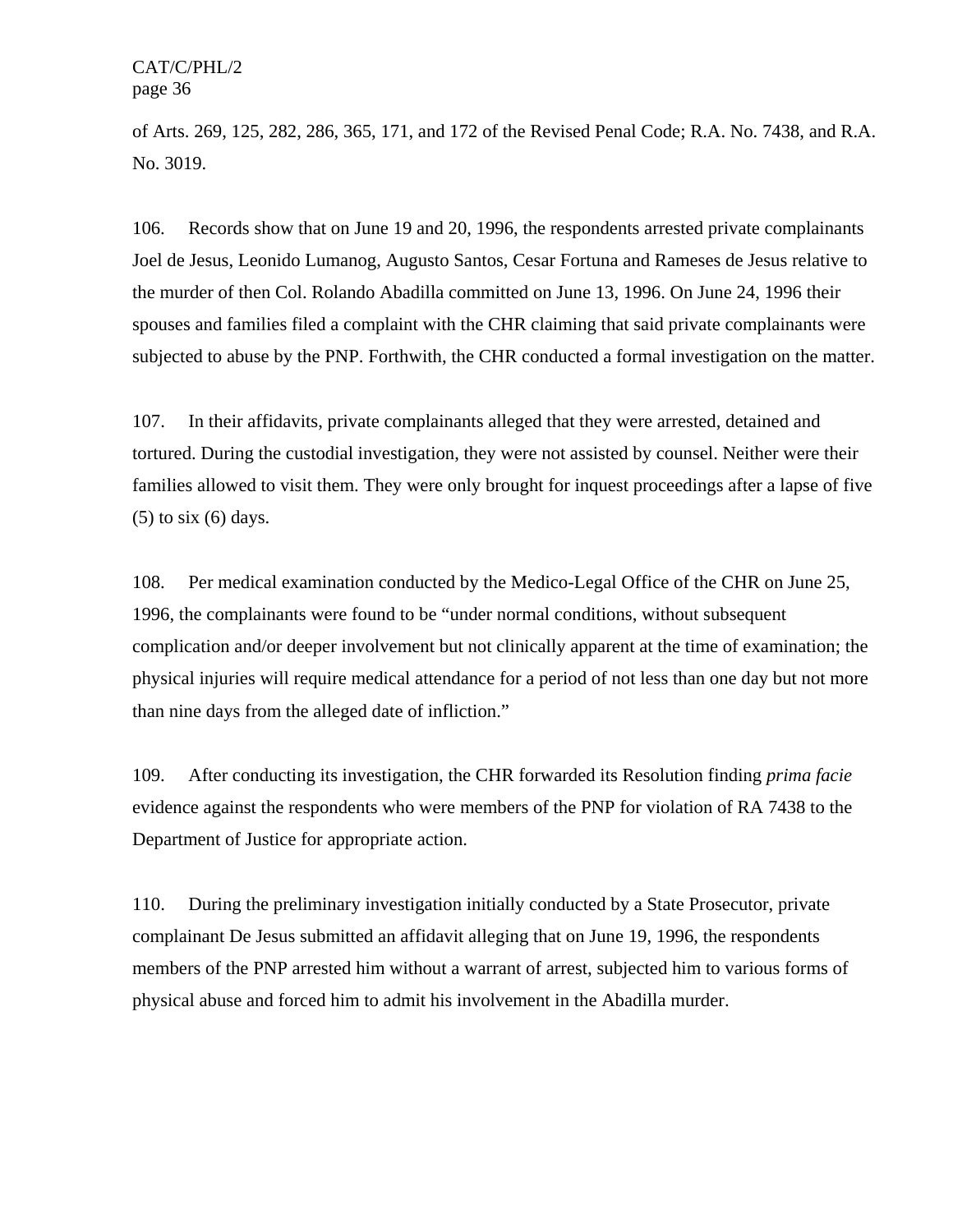111. Private complainant De Jesus accused respondent Abadilla, Jr. with having slapped, kicked and hit him. He accused lawyer Corpuz of having kicked and hit him. Other complainants have the same story to tell about alleged physical abuse inflicted on them in their affidavits.

112. De Jesus also accused lawyer Sansano of having connived with Prosecutors Lofranco and Soller of having him sign two other documents aside from a previously signed affidavit.

113. In their counter-affidavits, the respondents gave their respective alibis, namely: they were out of the country, absent during the interrogation, delegated interrogation to subordinates, or denied outright any participation in the alleged violations.

114. Respondent lawyers Sansano and Rous, being members of the Integrated Bar of the Philippines claimed that they only assisted complainant De Jesus during the custodial investigation, and that they had properly advised him of his constitutional rights.

115. Relative to the respondent prosecutors, records indicated that complainant De Jesus' supplemental affidavit was subscribed and sworn to before Prosecutor Lofranco, while it was Prosecutor Soller who conducted the inquest proceedings and prepared the corresponding information. Both respondents were not held liable for any acts complained of.

116. After having examined and evaluated the records and evidence, the DOJ found the same to be insufficient to indict the respondents Abadilla, Jr., the three lawyers, and the prosecutors who were implicated.

117. However, the DOJ found probable cause to charge certain respondent members of the PNP for violation of Section 2 paragraphs (a), (b), and (f) of Republic Act No. 7438 (Rights of Persons Arrested, Detained or Under Custodial Investigation; Duties of Public Officers); adverted to earlier in this Report under paragraph 54.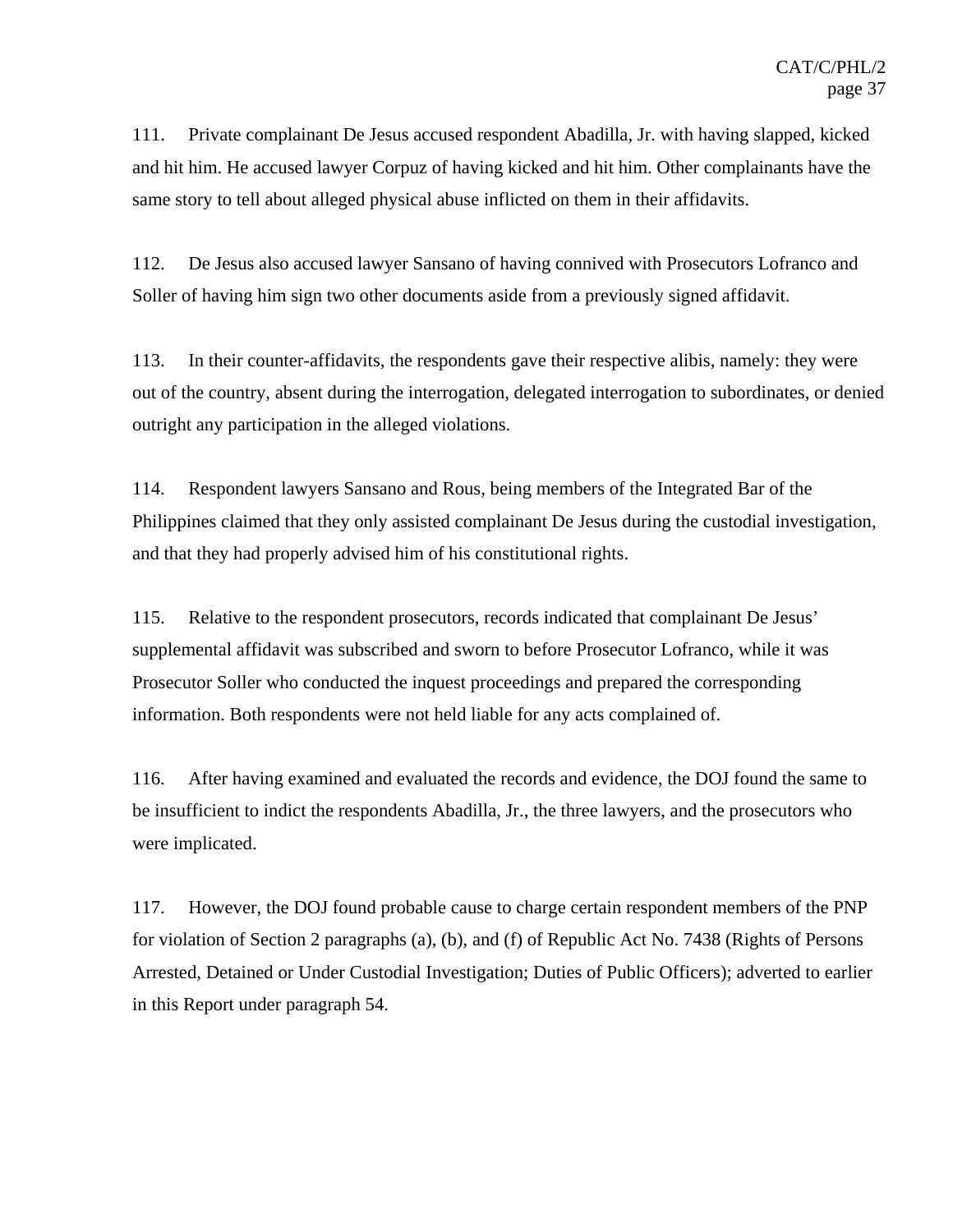118. Likewise, the DOJ found probable cause against the same respondents for violation of Art. 125 of the Revised Penal Code which says that suspects must not be detained for more than thirtysix (36) hours prior to presentation before the office of the prosecutor for inquest.

119. With respect to charges of grave threats, arbitrary detention, illegal arrest, grave coercion, incriminatory machinations, falsification and violation of Republic Act No. 3019 against all the respondents; the same were dismissed for insufficiency of evidence.

# **V. CONCLUDING REMARKS**

120. The bills presently negotiating through the legislative mill in Congress are comprehensive enough in themselves to cover all acts which may constitute torture and other cruel, inhuman or degrading treatment or punishment. Yet until the law that should finally and categorically define torture is passed, the implementation of the Convention against Torture remains imperfect.

121. In the meantime that the independent-minded Congress fails to deliver that law, the Philippines as a State Party will have to continually and progressively work on building upon available legislative, administrative and judicial measures towards effective conformity with the CAT provisions.

122. It is hoped that the reconstitution and strengthening of the Presidential Human Rights Committee and the attendant designation of the Department of Interior and Local Government to lead the work group on the Convention against Torture, a much fuller compliance and implementation of the provisions will be realized.

123. In its determination to respect, promote, protect, and fulfill human rights, the Philippines shall continue to subscribe to their universality and primacy, and appreciate the interdependence, mutual reinforcement, and constructive dialogue which characterize the whole UN Human Rights Treaty System.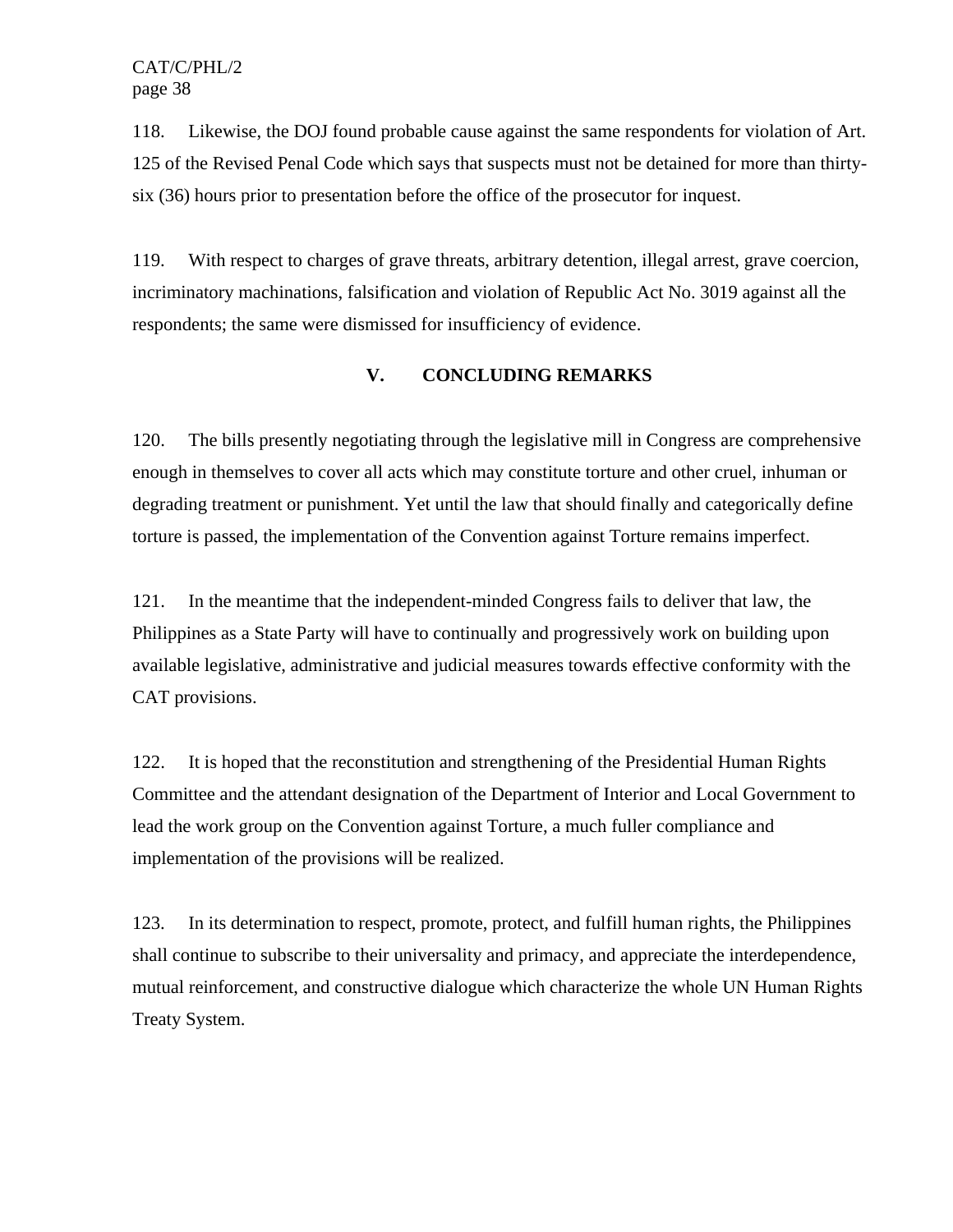# **Annex I**

# **LAWS RELATED TO HUMAN RIGHTS**

| No.                               | Title                                                                                                                                                                                                                                        | Date         |
|-----------------------------------|----------------------------------------------------------------------------------------------------------------------------------------------------------------------------------------------------------------------------------------------|--------------|
| <b>Civil and political rights</b> |                                                                                                                                                                                                                                              |              |
| RA 6981                           | Witness Protection, Security and Benefit Act                                                                                                                                                                                                 | 24-Apr-91    |
| RA 7309                           | Creation of a Board of Claims under the Dept. of Justice<br>for Victims of Violent Crimes and other purposes                                                                                                                                 | 30-Mar-92    |
| <b>RA 7438</b>                    | An Act Defining Certain Rights of Person Arrested,<br>Detained or Under Custodial Investigation as well as<br>duties of the Arresting, Detaining, and Investigating<br>Officers, providing Penalties of Violations thereof                   | 27-Apr-92    |
| RA 8493                           | Speedy Trial Act of 1998                                                                                                                                                                                                                     | 12-Feb-98    |
| RA 9346                           | An Act Prohibiting the Imposition of Death Penalty                                                                                                                                                                                           | 24-Jun-06    |
| RA 9372                           | Human Security Act of 2007                                                                                                                                                                                                                   | $6$ -Mar-07  |
| A.M. No. 07-9-<br>12SC            | The Rule on the Writ of Amparo                                                                                                                                                                                                               | 25-Sep-07    |
| EO 546                            | Directing the PNP to undertake Active Support to the<br>AFP in Internal Security Operations for the Suppression<br>of Insurgency and other Serious Threats to National<br>Security, Amending Certain Provisions of EO 110, series<br>of 1999 | $14$ -Jul-06 |
| AO 181                            | Directing the Cooperation and Coordination between the<br>National Prosecution Service and other concerned<br>Agencies of Government for the Successful Investigation<br>and Prosecution of Political and Media Killings                     | $3-Jul-07$   |
| AO 197                            | Directing the DND and the AFP to work Closely with<br>PHRC on Killings and Disappearances for Speedy Action<br>on Cases and Effective Reforms to Avoid Abuses                                                                                | $25-Sep-07$  |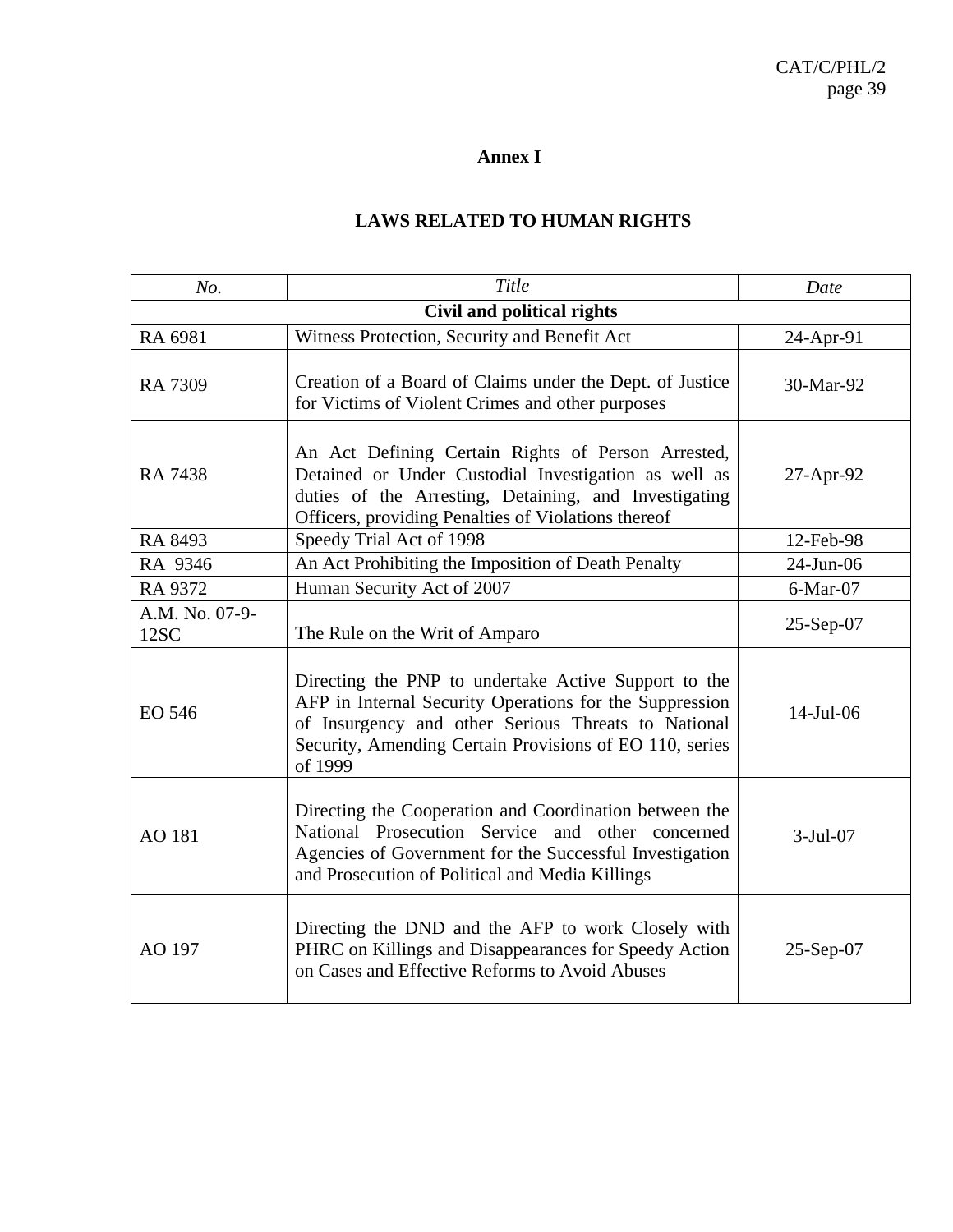| No.            | <b>Title</b>                                                                                                                                                                            | <b>Date</b> |
|----------------|-----------------------------------------------------------------------------------------------------------------------------------------------------------------------------------------|-------------|
| Women          |                                                                                                                                                                                         |             |
| RA 6955        | <b>Unlawful Practice of Mail Order Brides</b>                                                                                                                                           | 13-Jun-90   |
| <b>RA 7877</b> | Anti-Sexual Harassment Act of 1995                                                                                                                                                      | 14-Feb-95   |
| RA 8353        | The Anti-Rape Law of 1997                                                                                                                                                               | 30-Sep-97   |
| <b>RA 8505</b> | Rape Victim Assistance and Protection Act of 1998                                                                                                                                       | 13-Feb-98   |
| RA 8972        | Solo Parents' Welfare Act of 2000                                                                                                                                                       | $7-Nov-00$  |
| <b>RA 9208</b> | Anti-Trafficking in Persons Act of 2003                                                                                                                                                 | 26-May-03   |
| RA 9262        | Anti-Violence Against Women and their Children Act of<br>2004                                                                                                                           | 8-Mar-04    |
|                | <b>Indigenous peoples</b>                                                                                                                                                               |             |
| <b>RA 7942</b> | Philippine Mining Act of 1995                                                                                                                                                           | 3-Mar-95    |
| RA 8371        | The Indigenous Peoples Right's Act of 1997                                                                                                                                              | 29-Oct-97   |
|                | <b>Child</b>                                                                                                                                                                            |             |
| RA 6655        | Free Public Secondary Act of 1988                                                                                                                                                       | 26-May-88   |
| RA 6728        | Government Assistance to Students and Teachers in<br><b>Private Education Act</b>                                                                                                       | 25-Jul-89   |
| RA 6809        | Lowering the Age of Majority from Twenty-one (21) to<br>Eighteen (18) Years Amending for the Purpose Executive<br>Order No. 209, and for other purposes                                 | 13-Dec-89   |
| RA 6972        | Barangay Level Total Development and Protection of<br>Children Act                                                                                                                      | 23-Nov-90   |
| RA 7323        | Helping Poor but Deserving Students Pursue their<br>Education by Encouraging their Employment during<br>Summer and/or Christmas Vacations                                               | 30-Mar-92   |
| <b>RA 7600</b> | Rooming-In and Breastfeeding Act of 1992                                                                                                                                                | $2-Jun-92$  |
| RA 7624        | Integrating Drug Prevention and Control in the<br>Intermediate Secondary Curricula as well as in the Non-<br>Formal, Informal and Indigenous Learning Systems and<br>for other purposes | 11-Jul-92   |
| <b>RA 7658</b> | Prohibiting the Employment of Children Below Fifteen<br>(15) Years of Age in Public and Private Undertakings                                                                            | $9-Nov-93$  |
| <b>RA 7797</b> | Lengthening the School Calendar from Two Hundred<br>(200) Days to Not More Than Two Hundred Twenty<br>(220) Class Days                                                                  | 25-Aug-94   |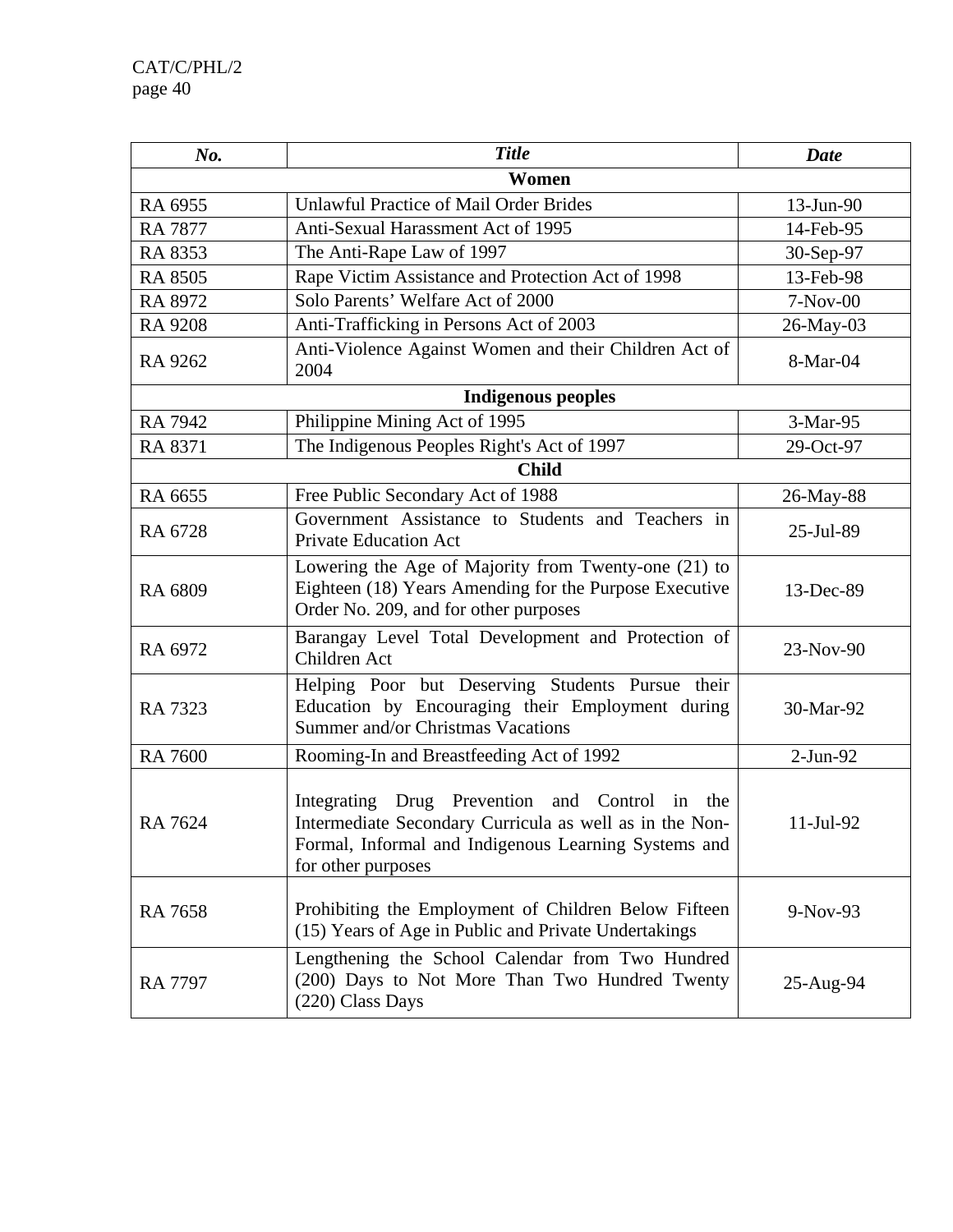| No.            | <b>Title</b>                                                                                                                                                                                              | <b>Date</b>  |
|----------------|-----------------------------------------------------------------------------------------------------------------------------------------------------------------------------------------------------------|--------------|
| <b>RA 7846</b> | Requiring Compulsory Immunization against Hepatitis-B<br>for Infants and Children below Eight (8) years old                                                                                               | 30-Nov-94    |
| RA 8043        | Inter-Country Adoption Act of 1995                                                                                                                                                                        | $7-Jun-95$   |
| <b>RA 8044</b> | Youth in Nation-Building Act                                                                                                                                                                              | 7-Jun-95     |
| RA 8172        | An Act for Salt Iodization Nationwide (ASIN)                                                                                                                                                              | 29-Nov-95    |
| RA 8296        | Declaring Every Second Sunday of December as the<br>National Children's Broadcasting Day                                                                                                                  | 6-Jun-97     |
| RA 8369        | Family Courts Act of 1997                                                                                                                                                                                 | 28-Oct-97    |
| RA 8370        | Children's Television Act of 1997                                                                                                                                                                         | 28-Oct-97    |
| RA 8552        | Domestic Adoption of 1998                                                                                                                                                                                 | 25-Feb-98    |
| RA 8972        | Solo Parents' Welfare Act of 2000                                                                                                                                                                         | $7-Nov-00$   |
| RA 8976        | Philippine Food Fortification Act of 2000                                                                                                                                                                 | $7-Nov-00$   |
| <b>RA 8980</b> | The Early Childhood Care and Development (ECCD) Act                                                                                                                                                       | $5$ -Dec-00  |
| RA 9231        | Special Protection of Children Against Child Abuse,<br><b>Exploitation and Discrimination Act</b>                                                                                                         | $19$ -Dec-03 |
| <b>RA 9288</b> | Newborn Security Act of 2004                                                                                                                                                                              | $7-Apr-04$   |
| RA 9344        | Juvenile Justice and Welfare Act of 2006                                                                                                                                                                  | 28-Apr-06    |
| <b>EO 51</b>   | National Code of Marketing of Breastmilk Substitutes,<br>Breastmilk Supplement and other Related Products                                                                                                 | 20-Oct-86    |
| <b>EO 56</b>   | Authorizing the Ministry of Social Services<br>and<br>Development to Take Protective Custody of Child<br>Prostitutes and Sexually Exploited Children                                                      | 6-Nov-86     |
| <b>EO 275</b>  | Creating a Committee for the Special Protection of<br>Children from All Forms of Neglect, Abuse, Cruelty,<br><b>Exploitation, Discrimination and Other Conditions</b><br>Prejudicial to their Development | 14-Sep-95    |
| <b>EO 340</b>  | Agencies<br>Directing<br>National<br>Government<br>and<br>Government Owned and Controlled Corporations to<br>Provide Day Care Services for their Employees' Children<br>under Five (5) year of age        | 5-Feb-97     |
| EO 393         | Establishing the Sajid Bulig Presidential Award for<br>Heroism                                                                                                                                            | 22-Jan-97    |
| EO 421         | Further Amending EO 203 dated 27 September 1994, as<br>Amended by EO 356, dated July 1996                                                                                                                 | 20-Jun-97    |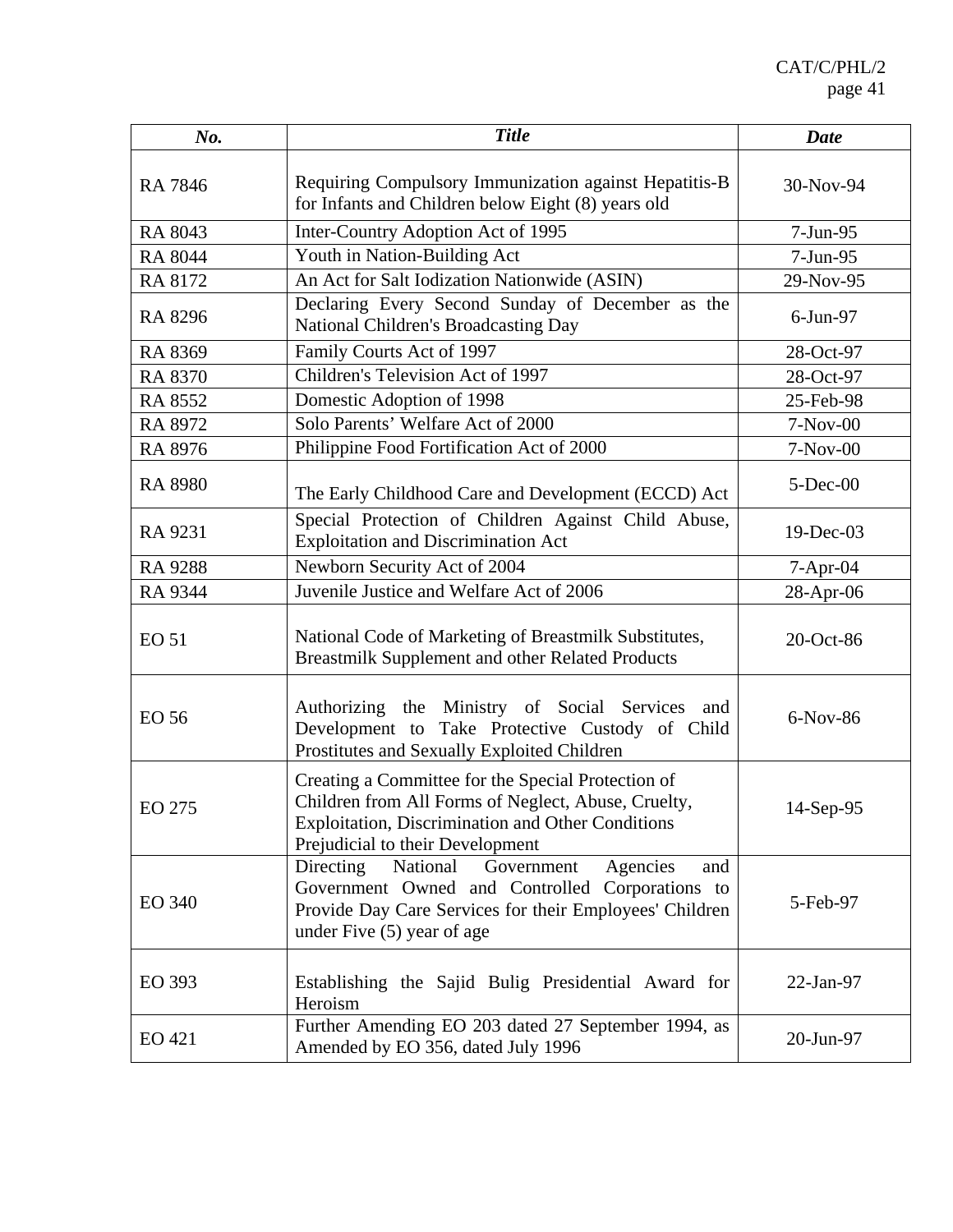| No.           | <b>Title</b>                                                                                                                                                                                                     | Date            |
|---------------|------------------------------------------------------------------------------------------------------------------------------------------------------------------------------------------------------------------|-----------------|
| EO 633        | Providing for the Immediate Release of Detained<br>Children in Conflict with the Law (CICL) as Declared<br>under R.A. 9344, Entitled "Juvenile Justice and Welfare<br>Act of 2006"                               | $16$ -Jul $-07$ |
| <b>EO 184</b> | Establishing the Presidential Award for the Child<br><b>Friendly Municipalities and Cities</b>                                                                                                                   | 13-Dec-99       |
| <b>EO 310</b> | Authorizing the Adoption and Implementation fo the<br>Philippine National Strategic Framework for Plan<br>Development for Children, 2000-2025 or Child 21 and its<br>Accompanying Medium Term Plan and Framework | $3-Nov-00$      |
| EO 56         | Adopting the Comprehensive Framework for Children in<br>Armed Conflict and Directing National Government<br>Agencies and Local Government Units to Implement the<br>Same                                         | 26-Nov-01       |
| Proc. No. 46  | Reaffirming the Commitment to the Universal Child and<br>Mother Immunization Goal by Launching the Polio<br><b>Eradication Project</b>                                                                           | 16-Sep-92       |
| Proc. No. 60  | Declaring the Last Week of September of Every Year as<br><b>Family Week</b>                                                                                                                                      | 28-Sep-92       |
| Proc. No. 74  | Declaring the 17th Day of October of Every Year as<br>National Children's Day                                                                                                                                    | 16-Oct-92       |
| Proc. No. 855 | Proclaiming the Adoption of Implementation of the<br>Philippine Plan of Action for Children in the 1990s                                                                                                         | 31-Jan-92       |
| Proc. No. 267 | Declaring the month of October of Every Year as<br>National Children's Month                                                                                                                                     | 30-Sep-93       |
| Proc. No. 731 | Declaring the Second Week of February as "National<br>Awareness Week for the Prevention of Child Sexual<br>Abuse and Exploitation"                                                                               | 5-Feb-96        |
| Proc. No. 759 | Declaring the Fourth Week of March of Every Year as<br>"Protection and Gender-Fair Treatment of the Girl Child<br>Week"                                                                                          | 6-Mar-96        |
| Proc. No. 847 | Declaring every Fourth Sunday of September as Family<br>Thanksgiving Day                                                                                                                                         | $12$ -Aug-96    |
| Proc. No. 72  | Declaring the First Sunday of February of Every Year as<br><b>Adoption Consciousness Day</b>                                                                                                                     | 3-Feb-99        |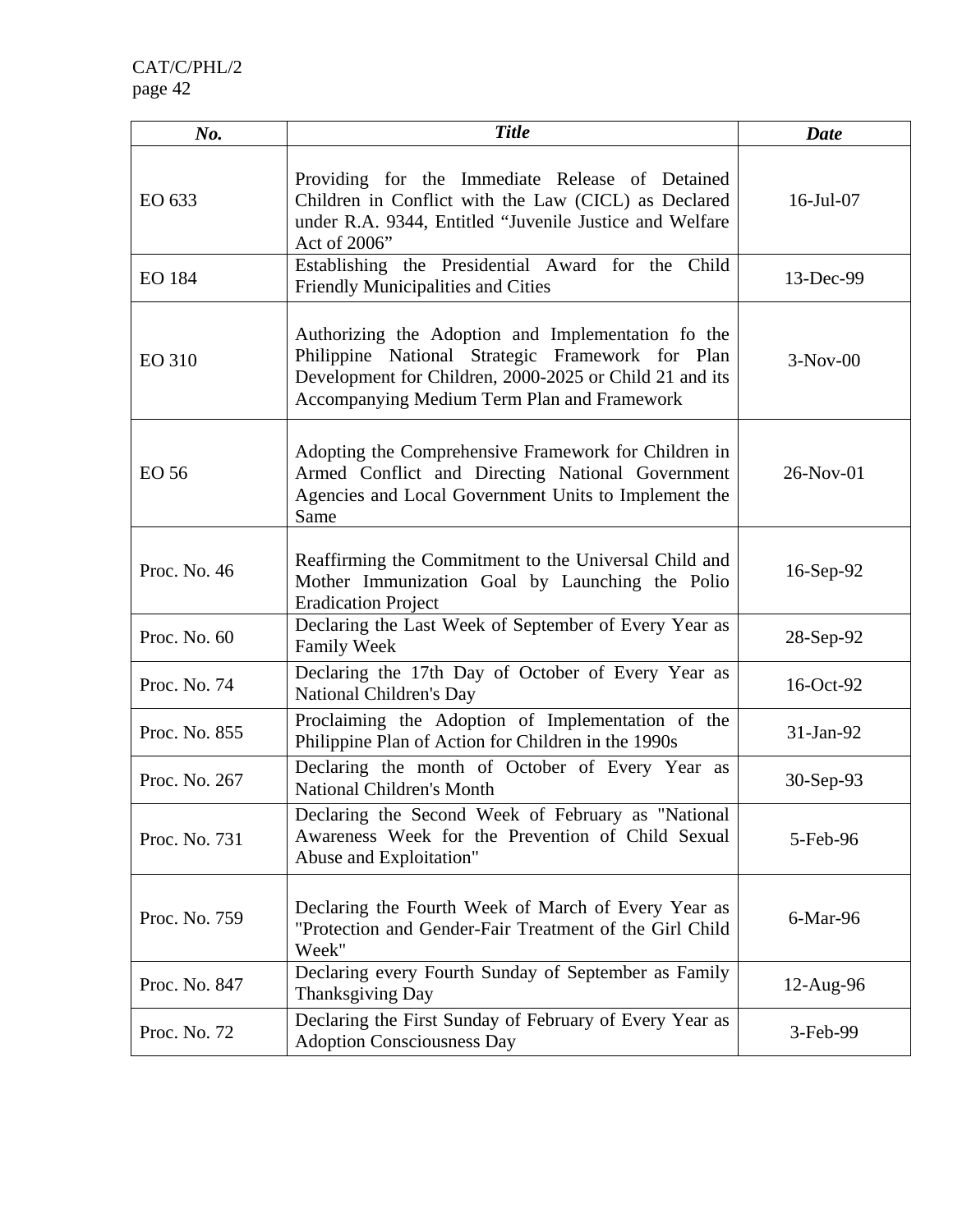| No.                                  | <b>Title</b>                                                                                                                                                                                                                                                                                                                   | <b>Date</b>  |
|--------------------------------------|--------------------------------------------------------------------------------------------------------------------------------------------------------------------------------------------------------------------------------------------------------------------------------------------------------------------------------|--------------|
| Pertinent<br>Provisions of EO<br>209 | The Family Code of the Philippines                                                                                                                                                                                                                                                                                             |              |
| <b>RA 7160</b>                       | The Local Government Code of 1991                                                                                                                                                                                                                                                                                              |              |
| <b>RA 7727</b>                       | Magna Carta for Disabled Persons                                                                                                                                                                                                                                                                                               | 24-Mar-92    |
| <b>RA 7798</b>                       | Amending Section 25 of BP 232, otherwise known as<br>"the Education Act of 1982"                                                                                                                                                                                                                                               | 25-Aug-94    |
| <b>RA 7880</b>                       | Fair and Equitable Access to Education Act                                                                                                                                                                                                                                                                                     | 20-Feb-95    |
| RA 8353                              | The Anti-Rape Law of 1997                                                                                                                                                                                                                                                                                                      | 30-Sep-97    |
| RA 8371                              | The Indigenous People's Rights Act of 1997                                                                                                                                                                                                                                                                                     | 29-Oct-97    |
| RA 8425                              | Social Reform and Poverty Alleviation Act                                                                                                                                                                                                                                                                                      |              |
| <b>RA 8504</b>                       | Philippine AIDS Prevention and Control Act of 1998                                                                                                                                                                                                                                                                             |              |
| <b>RA 8505</b>                       | Rape Victim Assistance and Protection Act of 1998                                                                                                                                                                                                                                                                              | 13-Feb-98    |
| <b>RA 8750</b>                       | Seat Belts Use Act of 1999                                                                                                                                                                                                                                                                                                     |              |
| RA 9155                              | Governance of Basic Education Act of 2001                                                                                                                                                                                                                                                                                      |              |
| RA 9164                              | Synchronized Barangay and Sangguniang Kabataan<br>Elections                                                                                                                                                                                                                                                                    |              |
|                                      | <b>Migrant workers</b>                                                                                                                                                                                                                                                                                                         |              |
| RA 8042                              | Migrant Workers and Overseas Filipinos Act of 1995                                                                                                                                                                                                                                                                             | 7-Jun-95     |
| <b>RA 8282</b>                       | Social Security Act of 1997                                                                                                                                                                                                                                                                                                    | 1-May-97     |
| EO 446                               | Tasking the Sec. of Labor and Employment to Oversee<br>and Coordinate the Implementation of Various Initiatives<br>for OFW                                                                                                                                                                                                     | $12$ -Jul-05 |
|                                      | <b>Economic and social rights</b>                                                                                                                                                                                                                                                                                              |              |
| PD 442                               | Labor Code of the Philippines                                                                                                                                                                                                                                                                                                  | 1-May-74     |
| PD 807                               | Civil Service Decree of the Philippines                                                                                                                                                                                                                                                                                        | $6$ -Oct-75  |
| RA 7742                              | Home Development Mutual Fund Law of 1980 (Pag-<br>IBIG Law)                                                                                                                                                                                                                                                                    | 14-Dec-80    |
| RA 6657                              | Comprehensive Agrarian Reform Law of 1988                                                                                                                                                                                                                                                                                      | 10-Jun-88    |
| RA 6715                              | An Act To Extend Protection To Labor, Strengthen The<br>Constitutional Rights of Workers to Self-Organization,<br>Collective Bargaining and Peaceful Concerted Activities,<br>Foster Industrial Peace and Harmony, Promote the<br>Preferential Use of voluntary modes of Settling Labor<br>Disputes, and Reorganize the NLRC,. | 21-Mar-89    |
| RA 6727                              | <b>Wage Rationalization Act</b>                                                                                                                                                                                                                                                                                                | 9-Jun-89     |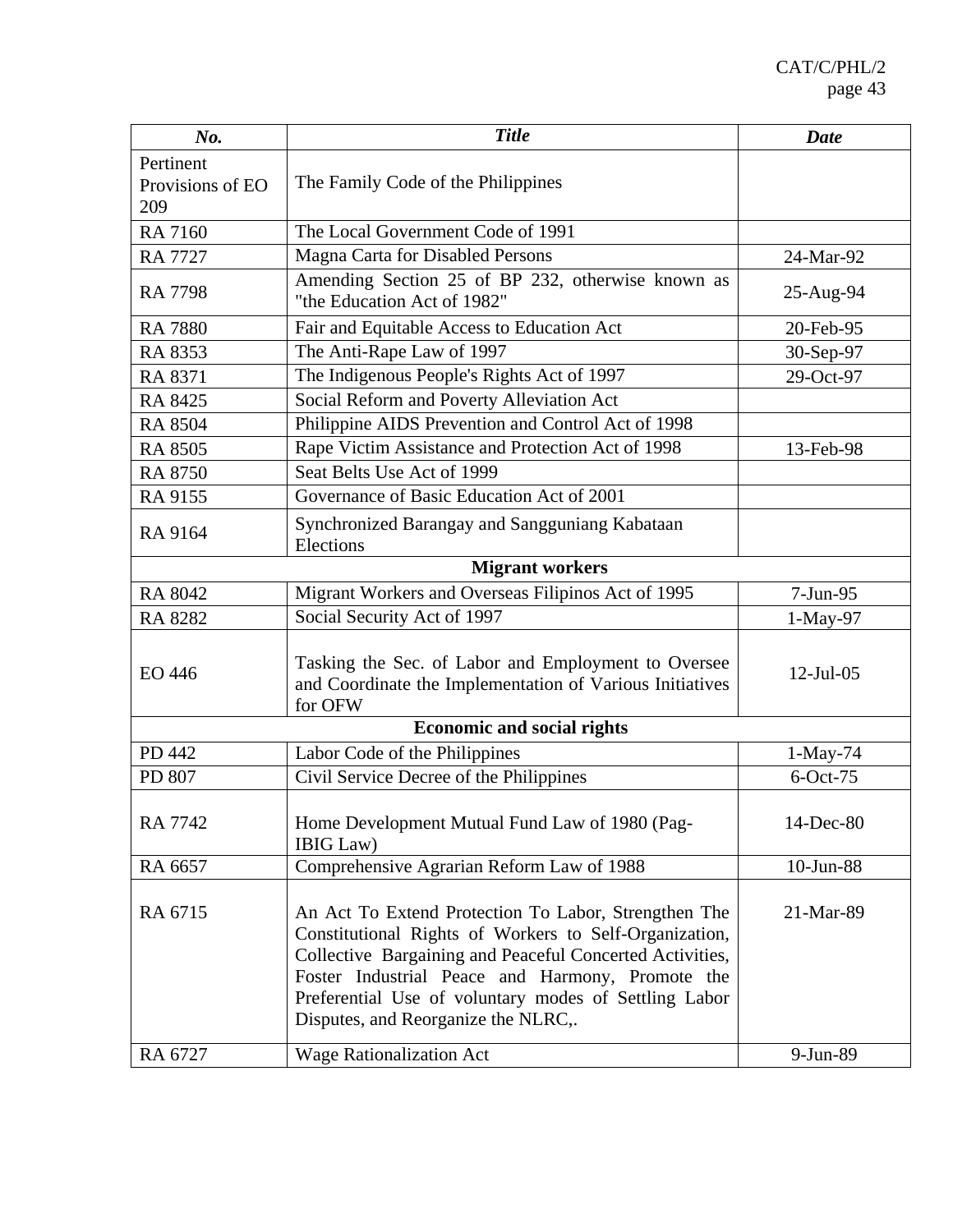| No.                        | <b>Title</b>                                                                                                                                                                                                             | <b>Date</b> |
|----------------------------|--------------------------------------------------------------------------------------------------------------------------------------------------------------------------------------------------------------------------|-------------|
| <b>RA 7305</b>             | The Magna Carta of Public Health Workers                                                                                                                                                                                 | 26-Mar-92   |
| <b>RA 7394</b>             | Consumer Act of the Philippines                                                                                                                                                                                          | 13-Apr-92   |
| <b>RA 7581</b>             | Price Act                                                                                                                                                                                                                | 27-May-92   |
| RA 7641                    | <b>Retirement Pay Law</b>                                                                                                                                                                                                | 9-Dec-92    |
| RA 7699                    | An Act Instituting Limited Portability Scheme in the<br>Social Security Systems by Totalizing the Workers'<br>Creditable Services or Contributions in Each of the<br><b>Systems</b>                                      | 1-May-94    |
| <b>RA 7730</b>             | An Act Further Strengthening the Visitorial and<br>Enforcement Powers of the Sec. of Labor and<br>Employment.                                                                                                            | $2-Jun-94$  |
| <b>RA 7875</b>             | National Health Insurance Act of 1995                                                                                                                                                                                    | 14-Feb-95   |
| <b>RA 7883</b>             | Barangay Health Workers' Benefits and Incentives Act of<br>1995                                                                                                                                                          | 20-Feb-95   |
| RA 7916                    | The Special Economic Zone Act of 1995                                                                                                                                                                                    | 21-Feb-95   |
| <b>RA 8187</b>             | Paternity Leave Act of 1996                                                                                                                                                                                              | 11-Jun-96   |
| <b>RA 8188</b>             | Law Increasing Penalty for Violation of Wage Laws                                                                                                                                                                        | 11-Jun-96   |
| RA 8282                    | Social Security Act of 1997                                                                                                                                                                                              | $1-May-97$  |
| RA 8291                    | Government Service Insurance System Act of 1997                                                                                                                                                                          | 30-May-97   |
| <b>RA 8368</b>             | Anti-Squatting Law Repeal Act of 1997                                                                                                                                                                                    | 27-Oct-97   |
| <b>RA 8558</b>             | Reducing the Retirement Age of Underground Mine<br>Workers from 60 to 50                                                                                                                                                 | 25-Feb-98   |
| RA 8759                    | An Act Institutionalizing a National Facilitation Service<br>Network through the Establishment of a Public<br>Employment Service Office in Every Province, Key City<br>and other Strategic Areas throughout the country. | 14-Feb-00   |
| RA 9241                    | An Act Amending RA 7875                                                                                                                                                                                                  | 10-Feb-04   |
| <b>Act No 4164</b>         | An Act to Prevent the Excessive Increase in the Price of<br>Certain Prime Necessities of Life on the Occasion of a<br>Public Calamity, Penalizing the Violation thereof, and for<br>other purposes                       |             |
|                            | Laws on arts and culture                                                                                                                                                                                                 |             |
| Law on Arts and<br>Culture | 1987 Constitution of the Philippines - article XIV                                                                                                                                                                       |             |
| <b>EO 23</b>               | Description and specifications of the Filipino flag                                                                                                                                                                      | 25-Mar-36   |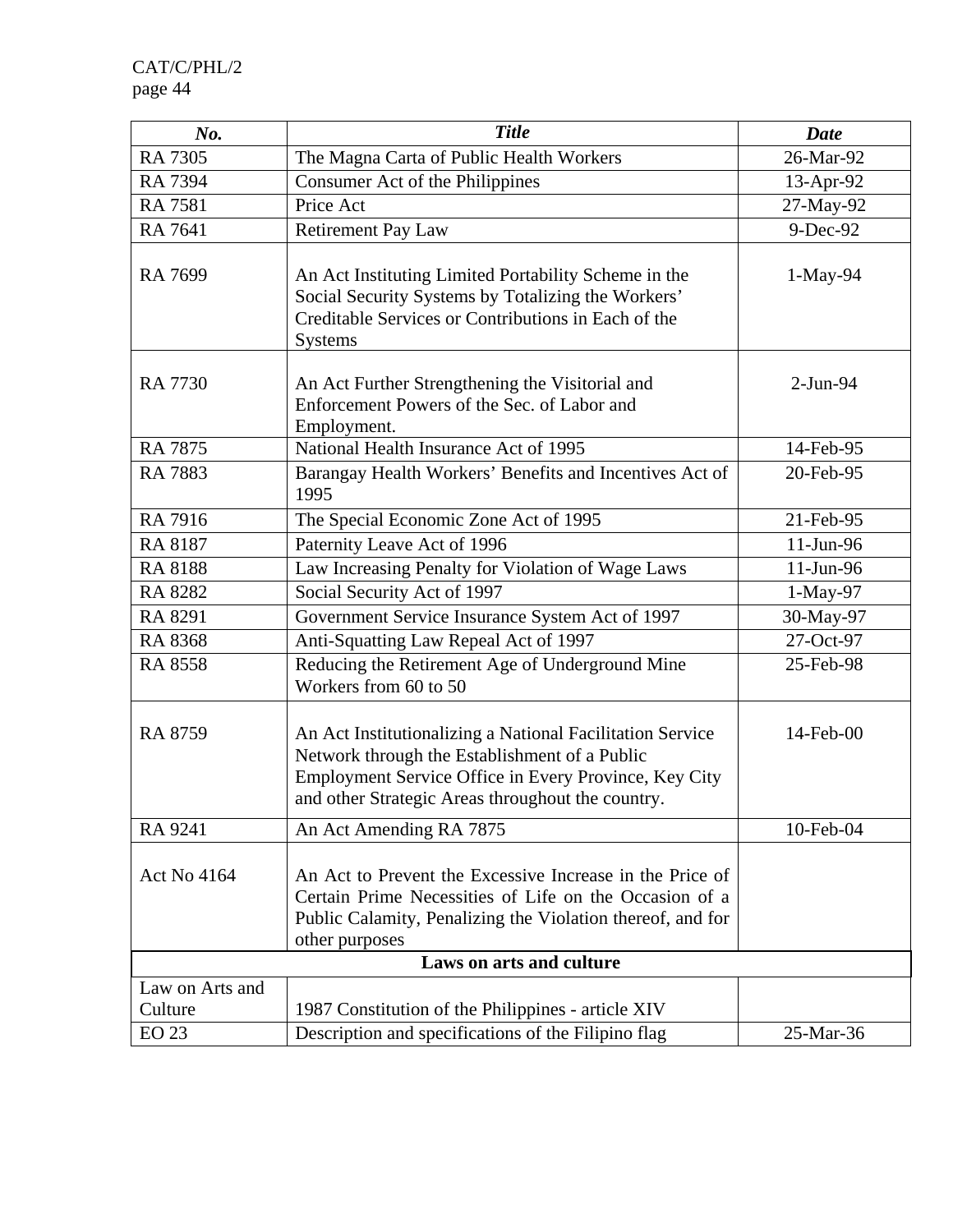| No.           | <b>Title</b>                                                                                                                                                                                                                                                                  | <b>Date</b>  |
|---------------|-------------------------------------------------------------------------------------------------------------------------------------------------------------------------------------------------------------------------------------------------------------------------------|--------------|
| CA. 382       | An Act to adopt the original authentic form of the<br>Philippine National Anthem and to appropriate funds                                                                                                                                                                     | 5-Sep-38     |
| EO 166        | Regulation governing the half-masting of flags on<br>government buildings.                                                                                                                                                                                                    | 8-Oct-38     |
| CA. 634       | An Act to Penalize disrespect to the Philippine National<br>Anthem, amending Commonwealth Act numbered 382,<br>entitled "An Act to adopt the original authentic form of<br>the Philippine National Anthem and to appropriate funds<br>for its printing and free distribution" | 10-Jun-41    |
| PL. 829       | (Joint Resolution in Flag Etiquette) To amend Public Law<br>No. 623 approved June 22, 1942, entitled "Joint<br>Resolution to codify and emphasize existing rules and<br>customs pertaining to the display and use of the United<br><b>States of America"</b>                  | 22-Dec-42    |
| Proc., 146    | Declaring the twelfth day of June of each year as flag day                                                                                                                                                                                                                    | 30-Sep-49    |
| <b>EO 321</b> | Prescribing the Code of the National Flag and the<br>National Anthem of the Republic of the Philippines                                                                                                                                                                       | $12$ -Jun-50 |
| <b>EO 25</b>  | Amending paragraph 3, Part II of the Executive Order<br>No. 321, dated June 12, 1950, entitled "Prescribing the<br>Code of the National Flag and the National Anthem of<br>the Republic of the Philippines"                                                                   | 10-Apr-54    |
| RA 1265       | An Act making flag ceremony compulsory in all<br>educational institutions                                                                                                                                                                                                     | 11-Jun-55    |
| <b>EO 56</b>  | Directing the hoisting of the National Flag at the<br>Independence Flagpole at the <i>Luneta</i> twenty-four hours a<br>day.                                                                                                                                                  | $6-Nov-63$   |
| <b>MC 60</b>  | Nagpapahayag na ang Pambansang Awitin ng Pilipinas<br>ay dapat awitin lamang sa Pilipino (States that the<br>Philippine National Anthem should be sung only in<br>Pilipino)                                                                                                   | 19-Dec-63    |
| Proc. 254     | Declaring the period from June 6-12, 1964 as the<br>Philippine Flag Week                                                                                                                                                                                                      | $3-Jun-64$   |
| EO. 87        | Directing the hoisting of the National flag at the<br>Legislative Building twenty-four hours a day.                                                                                                                                                                           | $12$ -Jun-64 |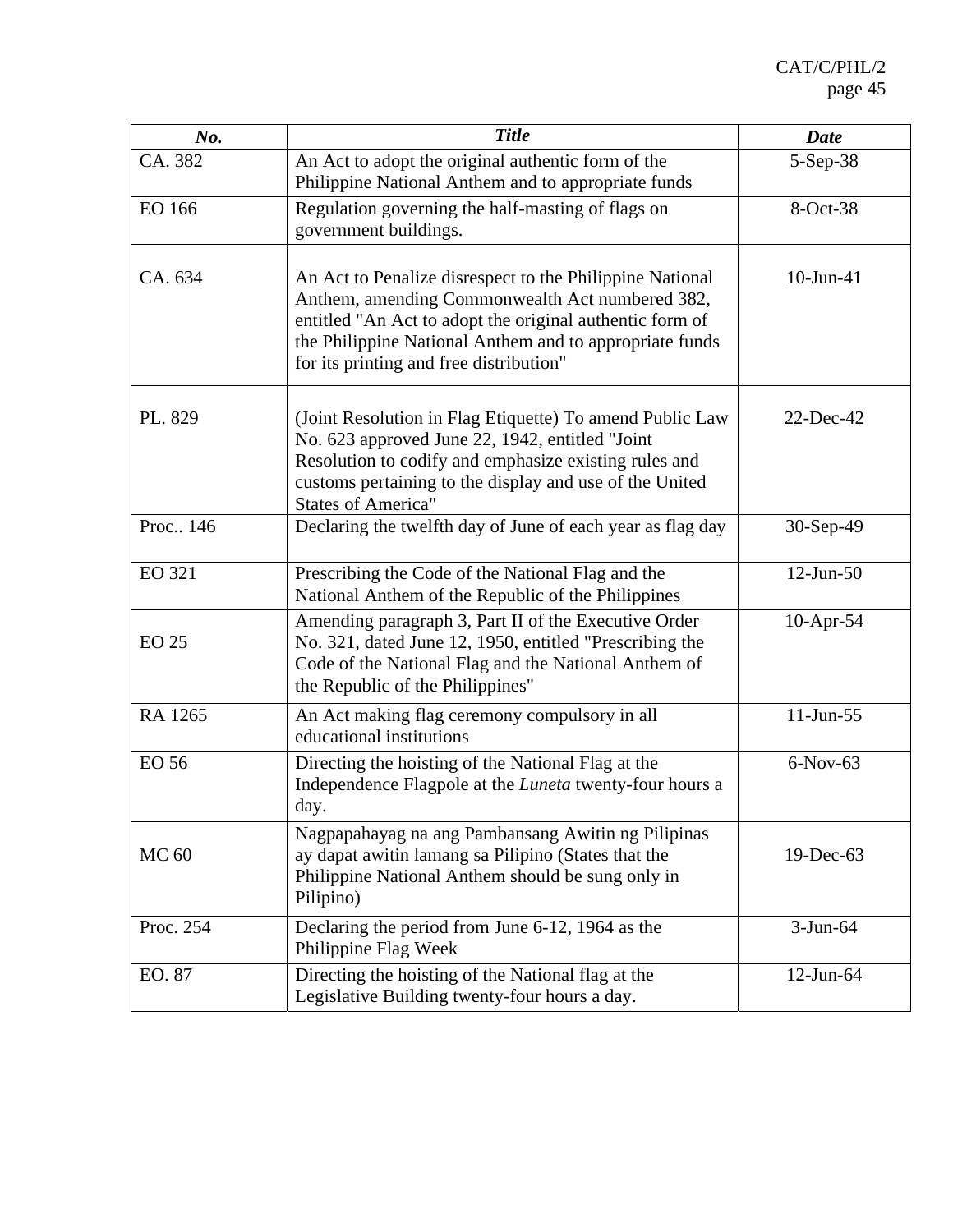| No.                | <b>Title</b>                                                                                                                                                                                                                                   | <b>Date</b>    |
|--------------------|------------------------------------------------------------------------------------------------------------------------------------------------------------------------------------------------------------------------------------------------|----------------|
| RA 3934            | An Act requiring the Filipino veterans who died shall be<br>buried with their caskets covered with the Filipino flag                                                                                                                           | 18-Jun-64      |
| Proc. 342          | Declaring January 1-7, 1965 as Flag Week.                                                                                                                                                                                                      | 29-Dec-64      |
| EO137              | Revising Executive Order No. 321, dated June 12, 1950<br>entitled "Prescribing the code of the National Flag and<br>National Anthem of the Republic of the Philippines"                                                                        | $7-Jan-65$     |
| Proc 374           | Declaring May 28 of each year as Flag Day.                                                                                                                                                                                                     | $6$ -Mar- $65$ |
| Proc <sub>41</sub> | Declaring the period from June 12-19, 1966 as Flag<br>Week.                                                                                                                                                                                    | $7-Jun-66$     |
| RA 6085            | An Act Amending Commonwealth Act NO. 142<br>Regulating the Use of Aliases                                                                                                                                                                      | 4-Aug-69       |
| EO 194             | Further amending Executive Order No. 321, dated June<br>12, 1950, as revised by Executive Order No. 137, dated<br>January 7, 1965, prescribing the Code of the National<br>Flag and the National Anthem of the Republic of the<br>Philippines. | 13-Oct-69      |
| PD 49              | Decree on the Protection of Intellectual Property                                                                                                                                                                                              | 14-Nov-72      |
| PD 442             | Labor Code of the Philippines                                                                                                                                                                                                                  | $1-May-74$     |
| <b>EO 1010</b>     | Amending Executive Order No. 23, dated March 25,<br>1936 entitled "Description and Specifications of the<br>Filipino flag"                                                                                                                     | 25-Feb-85      |
| PD 1988            | Amending certain sections of Presidential Decree No. 49                                                                                                                                                                                        | $5$ -Oct-85    |
| PD 1986            | Creation of the Movie and Television Review and<br><b>Classification Board (MTRCB)</b>                                                                                                                                                         | 5-Oct-85       |
| PD 1987            | Creation of Videogram Regulatory Board                                                                                                                                                                                                         | $5$ -Oct-85    |
| Proc 204           | Declaring January 15, 1988 as Non-Working Special Day<br>in the City of Cebu                                                                                                                                                                   | 15-Jan-88      |
| Proc 206           | Declaring February 1988 as the Buy Philippine Made<br><b>Products Month</b>                                                                                                                                                                    | 15-Jan-88      |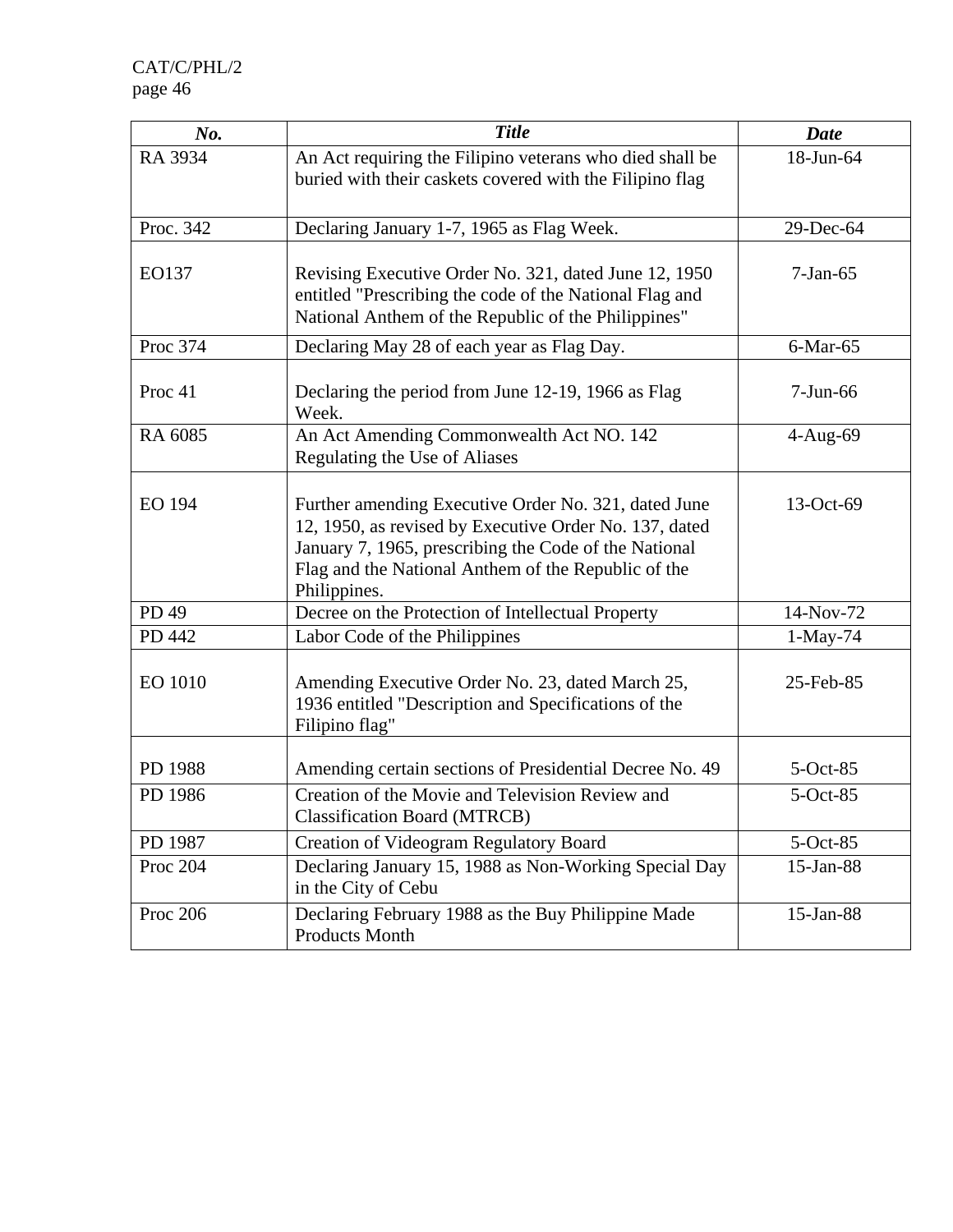| No.       | <b>Title</b>                                                                                                                                                                                                                                                                                                                                                       | <b>Date</b>  |
|-----------|--------------------------------------------------------------------------------------------------------------------------------------------------------------------------------------------------------------------------------------------------------------------------------------------------------------------------------------------------------------------|--------------|
| AO 66     | Creating the National Organizing Committee for the<br>Appropriate Celebration of the United Nations World<br>Decade for Cultural Development, 1988-1997; and the<br>Holding of the First International Festival and Conference<br>on Indigenous and Traditional Cultures in Manila on 20-<br>25 October 1988                                                       | 30-Mar-88    |
| Proc 245  | Declaring 1989 as the Philippine Fiesta Year                                                                                                                                                                                                                                                                                                                       | 12-Apr-88    |
| Proc 250  | Declaring the period from July 3-9, 1988 and thereafter<br>the Second Week of July of every year as "Cultural<br><b>Communities Week"</b>                                                                                                                                                                                                                          | 20-Apr-88    |
| Proc 269  | Proclaiming the period from 1988 to 1998 as "The<br>Decade of the Centennial of Filipino Nationalism,<br>Nationhood and the Philippine Revolutionary Movement"                                                                                                                                                                                                     | 10-Jun-88    |
| EO 335    | Enjoining all departments / bureaus / offices / agencies /<br>instrumentalities of the government to take such steps as<br>are necessary for the purpose of using Filipino language<br>in official transactions, communications and<br>correspondence                                                                                                              | $25-Aug-88$  |
| Proc 329  | Declaring the period 1998 as the Philippine Decade of<br>Culture and Creating a Committee for its Appropriate<br>Observance                                                                                                                                                                                                                                        | $22$ -Sep-88 |
| AO 98     | Amending A. O. 66 dated March 30, 1988, entitled<br>"Creating the National Organizing Committee for the<br>appropriate Celebration of the United Nations World<br>Decade for Cultural Development, 1988-1997; and the<br>Holding of the First International Festival and Conference<br>on Indigenous and Traditional Cultures in Manila on 20-<br>25 October 1988" | 8-Nov-88     |
| Proc 1173 | Declaring the Period from November 26 to December 2<br>as National Music Week for Young Artists                                                                                                                                                                                                                                                                    | 10-Nov-88    |
| Proc 356  | Declaring the month of January of Every Year as "Ati-<br>Atihan Month" in the Province of Aklan"                                                                                                                                                                                                                                                                   | 13-Jan-89    |
| Proc 241  | Declaring Every Third Week of September Every year as<br>the "Linggo ng Kasuotang Filipino"                                                                                                                                                                                                                                                                        | 7-Dec-90     |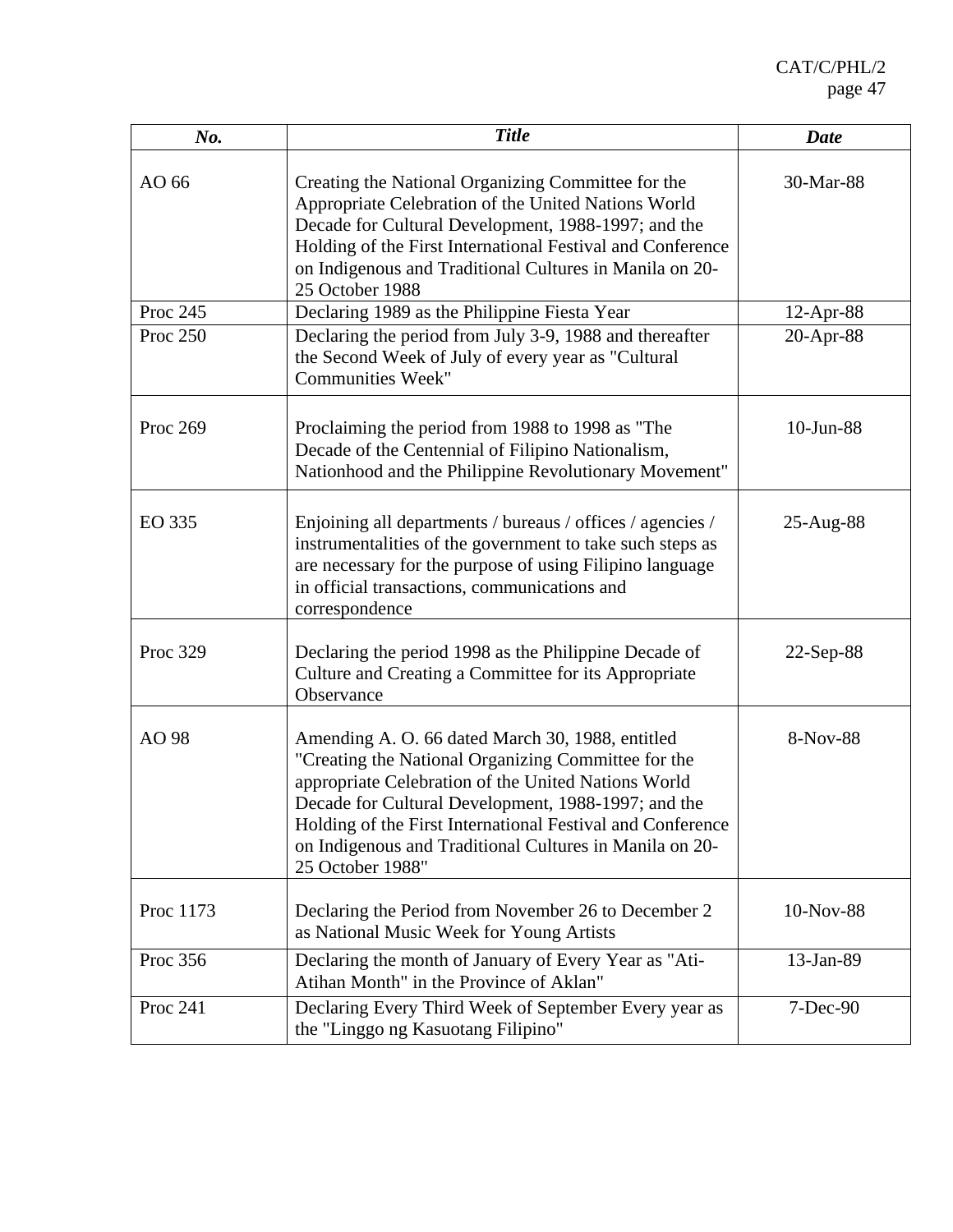| No.             | <b>Title</b>                                                                                                                                                                                                                                                                                      | <b>Date</b>  |
|-----------------|---------------------------------------------------------------------------------------------------------------------------------------------------------------------------------------------------------------------------------------------------------------------------------------------------|--------------|
| Proc 673        | Proclaiming December 14, 1990 as "National<br><b>Communication Day"</b>                                                                                                                                                                                                                           | 7-Dec-90     |
| Proc 683        | Declaring the Month of January of Every Year as<br><b>National Arts Month</b>                                                                                                                                                                                                                     | 28-Jan-91    |
| Proc 730        | Declaring the Period from June 6 to 12, 1991 as<br>"Nationalism Week"                                                                                                                                                                                                                             | 27-May-91    |
| <b>Proc 798</b> | Declaring October as Museums and Galleries Month                                                                                                                                                                                                                                                  | $12$ -Sep-91 |
| Proc 837        | Declaring the month of November as the Libraries and<br><b>Information Services Month</b>                                                                                                                                                                                                         | 19-Nov-91    |
| Proc 902        | Declaring Tuesday, July 7, 1992 as a special day<br>throughout the Philippines                                                                                                                                                                                                                    | 14-May-92    |
| Proc 154        | Declaring the Week of April as National Dance Week                                                                                                                                                                                                                                                | 19-Mar-93    |
| AO 125          | Creating a national committee to take charge of the<br>celebration of Philippine Independence Day on June 12,<br>1994                                                                                                                                                                             | $21-Apr-94$  |
| EO 179          | Prominent display of the National Flag in all buildings,<br>establishments, and homes from 28 May 1994 to 12 June<br>1994 and every year thereafter, and for other purposes                                                                                                                       | 24-May-94    |
| AO 220          | Creating a coordinating committee for the conduct of a<br>Philippine Exposition in Printemps, France in 1996                                                                                                                                                                                      | 3-Oct-95     |
| AO 234          | Reconstituting the membership of the Rizal Day National<br>Committee in Connection with the Observance of the<br>99th Death Anniversary of Dr. Jose Rizal on 30<br>December 1995                                                                                                                  | $21$ -Dec-95 |
| RA 8491         | An Act Prescribing the Code of the National Flag,<br>Anthem, Motto, Coat-of-arms, and other Heraldic Items<br>and Devices of the Philippines                                                                                                                                                      | 12-Feb-98    |
| PA 1696         | An Act to prohibit the display of flags, banners, emblems,<br>or devices used in the Philippine Islands for the purpose<br>of rebellion or insurrection against the authority of the<br>United States and the display of Katipunan flags,<br>banners, emblems, or devices, and for other purposes | $23$ -Aug-07 |
| PA 2928         | An Act to adopt an official flag for the Government of the<br>Philippine islands, prescribe rules for its use, and provide<br>penalties for the violation of said rules                                                                                                                           | 26-Mar-20    |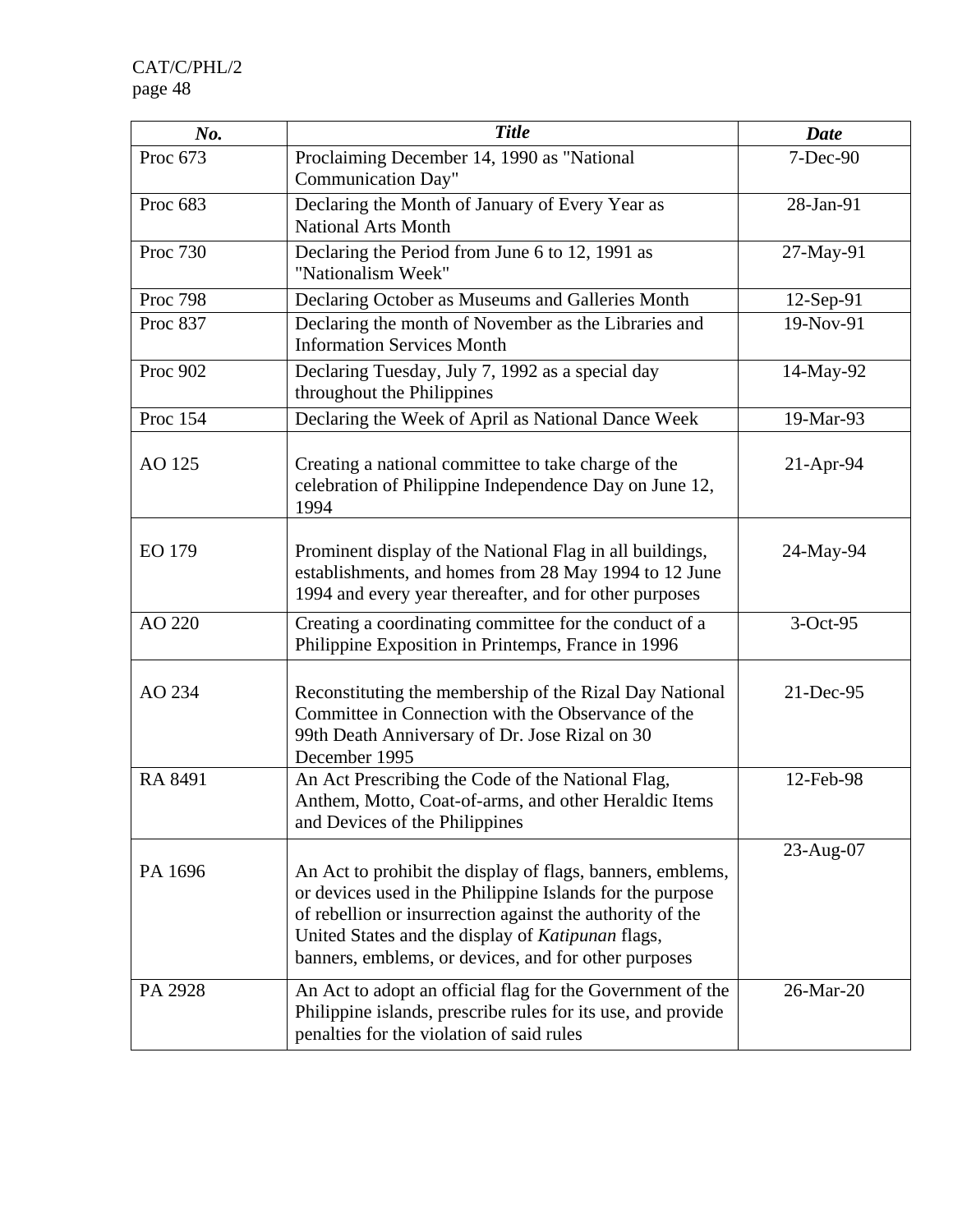| No.           | <b>Title</b>                                                                                                                                       | Date        |  |  |
|---------------|----------------------------------------------------------------------------------------------------------------------------------------------------|-------------|--|--|
| PA 3207       | An Act granting aid or compensation in the sum of four<br>thousand pesos to Julian Felipe, author of the "Philippine"<br>National Anthem"          | $4$ -Dec-24 |  |  |
| <b>Others</b> |                                                                                                                                                    |             |  |  |
| RA 9201       | National Human Rights Consciousness Week Act of 2002                                                                                               | $1-Apr-03$  |  |  |
| AO 163        | Strengthening and Increasing the Membership of the<br>Presidential Human Rights Committee and Expanding<br>Further the Functions of said Committee | $8$ -Dec-06 |  |  |

Legend: RA-Republic Act, EO-Executive Order, AO-Administrative Order, AM-SC-Administrative Memorandum of the Supreme Court, PD- Presidential Decree, Proc.-Proclamation, PA- Proc. Act